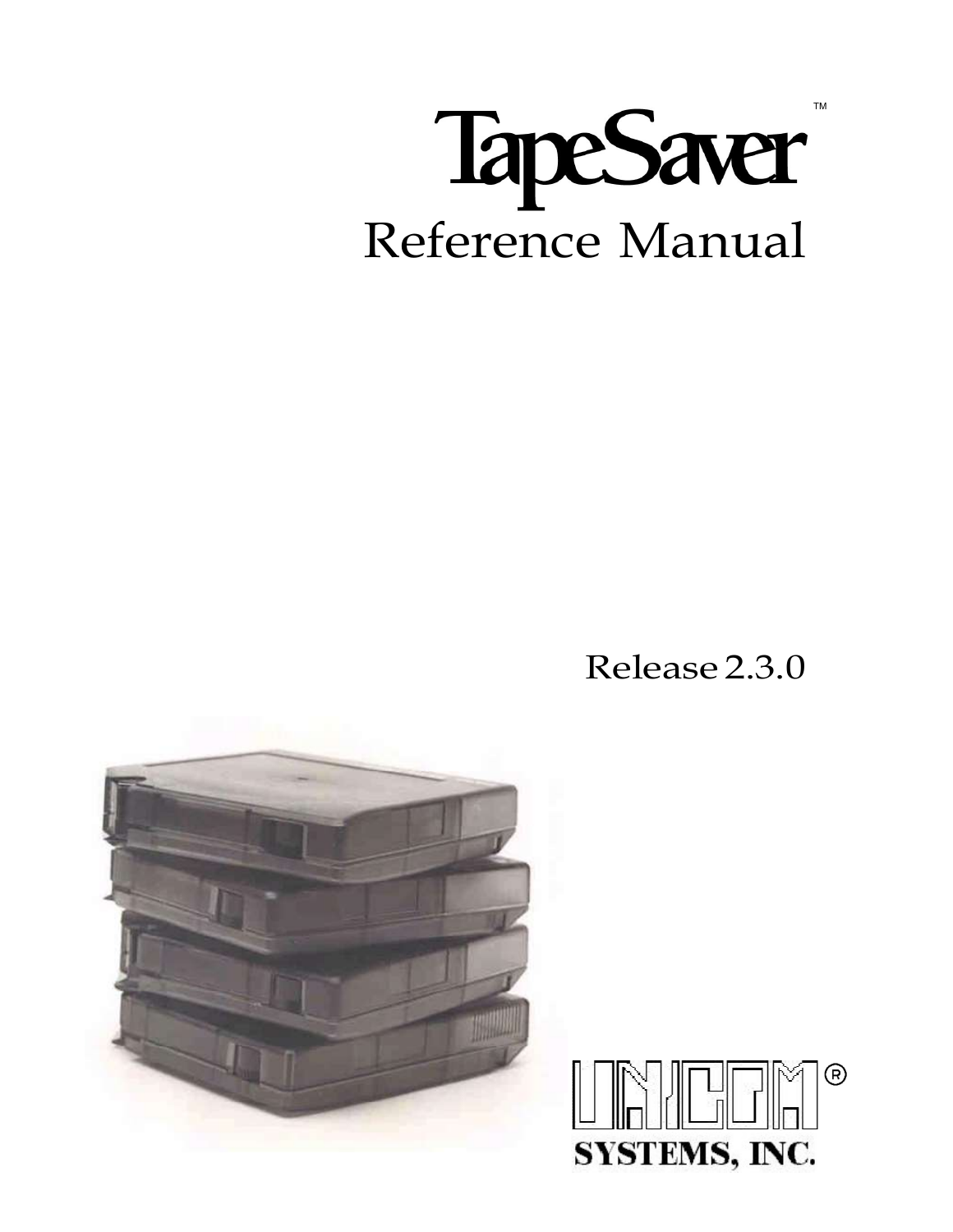TAPSAVRM23-01

©1990-2021 UNICOM Systems®, Incorporated All Rights Reserved

No part of this manual may be reproduced or transmitted in any form or by any means, electronic or mechanical, without prior written permission from UNICOM Systems, Inc.

This manual applies to TapeSaver release 2.3.0 and to all subsequent releases of the product until otherwise indicated by new editions or updates to this publication.

All products mentioned in this manual are trademarks of their respective companies.

> UNICOM Systems, Inc. UNICOM Plaza - Suite 310 15535 San Fernando Mission Blvd. Mission Hills, California 91345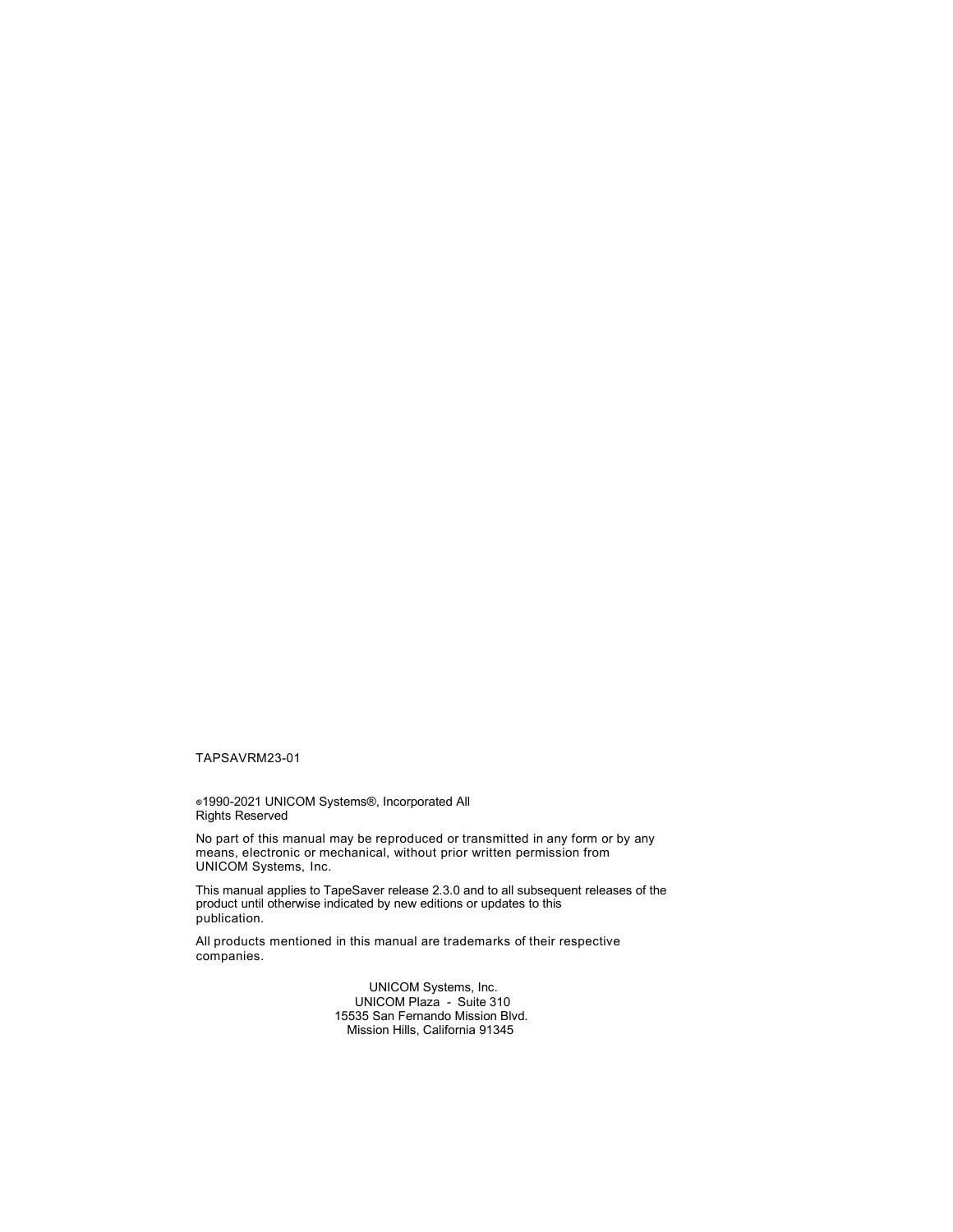# **Contents**

| $\mathbf{r}$ $\alpha$ $\alpha$ $\alpha$ $\alpha$ $\alpha$ |  |
|-----------------------------------------------------------|--|

# TapeSaver Control Cards 9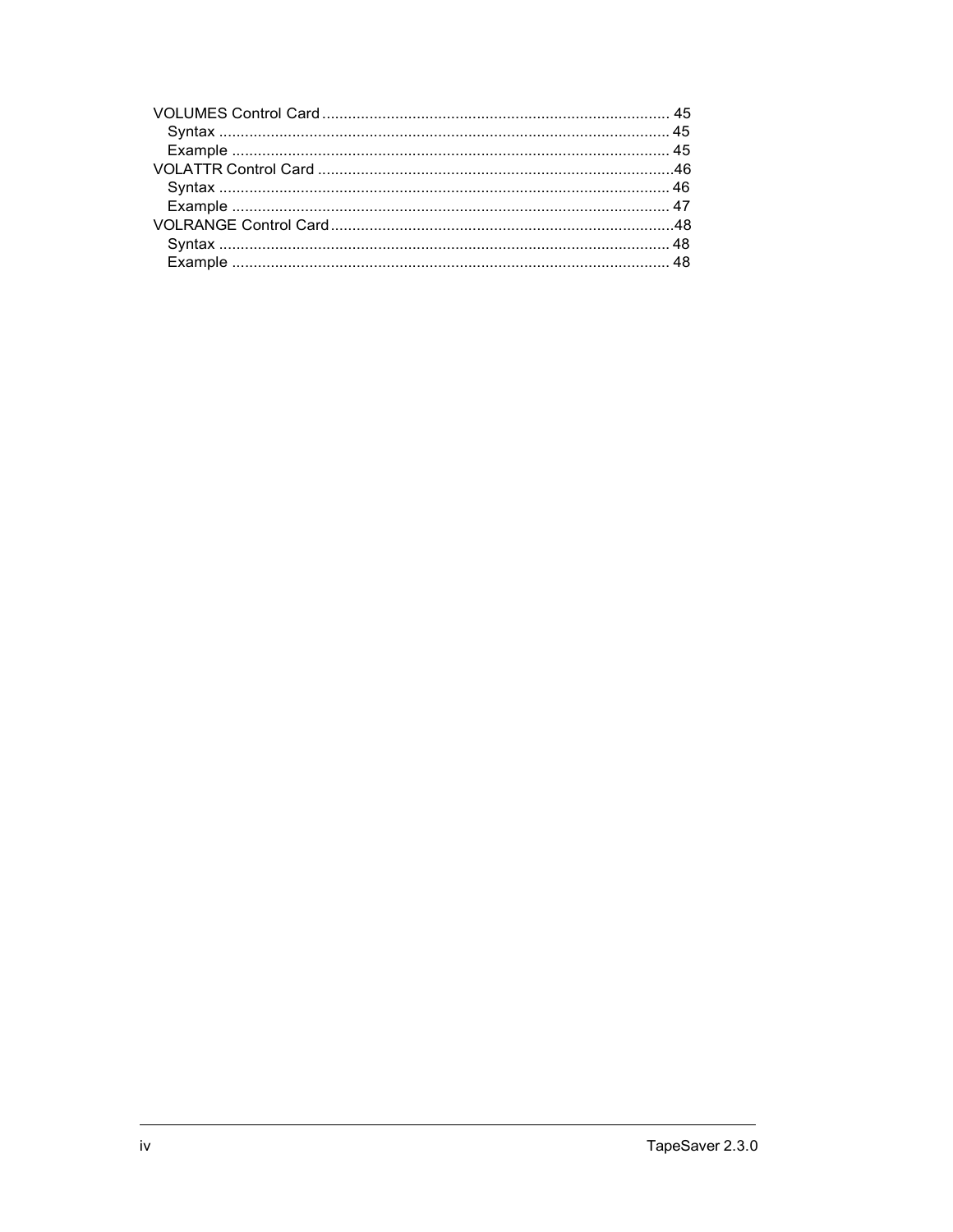# About This Manual

This manual provides a reference to the control cards used in TapeSaver Release 2.3.0. It is intended for the experienced user who has set up their TapeSaver job runs and want to manipulate the control cards generated by the panel options.

# Audience

This manual is intended for system administrators or other data center personnel. Readers are expected to understand MVS and TapeSaver concepts.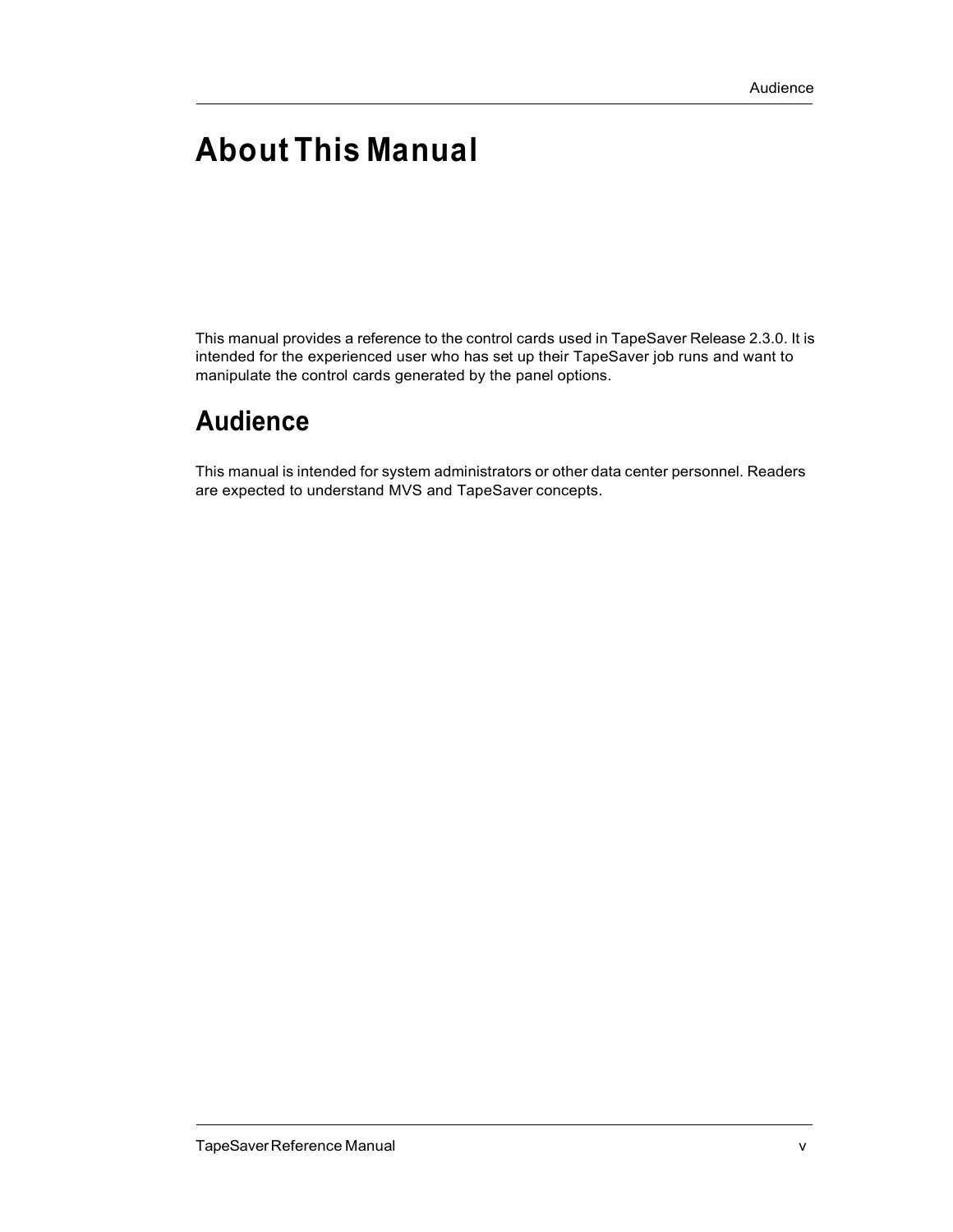# TapeSaver Documentation

The titles and descriptions of all TapeSaver manuals included with Release 2.3.0 are shown in the following list.

• TapeSaver Release Notes

Explains TapeSaver installation requirements, product enhancements, and a procedure to migrate to Release 2.3.0 from an earlier release.

- TapeSaver Installation And Configuration Guide Describes procedures to install TapeSaver and configure it for use.
- TapeSaver User Guide Describes typical uses for TapeSaver.
- TapeSaver Reference Guide Provides a summary of commonly used TapeSaver reference information.
- TapeSaver Report Guide Presents an example of each TapeSaver report and a description of each report field.
- TapeSaver Messages and Codes Lists messages and codes generated by all TapeSaver components.

An online version of each manual is distributed on a compact disk (CD) as part of the TapeSaver Release 2.3.0 product package. These manuals can be viewed with Acrobat Reader with Search, which is a free viewing tool available from Adobe Corporation.

Included on the TapeSaver documentation CD is a file to install Acrobat Reader for PCs running a 32-bit release of Windows. Read the CD's readme.1st file for instructions to install Acrobat Reader.

The latest version of Acrobat Reader with Search can be downloaded from the Adobe Corporation web site:

http://www.adobe.com/acrobat/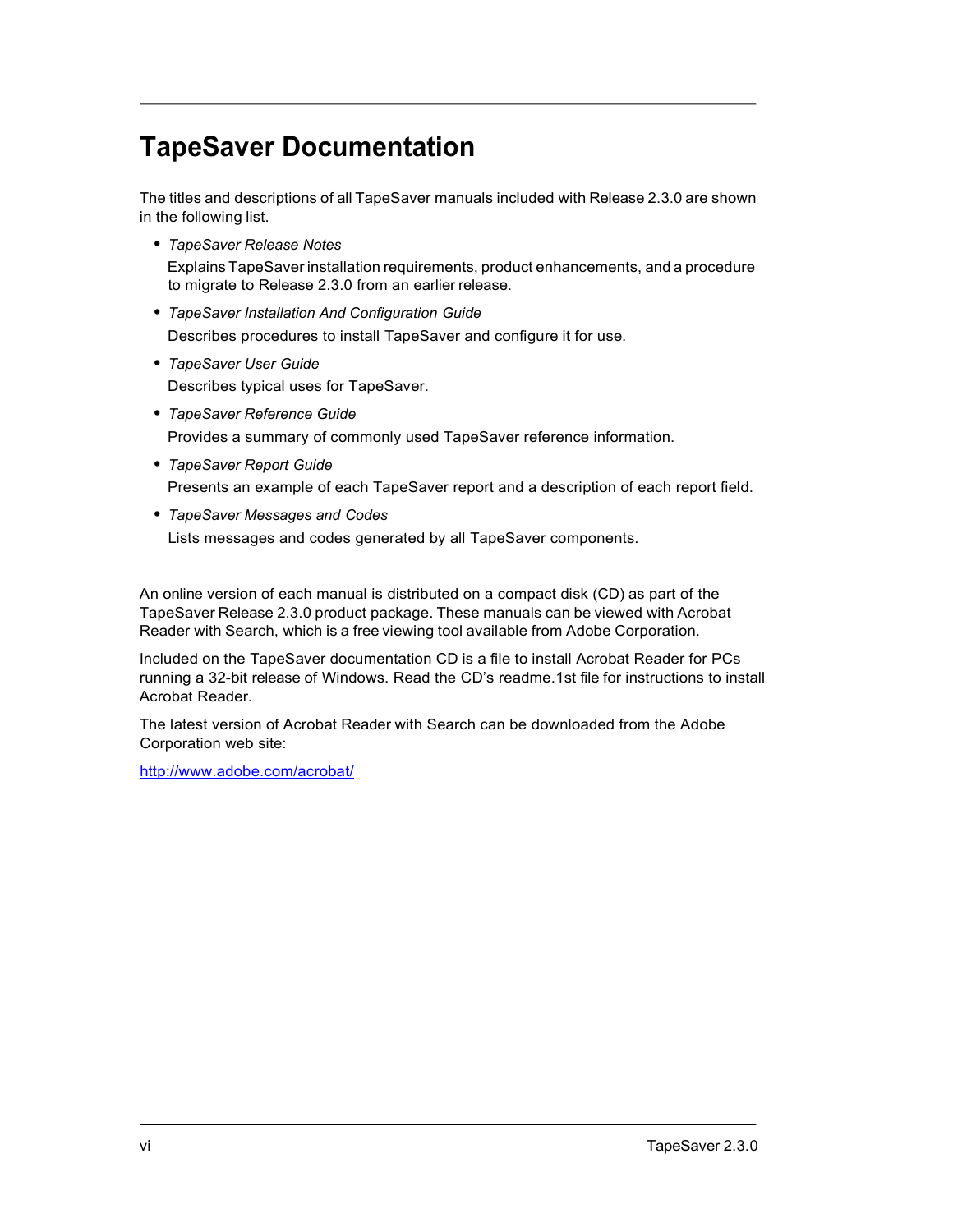## Customer Service

UNICOM Systems Customer Service can be reached by the following methods:

| Voice  | 818-838-0606         |
|--------|----------------------|
| Fax    | 818-838-0776         |
| E-mail | support@unicomsi.com |

Normal business hours are from 7:00 a.m. to 4:00 p.m. Pacific Standard Time, Monday through Friday. Emergency customer service is available 24 hours a day, 7 days a week.

An answering service receives customer service calls beyond normal business hours. You may leave a message if it is not an urgent problem. A customer service representative will return your call at the start of the next business day.

Requests for urgent support outside of normal business hours are answered immediately. A customer service representative will be summoned to return your call. Leave a phone number where you can be reached. If you have not received a return call from a Customer Service representative within an hour of reporting the problem, please call back. Our customer service representative may be experiencing difficulties returning your call.

International customers should contact their local distributor to report any problems with a UNICOM Systems product.

#### Getting Customer Support from Our Web Site

A Support and Services web page provides Customer Service information about every UNICOM Systems product. Use the following URL to browse the Support and Services web page:

http://www.unicomsi.com/index.html

The Support and Services web page provides an online form to report a problem with a UNICOM Systems product. Use the following URL to complete and submit a Technical Support Request form:

http://www.unicomsi.com/support/index.html

#### Diagnostic Information

This section describes diagnostic data you should collect before reporting a TapeSaver problem to UNICOM Systems Customer Service. Having this information ready beforehand will enable the customer service representative to resolve your problem more quickly.

- MVS and JES release numbers
- Related error messages
- Command or JCL used to submit the failing job
- Dump, if one is generated, and register contents from the JESlog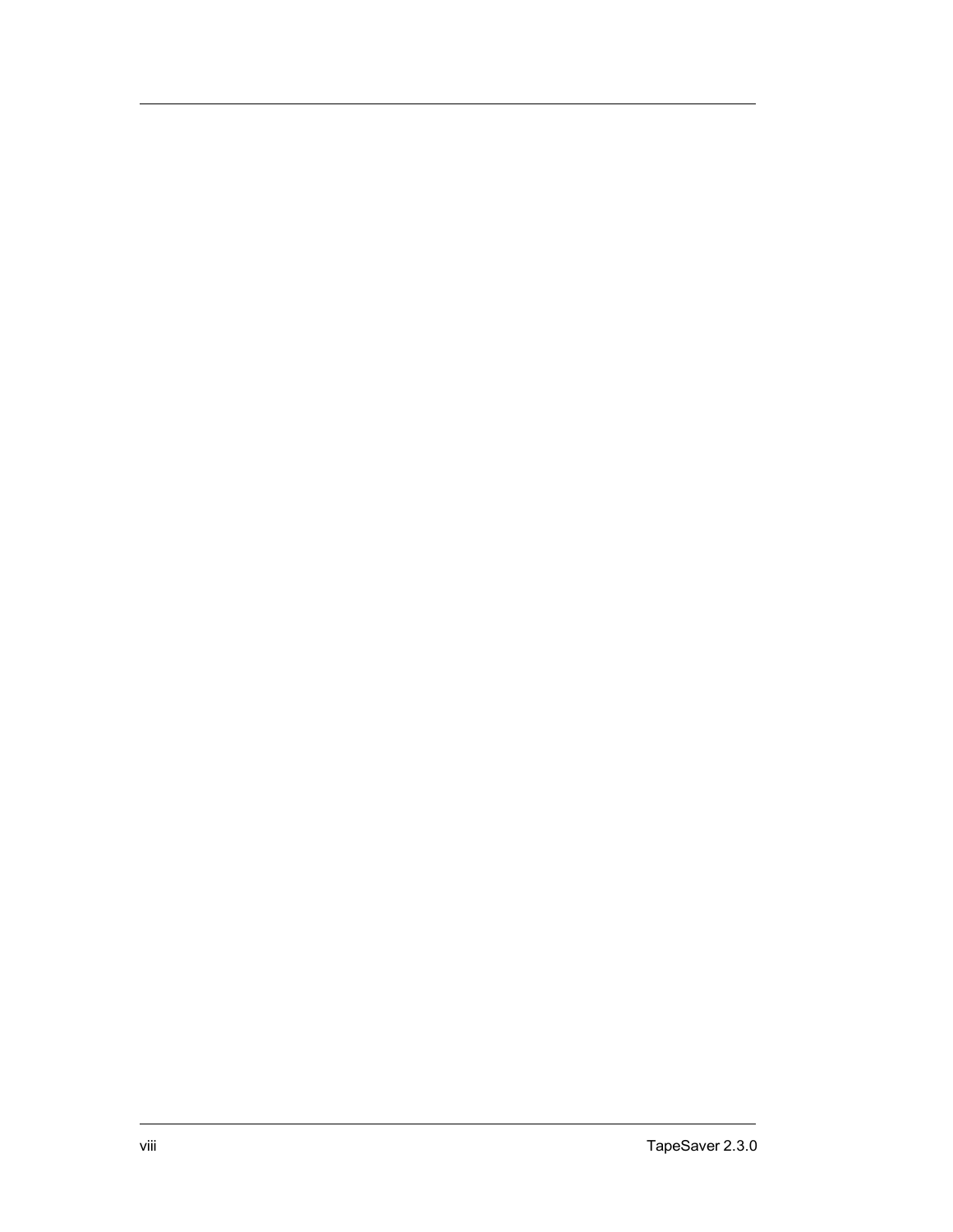# TapeSaver Control Cards

TapeSaver operates according to values set with control cards; individual statements from the SYSIN DD. This document describes TapeSaver control cards, their syntax, and how they are used to specify TapeSaver's operating conditions.

Control cards are generated by the TSO/ISPF application when you use TapeSaver interactively. Usually, you have no reason to be concerned with the format and use of these control cards, but they are described in this chapter for reference.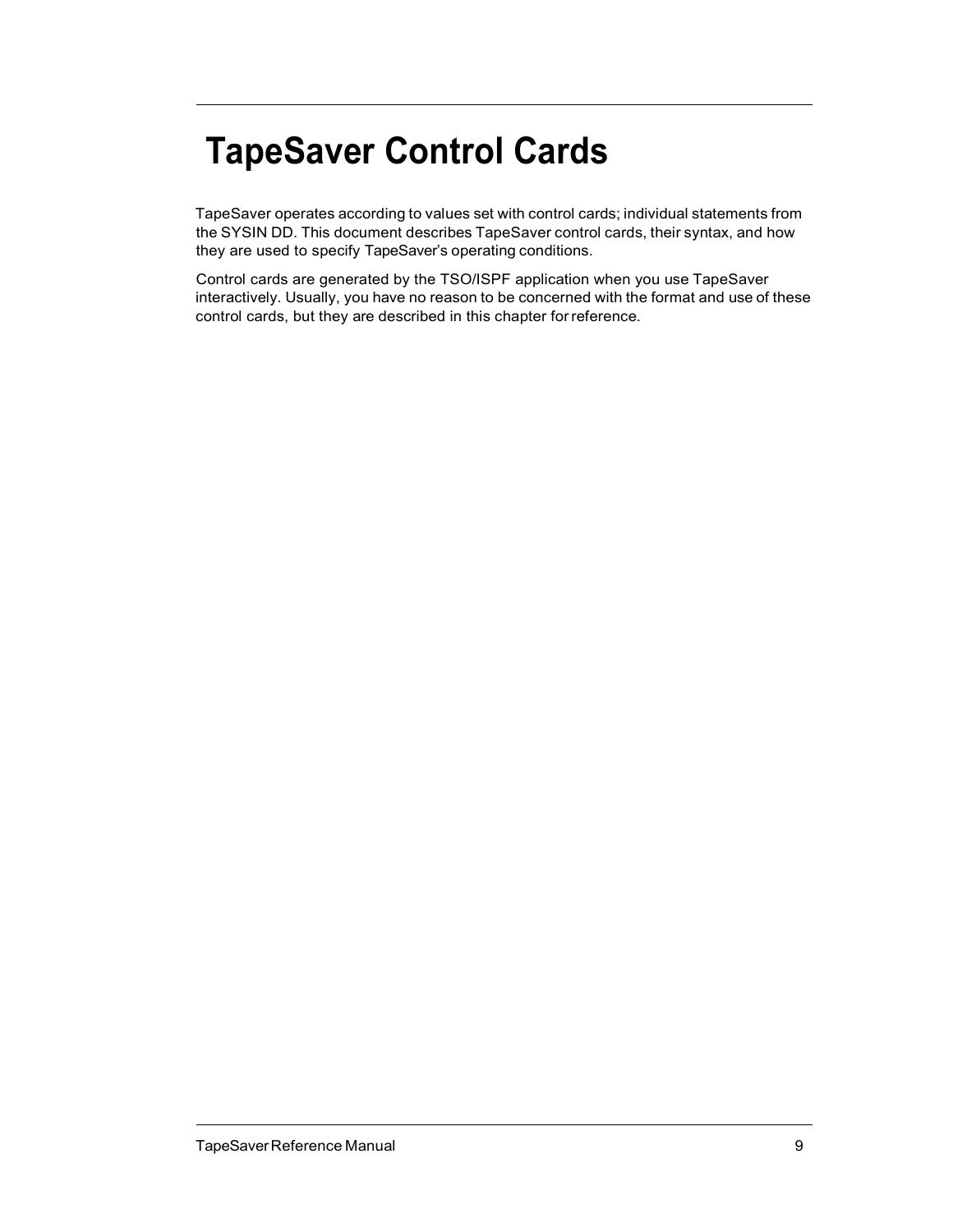# Control Card Syntax

A few general rules apply to all control cards:

- All control card statements must be in upper case.
- Control cards can contain any number of blanks within the control card text
- You can continue a control card on a new line by entering a plus sign (+) or dash (-) as the last non-blank character of the current line.

### Notation Conventions

A few syntax notations are used to help you determine how to build your control cards.

- { } (braces) indicate a required option which has more than one valid choice.
- | (vertical bar) indicates a choice between or among options.
- [ ] (brackets) indicate an optional control card specification.
- ISPF Interface and Control Cards

The TapeSaver ISPF interface eliminates the need to write and test control cards. It is recommended that you use this interface instead of writing your own JCL and control cards as much as possible. Future releases of TapeSaver may require control card changes, all of which will be transparent to any ISPF interface user.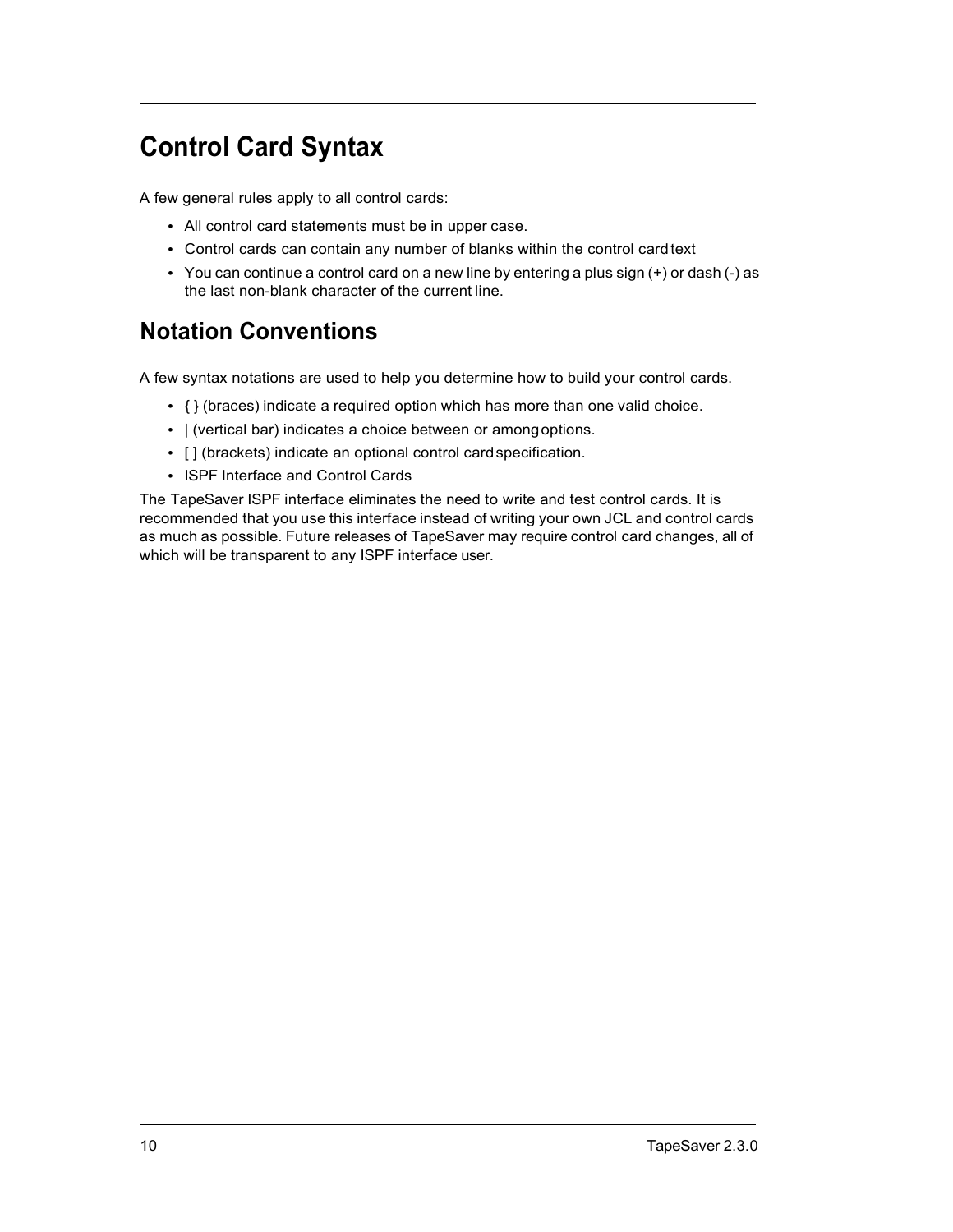# CONFLICT Control Card

The CONFLICT control card augments any conflict analysis performed by the SMF extraction job. Conflicts involve two types of datasets:

- Datasets allocated DISP=MOD (and therefore must be the last dataset on a tape)
- Datasets accessed at the same time by one job (and therefore cannot be stacked together on the same tape).

## **Syntax**

| CONFLICT    | {FILE   DISP} dsname1 dsname2                                                                                                                                                                                                                                                                          |
|-------------|--------------------------------------------------------------------------------------------------------------------------------------------------------------------------------------------------------------------------------------------------------------------------------------------------------|
| <b>FILE</b> | specifies the names of a pair of datasets used simultaneously by the<br>same job. If TapeSaver knows two datasets are used concurrently, it<br>never stacks them on the same tape. Specify both fully qualified dataset<br>names (no quotation marks). You can use wildcards to name your<br>datasets. |
| <b>DISP</b> | specifies the name of a dataset allocated DISP=MOD by at least one<br>job. If TapeSaver knows a dataset is allocated MOD, it never stacks a<br>dataset behind it on a tape. Specify the fully qualified dataset name (no<br>quotation marks) in the dsname1 field and ignore dsname2.                  |
|             |                                                                                                                                                                                                                                                                                                        |

### Examples

• CONFLICT FILE SYS.DSNAME1 SYS.DSNAME2

Do not stack datasets SYS.DSNAME1 and SYS.DSNAME2 together because they are used concurrently by a single job.

• CONFLICT DISP SYS.MOD.DSNAME

Ensures that no datasets are stacked behind the dataset SYS.MOD.DSNAME because it is known to be opened with DISP=MOD.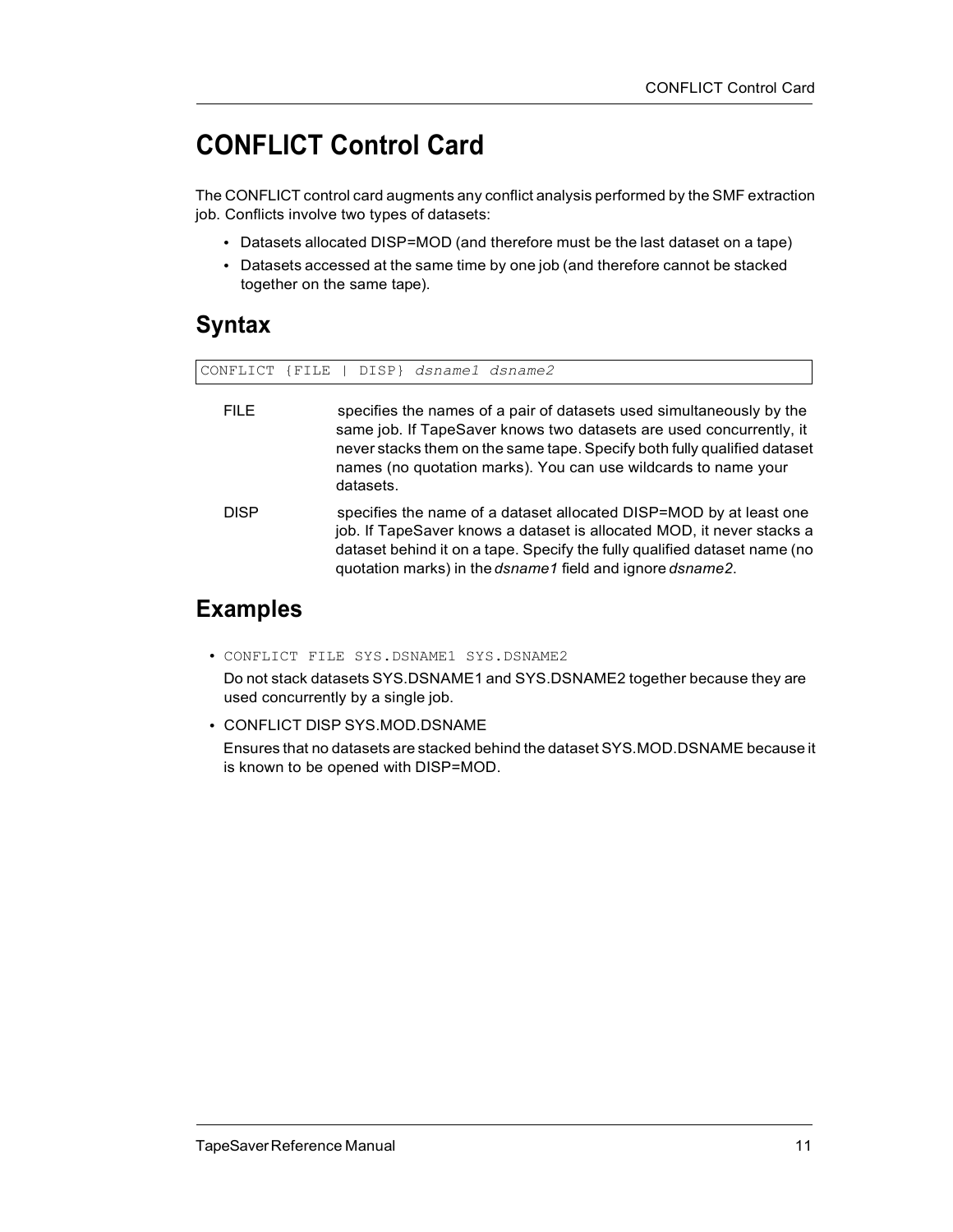# DEFAULTS Control Card

The DEFAULTS control card is used to customize TapeSaver operation for your environment. It has many options which can be specified separately on individual control cards, or can be grouped on one DEFAULTS control card.

## **Syntax**

| DEFAULTS option(value) |
|------------------------|
|------------------------|

option is one of the control card options shown in the table below.

value is an appropriate value for the control card option.

You can specify as many or as few DEFAULTS control cards as you wish. You can combine options on a single control card, or specify each option on a separate control card. For any options which are not specified in any DEFAULTS control card, the value shown in the default column below is used.

| Option                 | Values    | Default    | Description                                                                                                                                                                                                                                                                                                                                                                                                                                                                                       |  |  |
|------------------------|-----------|------------|---------------------------------------------------------------------------------------------------------------------------------------------------------------------------------------------------------------------------------------------------------------------------------------------------------------------------------------------------------------------------------------------------------------------------------------------------------------------------------------------------|--|--|
| AUT_MOUNT_DELAY        | 0-9999    | 45 seconds | Average mount delay (in seconds) for automated<br>tape mounts.                                                                                                                                                                                                                                                                                                                                                                                                                                    |  |  |
| <b>BLKCT0 OVERRIDE</b> | 1-9999    | 1          | If a dataset with a zero block count is selected for<br>processing, TapeSaver must override the zero block<br>count with a number. The value in this field indicates<br>the block count that will be used.<br>Note: Datasets with a zero block count are selected<br>or rejected based on your entry to the following<br>question of the Input Dataset Selection Rules panel:<br>"Stack datasets with zero block count (empty)?"                                                                  |  |  |
| BLKSZ0 OVERRIDE        | 0-32767   | N/A        | TapeSaver uses a multiplication algorithm to<br>calculate the size of a file. If a dataset has a block<br>size of zero, the results of the multiplication will<br>always be zero. Since TapeSaver cannot work with a<br>file length of 0, the dataset is rejected from<br>processing. The rejected dataset will show up on the<br>Reject List report with a reject code of BLKSIZE0.<br>This option lets you specify a value that should be<br>used to replace 0 in the multiplication algorithm. |  |  |
| CART_COST              | $0 - 99$  | 5          | Average purchase cost of a new tape cartridge.                                                                                                                                                                                                                                                                                                                                                                                                                                                    |  |  |
| CART_LENGTH            | N/A       | 520 ft.    | Length of a 3480 or compatible cartridge. You only<br>need to concern yourself with this if you have<br>non-standard cartridges.                                                                                                                                                                                                                                                                                                                                                                  |  |  |
| CART OFFSITE COST      | $ 0 - 99$ | 1          | Average annual cost of storing a tape cartridge<br>offsite (storage, transportation, etc.)                                                                                                                                                                                                                                                                                                                                                                                                        |  |  |
| CART ONSITE COST       | $0 - 99$  | 1          | Average annual cost of storing a tape cartridge in the<br>data center (floor space, racks, etc.)                                                                                                                                                                                                                                                                                                                                                                                                  |  |  |
| CATLG UNCATS           | YES   NO  | <b>NO</b>  | Catalog uncataloged datasets after stacking<br>YES.<br>them.<br><b>NO</b><br>Do not catalog them.                                                                                                                                                                                                                                                                                                                                                                                                 |  |  |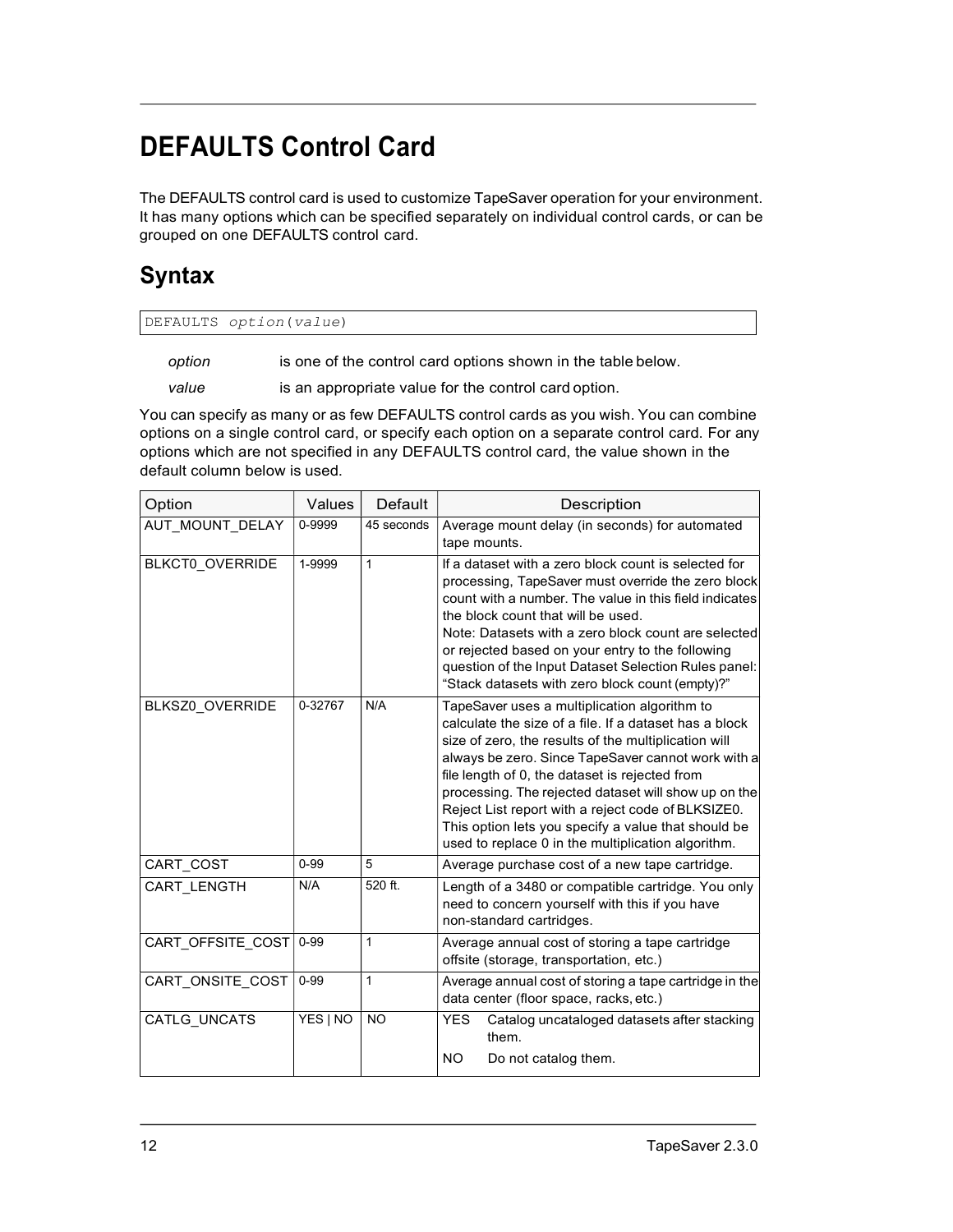| Option            | Values                    | Default         | Description                                                                                                                                                                                                                                                                                                                                                         |  |  |
|-------------------|---------------------------|-----------------|---------------------------------------------------------------------------------------------------------------------------------------------------------------------------------------------------------------------------------------------------------------------------------------------------------------------------------------------------------------------|--|--|
| <b>CDAY</b>       | TAPE   DAY                | <b>DAY</b>      | Used by TSCYCLE to determine how to handle cycle<br>control datasets that have the same dataset name<br>and were created on the same day. This option is<br>equivalent to the CA-1 option of the same name.<br><b>DAY</b><br>All the datasets are in a single cycle.                                                                                                |  |  |
|                   |                           |                 | <b>TAPE</b><br>Each dataset is a separate cycle.                                                                                                                                                                                                                                                                                                                    |  |  |
| <b>CJOB</b>       | DSN   JOB DSN             |                 | Used by TSCYCLE to determine how to groupcycle<br>control datasets that have the same dataset name<br>but different creating job names. This option is<br>equivalent to the CA-1 option of the same name.                                                                                                                                                           |  |  |
|                   |                           |                 | <b>DSN</b><br>The dataset name alone is used in<br>cycle control processing. The<br>datasets may be in the same cycle<br>group depending on other grouping<br>criteria such as creation date. In<br>effect, the differing creating job<br>names are ignored for the purpose of<br>cycle control processing.                                                         |  |  |
|                   |                           |                 | <b>JOB</b><br>In effect, think of this as simply<br>enlarging the dataset name by<br>prefixing the job name to it. This<br>combined name is used incycle<br>control processing.                                                                                                                                                                                     |  |  |
| COMPACTION        | $0 - 99$                  | 0               | If you have tape drives with the Improved Data<br>Recording Capability (IDRC) feature, specify the<br>percentage of compaction assumption you want<br>TapeSaver to use when computing the size of tape<br>datasets.                                                                                                                                                 |  |  |
| COPY_ERROR_ACTION | IGNORE<br>SKIPFILE        | <b>SKIPFILE</b> | Tells TapeSaver what to do when an unrecoverable<br>I/O error is encountered while copying a file.<br><b>SKIPFILE</b><br>Excludes the file with the errors and<br>goes on to the next file in the list.<br><b>IGNORE</b><br>Continues copying the file, skipping<br>over the record where the I/O error<br>occurred.<br>See also the COPY_ERROR_LIMIT option below. |  |  |
| COPY ERROR LIMIT  | 0-999                     | 0               | Places a limit on the number of I/O errors to allow<br>when copying a file with the IGNORE option on the<br>COPY_ERROR_ACTION control card. After this<br>number of errors is encountered, the file is excluded.                                                                                                                                                    |  |  |
| DEFAULT ACTION    | STACK  <br><b>NOSTACK</b> | <b>NOSTACK</b>  | <b>STACK</b><br>Select datasets by default.                                                                                                                                                                                                                                                                                                                         |  |  |
|                   |                           |                 | <b>NOSTACK</b><br>Do not select by default.                                                                                                                                                                                                                                                                                                                         |  |  |
|                   |                           |                 | When implementing stacking rules, TapeSaver must<br>know what to do with datasets which do not<br>expressly fall in or out of at least one rule packet. This<br>control card tells whether or not such a dataset<br>should be selected.                                                                                                                             |  |  |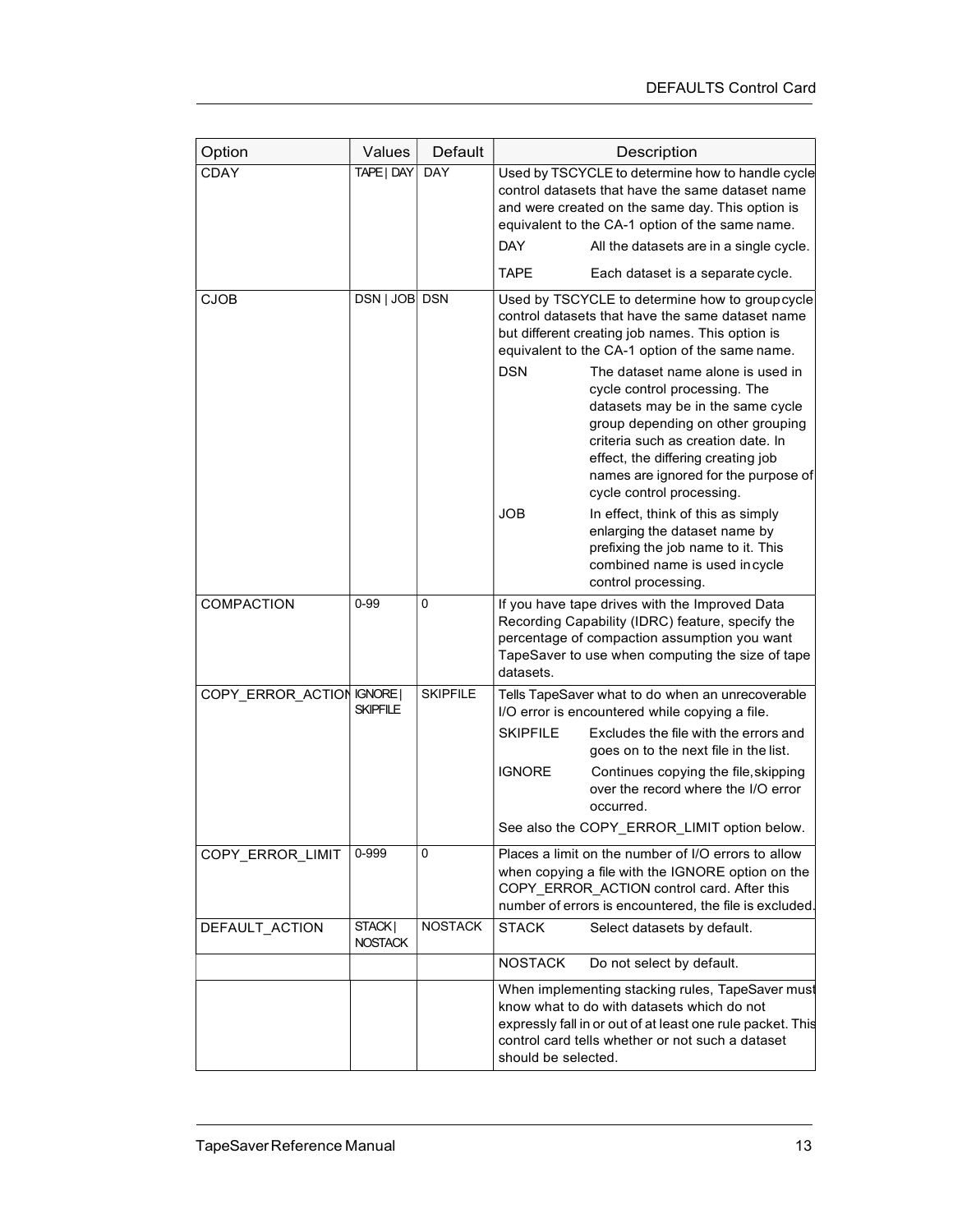| Option                      | Values     | Default     |                                                                                                                                                                                                                                          | Description                                                                                                                                                                                                                                                                                                                         |
|-----------------------------|------------|-------------|------------------------------------------------------------------------------------------------------------------------------------------------------------------------------------------------------------------------------------------|-------------------------------------------------------------------------------------------------------------------------------------------------------------------------------------------------------------------------------------------------------------------------------------------------------------------------------------|
| EXPDT DAY RANGE             | 0-999      | N/A         |                                                                                                                                                                                                                                          | Controls how files are combined on a tape. For tape<br>datasets which do not have CA-1 keyword expiration<br>dates (e.g. 98ccc, 99xxx), files with expiration dates<br>which are just "close" rather than exactly the same<br>can be stacked together. The larger the spread you<br>allow, the more stacking you are likely to see. |
| FILTER_SECONDARIES YES   NO |            | NO          |                                                                                                                                                                                                                                          | For multi-file tapes, specifies whether the selection<br>rules are applied to all files or just the first file.                                                                                                                                                                                                                     |
|                             |            |             | <b>YES</b>                                                                                                                                                                                                                               | Selection rules are applied to all files.<br>If any file is rejected, then all files are<br>rejected.<br>Note: It takes longer to run the<br>Forecast report when this option is<br>set to YES.                                                                                                                                     |
|                             |            |             | NO.                                                                                                                                                                                                                                      | Selection rules are applied to just the<br>first file.<br>• If the first file is selected, all files on<br>the tape are selected.<br>• If the first file is rejected, all fileson<br>the tape are rejected.                                                                                                                         |
| <b>FULLTAPE</b>             | $0 - 1000$ | $900(90\%)$ | Maximum percentage (in tenths of a percent) of a<br>tape to use. Use this option to help prevent delays<br>caused by forward spacing to a file at the end of a<br>tape (up to 30 seconds for cartridges which are<br>completely filled). |                                                                                                                                                                                                                                                                                                                                     |
| GROUP_BY_INDEX              | YES   NO   | <b>NO</b>   | high-level index.<br><b>YES</b><br><b>NO</b>                                                                                                                                                                                             | Activates grouping of datasets automatically by<br>All output volumes contain datasets<br>with the same high-level index.<br>Note: Multi-file tapes containing<br>mixed high-level indexes are not<br>selectable as output candidates.<br>No checking is performed against the<br>high-level index.                                 |
| GROUP_STACK_LIMIT 0-32767   |            | 20          | Maximum number of files to stack (or volumes to<br>move) per rule packet, in a single run.                                                                                                                                               |                                                                                                                                                                                                                                                                                                                                     |
| IGNORE_OUTCODE              | YES   NO   | <b>NO</b>   | <b>YES</b><br>NO.                                                                                                                                                                                                                        | Outcoded datasets can be stacked<br>and outcoded tapes can have<br>datasets added to them.<br>Outcoded datasets and tapes are not<br>included in stacking                                                                                                                                                                           |
| IGNORE_CONFLICTS            | YES   NO   | NO          | <b>YES</b><br>NO.                                                                                                                                                                                                                        | Ignore conflict rules.<br>Enforce conflict rules.                                                                                                                                                                                                                                                                                   |
| IGNORE USER DATA            | YES   NO   | <b>YES</b>  | YES<br><b>NO</b>                                                                                                                                                                                                                         | Stack datasets despite user data.<br>Do not include datasets with user                                                                                                                                                                                                                                                              |
|                             |            |             | data.                                                                                                                                                                                                                                    |                                                                                                                                                                                                                                                                                                                                     |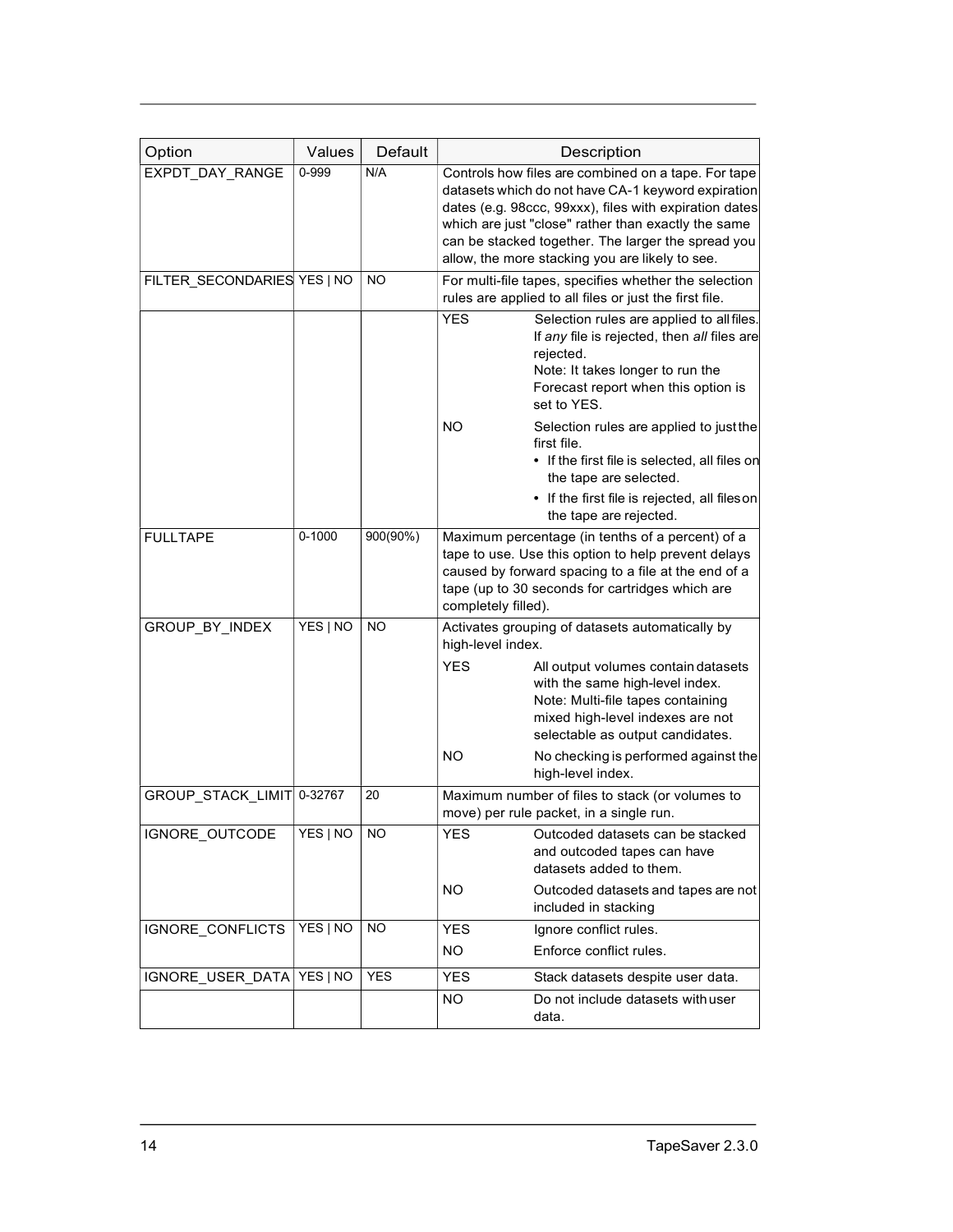| Option                 | Values   | Default    | Description                                                                                                                                                                                                                                                                                                                                                                                                                                                                                                                                                                                                                                                                                                                                                      |  |
|------------------------|----------|------------|------------------------------------------------------------------------------------------------------------------------------------------------------------------------------------------------------------------------------------------------------------------------------------------------------------------------------------------------------------------------------------------------------------------------------------------------------------------------------------------------------------------------------------------------------------------------------------------------------------------------------------------------------------------------------------------------------------------------------------------------------------------|--|
| <b>INPUT STAYS</b>     | YES   NO | <b>NO</b>  | <b>YES</b><br>Input datasets are neither deleted nor<br>uncataloged. Output datasets are not<br>cataloged unless they are renamed in<br>the process.                                                                                                                                                                                                                                                                                                                                                                                                                                                                                                                                                                                                             |  |
|                        |          |            | <b>NO</b><br>Input datasets are scratched and<br>uncataloged. Output datasets are<br>cataloged.                                                                                                                                                                                                                                                                                                                                                                                                                                                                                                                                                                                                                                                                  |  |
| <b>KEYDD</b>           | N/A      | N/A        | The ddname used in a CA-1 environment when<br>creating a tape dataset to indicate that a dataset with<br>an expiration date in 1998 or 1999 is to be assigned<br>a Julian expiration date rather than a keyword date.<br>This ddname is specified on the KEYDD option in the<br>CA-1 PPOPTIONS dataset.<br>Without this specification, there is unnecessary tape<br>handling because -TapeSaver must rewind and<br>dismount tapes to make sure CA-1 properly<br>interprets the dates.                                                                                                                                                                                                                                                                            |  |
| LIST_REJECTS           | YES   NO | NO         | <b>YES</b><br>All datasets rejected for stacking are<br>listed on the Reject List report. See<br>Chapter 6 for a description of the<br>report.<br>NO.<br>Do not generate the Reject List.                                                                                                                                                                                                                                                                                                                                                                                                                                                                                                                                                                        |  |
| LOCAL_OUTCODES         | N/A      | N/A        | This parameter specifies the local data center<br>outcodes. A maximum of 10 location IDs and<br>alternate location IDs may be specified. Each ID<br>must be separated by a blank. Refer to the TLMS<br>DATACTR and ALCTR definitions in the TLMS<br>initialization parameters member (TLMSIPO) for your<br>local specifications.<br>If a tape volume contains a location ID, but that<br>location ID is not specified by this option, the volume<br>is considered outcoded (offsite) and therefore is not a<br>candidate for TapeSaver processing. You can make it<br>eligible for processing when you set up your run<br>definition. On the Input Dataset Selection Rules pane<br>specify Y to the question, "Stack datasets which are<br>considered outcoded." |  |
| LOW_VOL_SPACE          | 0-999    | 500(50%)   | Maximum percentage (in tenths of a percent) of a<br>tape volume that dataset can occupy and still be<br>considered for stacking. Use this option to ensure<br>that very large files are not stacked.                                                                                                                                                                                                                                                                                                                                                                                                                                                                                                                                                             |  |
| MAGSTAR_COMPACTI<br>ON | $0 - 99$ | 0          | The average compaction assumption to use when<br>determining the compacted size of a dataset on<br>Magstar media.                                                                                                                                                                                                                                                                                                                                                                                                                                                                                                                                                                                                                                                |  |
| MAN MOUNT DELAY        | 0-9999   | 90 seconds | Average mount delay (in seconds) for manual tape<br>mounts.                                                                                                                                                                                                                                                                                                                                                                                                                                                                                                                                                                                                                                                                                                      |  |
| MAXDSNS_PER_VOL        | 9999     | 9999       | Maximum number of datasets to stack on a single<br>tape reel or cartridge.                                                                                                                                                                                                                                                                                                                                                                                                                                                                                                                                                                                                                                                                                       |  |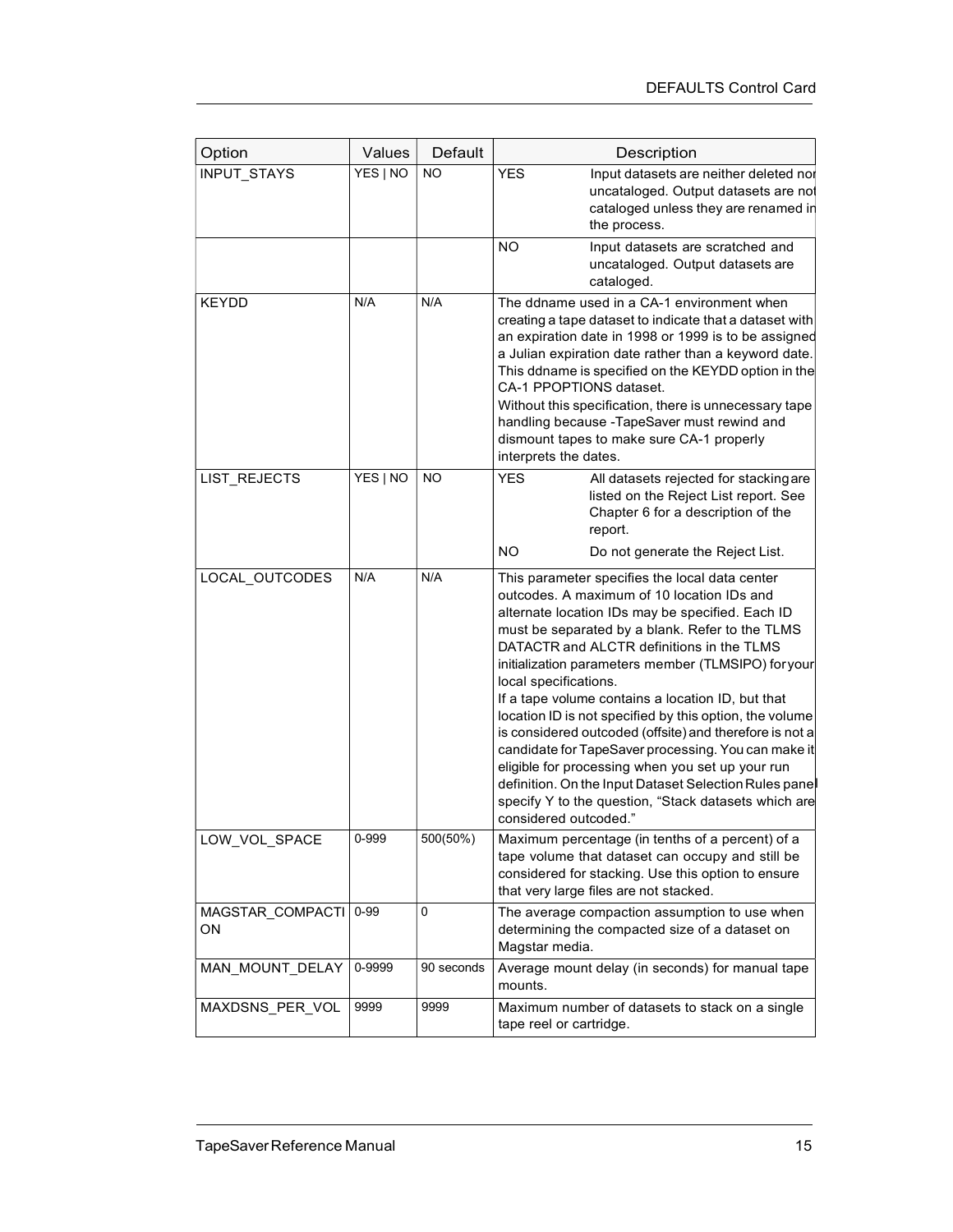| Option                     | Values   | Default | Description                                                                                                                                                                                                                                                                                                                                                                                                                                                                   |
|----------------------------|----------|---------|-------------------------------------------------------------------------------------------------------------------------------------------------------------------------------------------------------------------------------------------------------------------------------------------------------------------------------------------------------------------------------------------------------------------------------------------------------------------------------|
| MAX_INPUT_FILES            | 0-99999  | 0       | Lets you reject input tapes that contain more than a<br>specified number of datasets.<br>If you have several tapes with a large number of<br>datasets, you may experience performance<br>degradation while producing a Forecast report. You<br>can run the Forecast report faster by rejecting these<br>tapes from the selection process.<br>0<br>Indicates that you want to stack<br>tapes regardless of the number of<br>datasets.<br>Indicates the maximum number of<br>nn |
|                            |          |         | datasets on the tape before<br>-TapeSaver rejects the tape as input<br>to the forecast process.                                                                                                                                                                                                                                                                                                                                                                               |
| MAX_OUTPUT_FILES           | 0-99999  | 0       | Lets you reject output tapes that contain a specified<br>number of datasets.<br>If you have several tapes with a large number of<br>datasets, you may experience performance<br>degradation while producing a Forecast report. You<br>can run the Forecast report faster by rejecting these<br>tapes from the selection process.                                                                                                                                              |
|                            |          |         | Indicates that you want to usethis<br>0<br>tape for output, regardless of the<br>number of datasets                                                                                                                                                                                                                                                                                                                                                                           |
|                            |          |         | Indicates the maximum number of<br>nn<br>datasets on the tape before<br>TapeSaver rejects this as an output<br>tape.                                                                                                                                                                                                                                                                                                                                                          |
| MAX_UNIT_PER_JOB           | 1-60     | 60      | This parameter defines the maximum number of<br>datasets used by any single job.                                                                                                                                                                                                                                                                                                                                                                                              |
| MAY_IGNORE_VOLGRF YES   NO |          | NO      | <b>YES</b><br>Grouping can be ignored when<br>stacking. If a tape for a dataset that<br>should be grouped cannot be found,<br>the grouping requirement can be<br>ignored.                                                                                                                                                                                                                                                                                                     |
|                            |          |         | <b>NO</b><br>Grouping must be honored during<br>stacking. The dataset goes on a<br>scratch tape unless<br>MAY_USE_SCRTCH_VOL is also NO<br>in which case the dataset is<br>excluded.                                                                                                                                                                                                                                                                                          |
| MAY_USE_SCRTCH_V<br>OL     | YES   NO | NO.     | <b>YES</b><br>Scratch volume can be used if<br>required by dataset grouping.<br>NO<br>Scratch tape cannot be used to                                                                                                                                                                                                                                                                                                                                                          |
|                            |          |         | accommodate grouping.                                                                                                                                                                                                                                                                                                                                                                                                                                                         |
| <b>MIN DSNBS</b>           | 0-999    | 50      | Minimum number of entries to keep free for holding<br>information about files on a multi-file tape. Stacking<br>stops when this minimum is reached. Ask your tape<br>management system installer about this option if you<br>are unsure.                                                                                                                                                                                                                                      |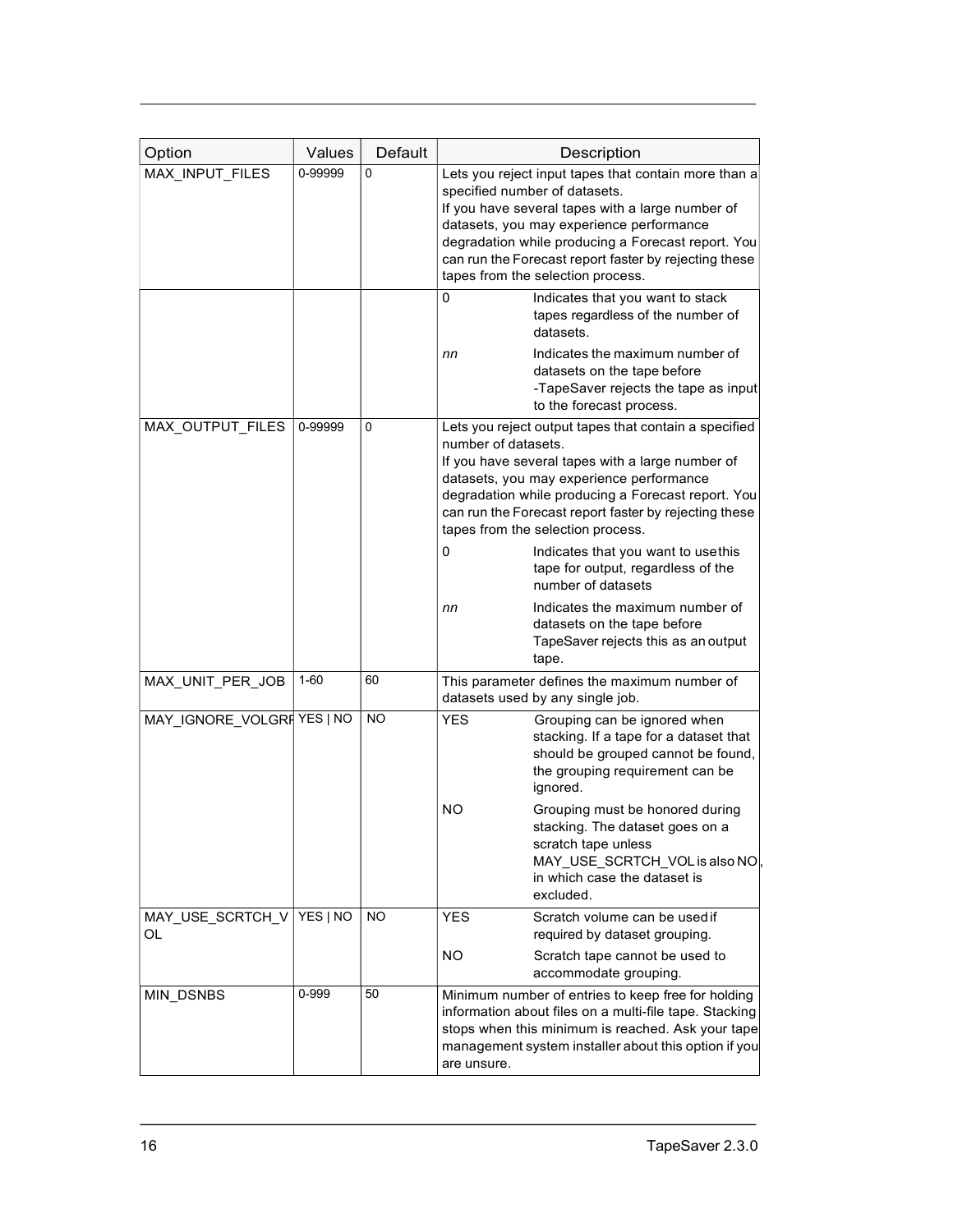| Option                               | Values                               | Default        | Description                                                                                                                                                                                                                                        |                                                                                                                                                                                                                                                                  |  |
|--------------------------------------|--------------------------------------|----------------|----------------------------------------------------------------------------------------------------------------------------------------------------------------------------------------------------------------------------------------------------|------------------------------------------------------------------------------------------------------------------------------------------------------------------------------------------------------------------------------------------------------------------|--|
| MOD_FILES                            | STACK  <br><b>NOSTACK</b>            | <b>NOSTACK</b> | <b>STACK</b>                                                                                                                                                                                                                                       | Stack DISP=MOD files.                                                                                                                                                                                                                                            |  |
|                                      |                                      |                | <b>NOSTACK</b>                                                                                                                                                                                                                                     | Do not stack DISP=MOD files.                                                                                                                                                                                                                                     |  |
| MOD_PERCENT_FREE 0-99                |                                      | N/A            | Room for growth calculated as a percentage of the<br>size of the dataset when it is stacked. - TapeSaver<br>does not stack a MOD dataset on a tape unless<br>there is room for the dataset plus this additional<br>percentage of the dataset size. |                                                                                                                                                                                                                                                                  |  |
| MOD_RECORDS_FREE 0-99                |                                      | N/A            | Room for growth calculated as the room required to<br>hold an additional number of blocks in the dataset.<br>TapeSaver does not stack a MOD dataset on a tape<br>unless there is room for the dataset and this number<br>of additional blocks.     |                                                                                                                                                                                                                                                                  |  |
| MOVE_EXPIRED_FILES YES   NO          |                                      | <b>YES</b>     | <b>YES</b>                                                                                                                                                                                                                                         | When stacking or migrating from<br>multi-dataset tapes, TapeSaver will<br>move datasets which have already<br>expired.                                                                                                                                           |  |
|                                      |                                      |                | <b>NO</b>                                                                                                                                                                                                                                          | Don't move files which havealready<br>expired.                                                                                                                                                                                                                   |  |
| NOSTACK_EXPDT_RAN 0-999<br><b>GE</b> |                                      | 0              | To avoid processing datasets and volumes due to<br>expire soon, specify a number of days. Datasets or<br>volumes that expire within that number of days are<br>rejected.                                                                           |                                                                                                                                                                                                                                                                  |  |
| <b>OBJECTIVE</b>                     | STACK  <br>VOLMOVE<br><b>TSCYCLE</b> | <b>STACK</b>   | <b>STACK</b>                                                                                                                                                                                                                                       | Objective of run is dataset stacking.                                                                                                                                                                                                                            |  |
|                                      |                                      |                | <b>VOLMOVE</b>                                                                                                                                                                                                                                     | Objective of run is to move datasets<br>to a scratch tape (for offsite mailing,<br>archiving, migration from one media<br>type to another, etc.). These datasets<br>are recataloged on the new tape<br>volume. The input volume is<br>scheduled to be scratched. |  |
|                                      |                                      |                | <b>TSCYCLE</b>                                                                                                                                                                                                                                     | Replacement for CA-1 TMSCYCLE<br>module.                                                                                                                                                                                                                         |  |
| PAGE_LEN                             | 0-999                                | 60             | reports.                                                                                                                                                                                                                                           | Number of lines per page to use when formatting                                                                                                                                                                                                                  |  |
| POLL CSC                             | YES   NO                             | NO.            | <b>YES</b>                                                                                                                                                                                                                                         | Use the STK CSC (Client Software<br>Component) interface.                                                                                                                                                                                                        |  |
|                                      |                                      |                |                                                                                                                                                                                                                                                    | Note: Do not specify YES if the STK<br>CSC interface does not exist. If<br>TapeSaver attempts to load<br>SCSXCAL, the module that initiates<br>the CSC interface, an S806 abend<br>will occur.                                                                   |  |
|                                      |                                      |                | <b>NO</b>                                                                                                                                                                                                                                          | Do not use the STK CSC interface.                                                                                                                                                                                                                                |  |
|                                      |                                      |                |                                                                                                                                                                                                                                                    |                                                                                                                                                                                                                                                                  |  |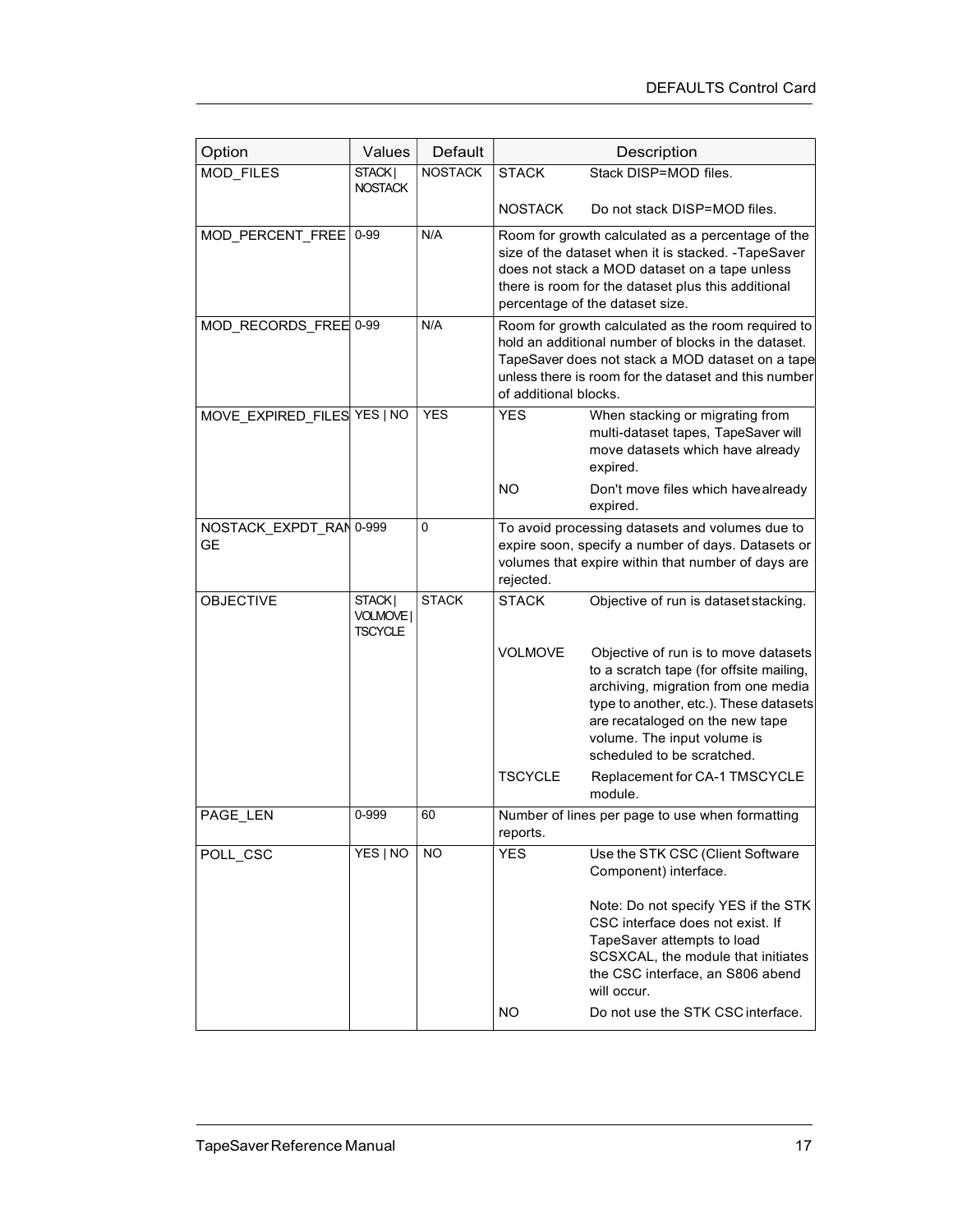| Option               | Values                     | Default<br><b>YES</b> | Description                                                                                                                                                                                                         |
|----------------------|----------------------------|-----------------------|---------------------------------------------------------------------------------------------------------------------------------------------------------------------------------------------------------------------|
| <b>RECOVER</b>       | YES   NO                   |                       | <b>YES</b><br>Attempt to recover from abends and<br>continue processing. Any file being<br>copied when an abend occurs is<br>marked as a copy failure.<br>NO.<br>Do not attempt to recover when an<br>abend occurs. |
| REEL COST            | $0 - 99$                   | 15                    | Average purchase cost of a new tape cartridge.                                                                                                                                                                      |
| REEL_LENGTH          | 800-2400                   | 2400                  | Length of a tape reel.                                                                                                                                                                                              |
| REEL_OFFSITE_COST    | $0 - 99$                   | 1                     | Average annual cost of storing a tape reel offsite,<br>include storage, transportation, and so on.                                                                                                                  |
| REEL_ONSITE_COST     | $0 - 99$                   | $\mathbf{1}$          | Average annual cost of storing a tape reel in the data<br>center, include floor space, racks, and so on.                                                                                                            |
| <b>RESTACK</b>       | YES   NO                   | <b>NO</b>             | <b>YES</b><br>For this run definition, tapes stacked<br>by TapeSaver are eligible for<br>restacking, moving, or copying.<br><b>NO</b><br>Tapes stacked by TapeSaver are not<br>eligible for restacking, moving, or  |
|                      |                            |                       | copying. The rejected tapes will show<br>up on the Reject List report with a<br>reject code of RESTACK.<br>Note: The RESTACK option is not applicable to                                                            |
|                      |                            |                       | tapes stacked by versions of TapeSaver prior to 2.1.                                                                                                                                                                |
| RETAIN FREE VOLS     | $0 - 99$                   | $\overline{7}$ days   | Number of days to retain a tape volume cleared of<br>datasets before returning it to the scratch pool.                                                                                                              |
| RETRY_LIMIT          | 0-999                      | 25                    | Number of times to recover from abends before<br>stopping execution. This parameter lets you run with<br>recovery on and know that any recurring recovery<br>situations will not go on forever.                     |
| RULE_CONFLICT        | ABORT  <br><b>CONTINUE</b> | <b>CONTINUE</b>       | <b>ABORT</b><br>Stop processing when conflicting<br>rules are encountered.                                                                                                                                          |
|                      |                            |                       | CONTINUE<br>Continue processing despite<br>conflicting rules.                                                                                                                                                       |
| <b>SCRATCH DELAY</b> | 0-999                      | 0                     | Average mount delay (in seconds) for manual scratch<br>tape mounts.                                                                                                                                                 |
| SCRTCH_LIMIT         | 0-999                      | 20                    | Maximum number of scratch tapes to use in this<br>stacking run. Scratch tapes are not used unless<br>MAY_USE_SCRTCH_VOL is also set to YES.                                                                         |
| SCRATCH_ONLY         | YES   NO                   | <b>NO</b>             | <b>YES</b><br>All output tapes will be scratch<br>tapes.                                                                                                                                                            |
|                      |                            |                       | ΝO<br>Non-scratch output tapes will be<br>considered by this run.                                                                                                                                                   |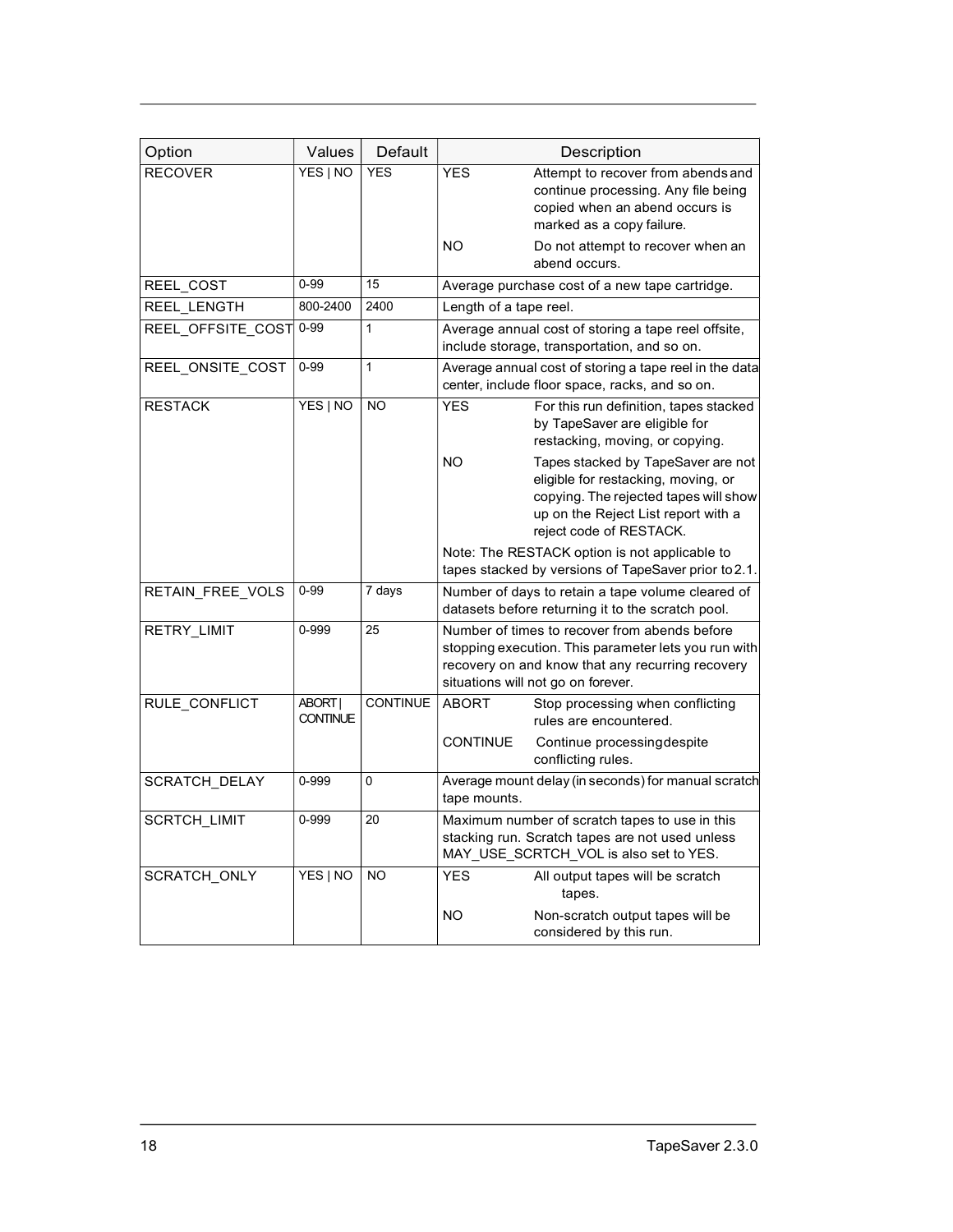| Option                            | Values                                 | Default   |                        | Description                                                                                                                                                                                                                                                                                                                                                                                                        |
|-----------------------------------|----------------------------------------|-----------|------------------------|--------------------------------------------------------------------------------------------------------------------------------------------------------------------------------------------------------------------------------------------------------------------------------------------------------------------------------------------------------------------------------------------------------------------|
| SMS_DATA                          | YES  <br><b>DASD TAPE</b><br><b>NO</b> | <b>NO</b> |                        | Specifies whether or not to query DF/SMS for each<br>dataset's SMS management or storage class. The<br>option is automatically set for all jobs submitted via<br>TapeSaver's ISPF interface - based on whether the<br>SMSMC or SMSSC attributes are used, and if so, for<br>which types of datasets: tape or DASD. The purpose<br>of the option is to minimize overhead by querying<br>DF/SMS only when necessary. |
|                                   |                                        |           | <b>YES</b>             | Obtain the management and storage<br>class for all tape and DASD datasets                                                                                                                                                                                                                                                                                                                                          |
|                                   |                                        |           | DASD                   | Obtain the management and storage<br>class for DASD datasets only.                                                                                                                                                                                                                                                                                                                                                 |
|                                   |                                        |           | <b>TAPE</b>            | Obtain the management and storage<br>class for tape datasets only.                                                                                                                                                                                                                                                                                                                                                 |
|                                   |                                        |           | NO.                    | Do not query DF/SMS.                                                                                                                                                                                                                                                                                                                                                                                               |
| STACK_LIMIT                       | 1-32767                                | 20        |                        | Maximum number datasets or volumes to process in<br>the stacking or moving operation.                                                                                                                                                                                                                                                                                                                              |
| STACK_CYCLE_CONTR YES   NO<br>OL  |                                        | <b>NO</b> | datasets.              | Tells -TapeSaver whether or not you want to stack<br>datasets that are defined as CA-1 cycle control                                                                                                                                                                                                                                                                                                               |
| STACK_LARGE_DASD YES   NO         |                                        | <b>NO</b> | <b>YES</b>             | Tells DiskSaver whether you want to stack DASD files<br>that are too large to fit on a single output volume.<br>Select DASD datasets thatare larger<br>than a single output tape.<br>Multi-volume tape datasets are<br>created.                                                                                                                                                                                    |
|                                   |                                        |           | <b>NO</b>              | Reject DASD datasets that arelarger<br>than a single output tape.                                                                                                                                                                                                                                                                                                                                                  |
| STACK MULTI FILES                 | YES   NO                               | <b>NO</b> |                        | Tells TapeSaver whether or not you want to stack<br>files which currently reside on multi-file volumes.                                                                                                                                                                                                                                                                                                            |
| STACK_MULTI_VOLUM   YES   NO<br>Е |                                        | <b>NO</b> | multi-volume datasets. | Tells TapeSaver whether you want to stack                                                                                                                                                                                                                                                                                                                                                                          |
|                                   |                                        |           | <b>YES</b>             | Select multi-volume datasets for<br>stacking. Use this option only when<br>stacking from low capacity mediato<br>high capacity media.                                                                                                                                                                                                                                                                              |
|                                   |                                        |           | <b>NO</b>              | Reject datasets that occupy more<br>than a single tape volume.                                                                                                                                                                                                                                                                                                                                                     |
| TMC_UPDATES                       | YES   NO                               | YES       | <b>YES</b>             | Update the tape catalog to reflect the<br>job that created the dataset rather<br>than TapeSaver information. This is<br>normal TapeSaver operations                                                                                                                                                                                                                                                                |
|                                   |                                        |           | <b>NO</b>              | Do not update the tape catalog. If the<br>option is NO, information about the<br>job that created the dataset is lost.                                                                                                                                                                                                                                                                                             |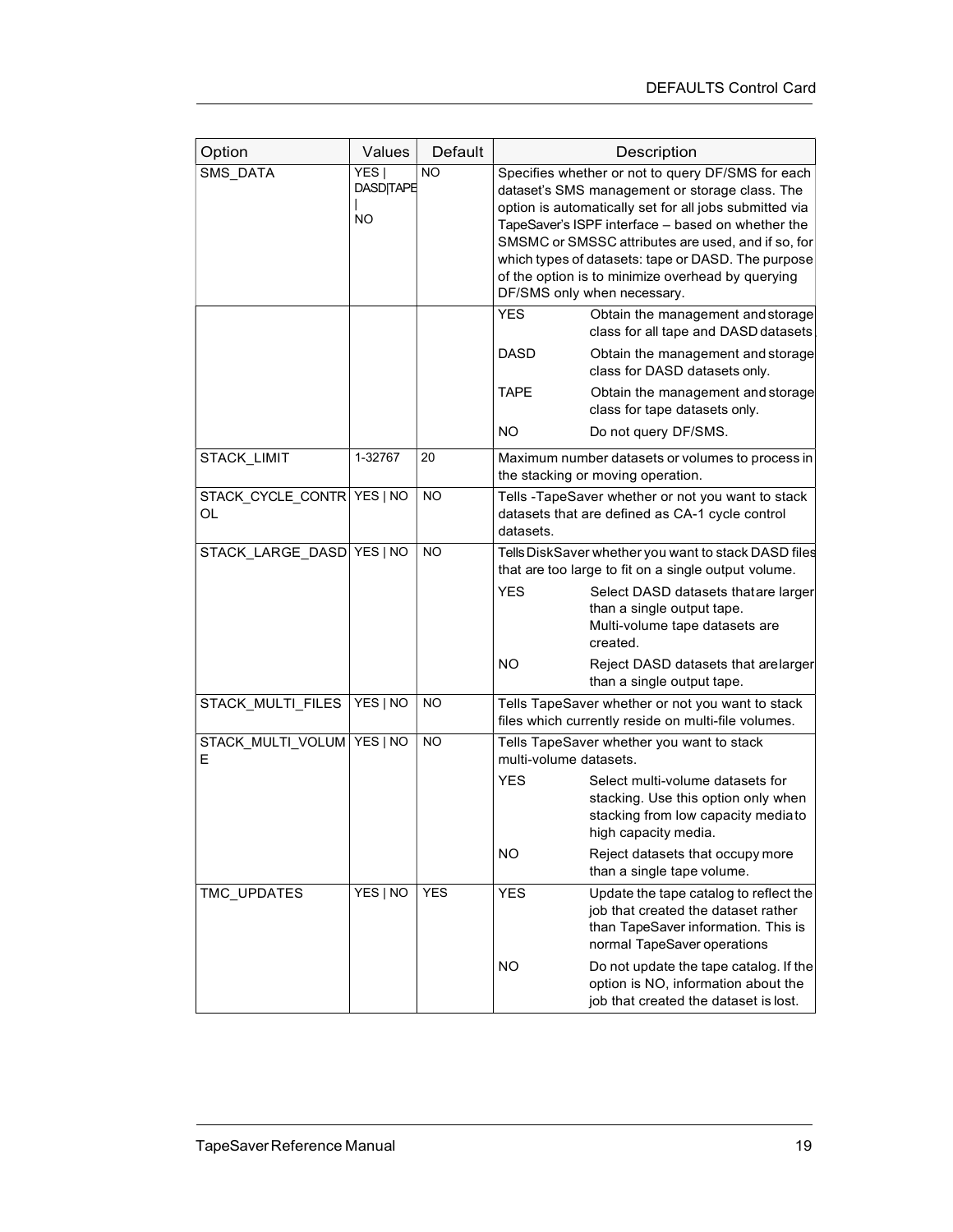| Option                  | Values                    | Default        |                         | Description                                                                                                                                                                                                                                                                                                                                                         |
|-------------------------|---------------------------|----------------|-------------------------|---------------------------------------------------------------------------------------------------------------------------------------------------------------------------------------------------------------------------------------------------------------------------------------------------------------------------------------------------------------------|
| <b>UNCATS</b>           | STACK  <br><b>NOSTACK</b> | <b>NOSTACK</b> | <b>STACK</b>            | Stack uncataloged tape datasets.<br>(The CATLG UNCATS option<br>controls whether the datasets are<br>cataloged after stacking.)                                                                                                                                                                                                                                     |
|                         |                           |                | <b>NOSTACK</b>          | Do not stack uncataloged tape<br>datasets.                                                                                                                                                                                                                                                                                                                          |
| UNIT AFFINITY           | YES   NO                  | <b>YES</b>     |                         | After initial dynamic allocation of a tape drive, this<br>option indicates whether you want TapeSaver to<br>continue using this same tape drive. Useful when you<br>can preload auto-loader devices with the required<br>tapes in usage order or when volumes are manually<br>pre-staged using a pull list.                                                         |
|                         |                           |                | <b>YES</b><br><b>NO</b> | TapeSaver attempts subsequent<br>dynamic allocation requests using the<br>specific unit obtained by the first<br>allocation request. In some limited<br>cases, the operating system can take<br>control of the drive from TapeSaver. In<br>such cases, TapeSaver recovers and<br>retries allocation specifying a generic<br>UNIT.<br>TapeSaver performs all dynamic |
|                         |                           |                |                         | allocation specifying a generic UNIT.                                                                                                                                                                                                                                                                                                                               |
| VOLUME_FACTOR           | $0 - 99$                  | $\overline{2}$ |                         | Affects the size of the output volume pool.                                                                                                                                                                                                                                                                                                                         |
| VOLUME FREE SPACE 0-999 |                           | 200            | stacking datasets.      | Minimum percentage of a tape volume that must be<br>free for it to be considered as a candidate for                                                                                                                                                                                                                                                                 |

# Example

DEFAULTS FULLTAPE(750) DEFAULT\_ACTION(STACK) MAY\_IGNORE\_VOLGRP(YES)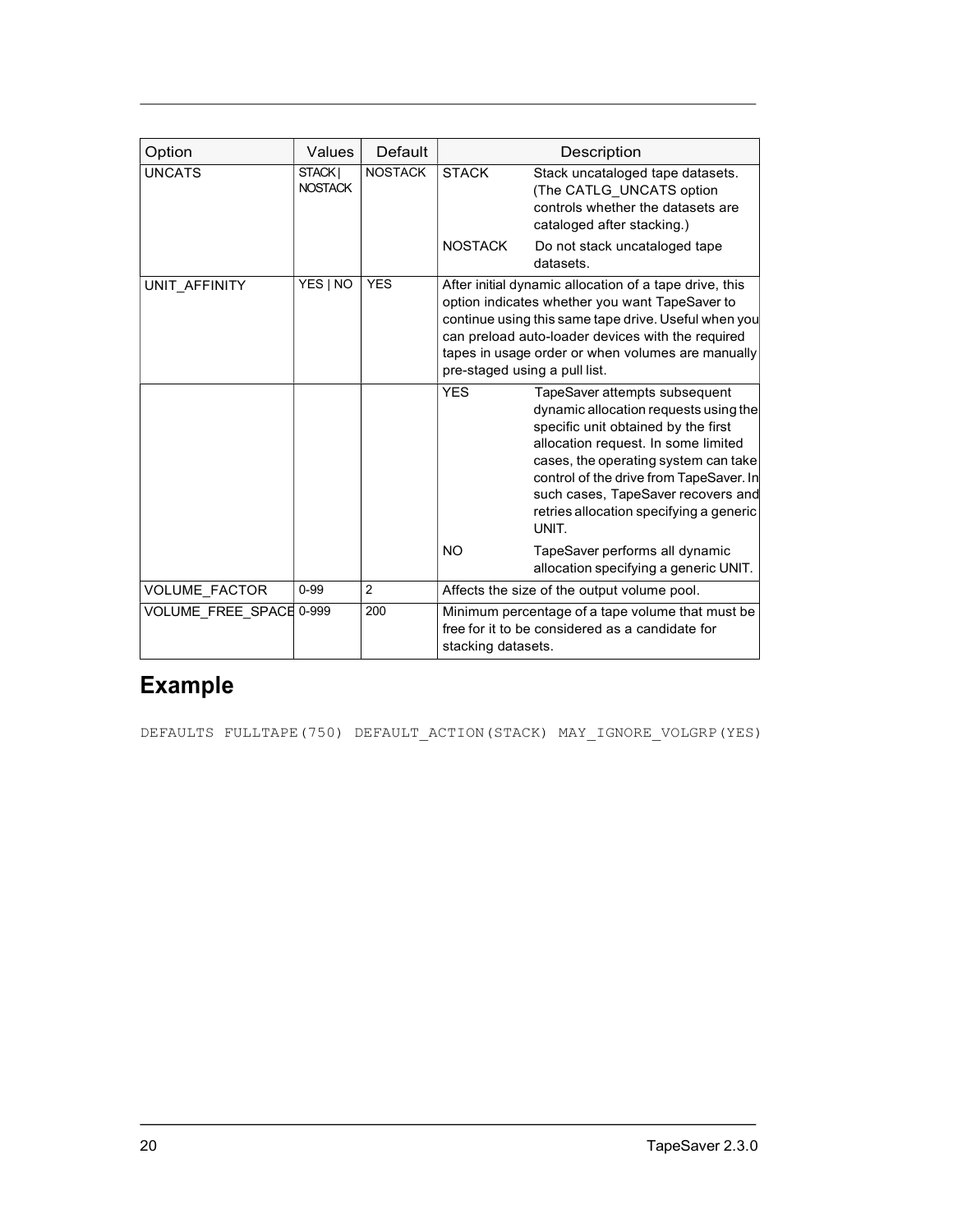# DEVICE Control Card

The DEVICE control card defines the esoteric unit names in the configuration table to the batch portion of TapeSaver.

#### Syntax

DEVICE unitname drivetype {ATL(atltype)}

| unitname     |              | esoteric name being defined                                                                                                                                                                                                                                                                                                                                           |
|--------------|--------------|-----------------------------------------------------------------------------------------------------------------------------------------------------------------------------------------------------------------------------------------------------------------------------------------------------------------------------------------------------------------------|
| drivetype    |              | type of tape drive associated with this unit name. The choices are:                                                                                                                                                                                                                                                                                                   |
|              | 3420         | IBM 3420 tape drive (and compatibles)                                                                                                                                                                                                                                                                                                                                 |
|              | 3480         | IBM 3480 tape drive (and compatibles) without IDRC                                                                                                                                                                                                                                                                                                                    |
|              | 3480C        | IBM 3480 tape drive (and compatible) with IDRC                                                                                                                                                                                                                                                                                                                        |
|              | 3490         | IBM 3490 tape drive (and compatible) without IDRC                                                                                                                                                                                                                                                                                                                     |
|              | 3490C        | IBM 3490 tape drive (and compatible) with IDRC                                                                                                                                                                                                                                                                                                                        |
|              | 3490E        | IBM 3490E tape drive (and compatible)                                                                                                                                                                                                                                                                                                                                 |
|              | $FD-3$       | Redwood Helical Scan drive without ICRC                                                                                                                                                                                                                                                                                                                               |
|              | FD-3C        | Redwood Helical Scan drive with ICRC                                                                                                                                                                                                                                                                                                                                  |
|              | <b>MAGST</b> | Magstar drive                                                                                                                                                                                                                                                                                                                                                         |
| ATL(atltype) | choices are: | type of ATL hardware the drive is associated with (if any). If this<br>specification is present, it tells TapeSaver to use the ATL software<br>interface for that vendor's host software. ATL (OTHR) tells TapeSaver to<br>refer to the ATL hardware device addresses defined in configuration to<br>determine whether a tape volume is inside the defined ATL. Valid |
|              | <b>MRX</b>   | Memorex 5X00 ATL type hardware subsystem                                                                                                                                                                                                                                                                                                                              |
|              | <b>STK</b>   | STK 4400 ATL tape hardware subsystem                                                                                                                                                                                                                                                                                                                                  |
|              | <b>OTHR</b>  | Other ATL hardware subsystem not supported directly by<br>an ATL software interface                                                                                                                                                                                                                                                                                   |
|              | <b>ANY</b>   | Any ATL hardware type                                                                                                                                                                                                                                                                                                                                                 |

### Example

DEVICE ATLSTK 3480 ATL(STK)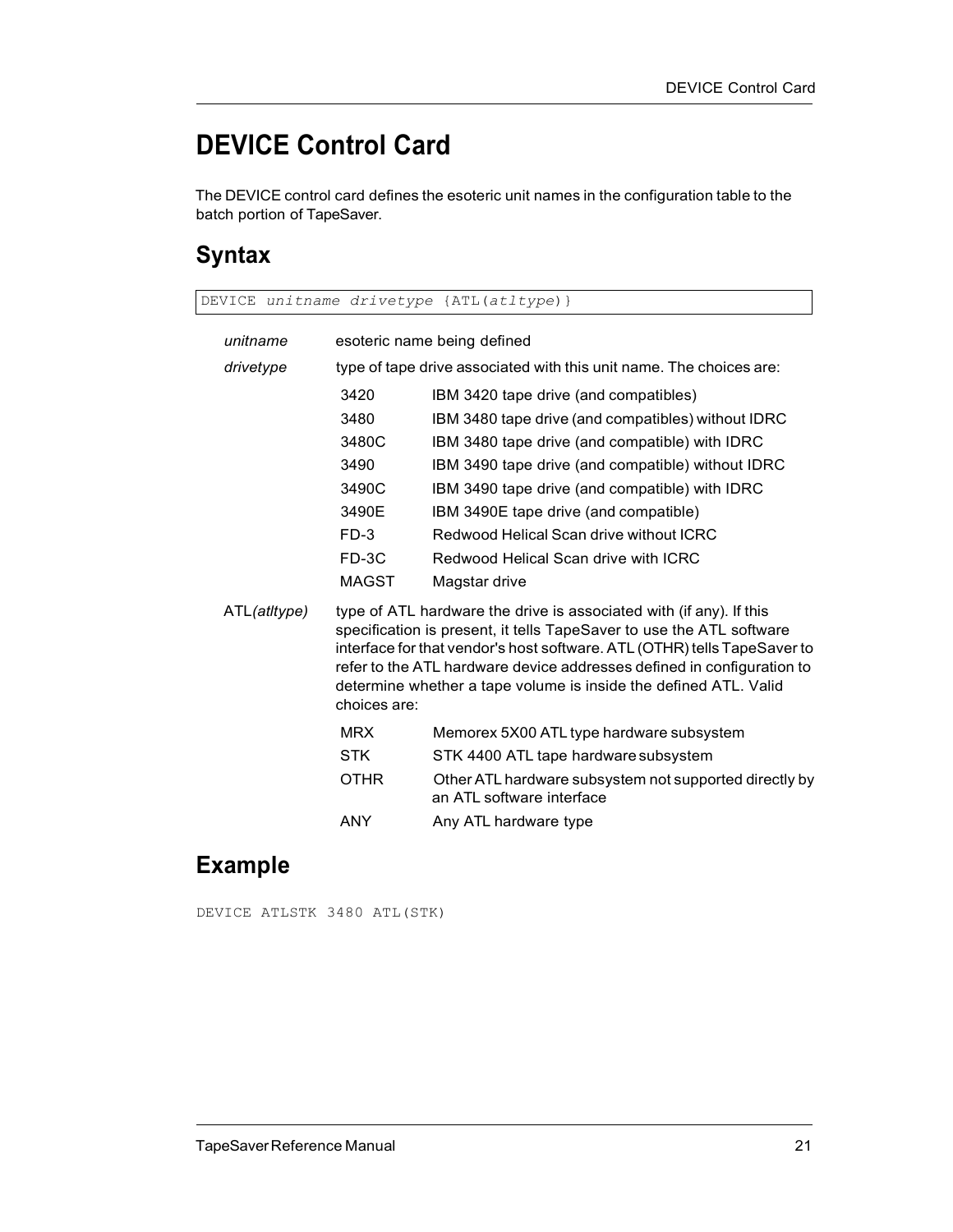# ENVIRON Control Card

The ENVIRON control card specifies information about your data processing environment. It provides the information needed to customize TapeSaver operation to your data center.

#### **Syntax**

|                    | ENVIRON TAPE MGMT SYSTEM(ttt) ATL ADDRS(addr addr  addr)<br>SKELETONS (skel-dsname) RELEASE (vvv) LOCAL OUTCODES (id id  id)                                                          |
|--------------------|---------------------------------------------------------------------------------------------------------------------------------------------------------------------------------------|
| TAPE_MGMT_SYSTEM   |                                                                                                                                                                                       |
|                    | Identifier (ttt) of the tape management system. The tape management<br>identifier can be one of the following:                                                                        |
|                    | CA <sub>1</sub><br><b>RMM</b><br><b>TLMS</b><br><b>TMS</b><br><b>ZARA</b>                                                                                                             |
| ATL_ADDRS          | list (addr addr  addr) of non-STK4400 ATL or non-Memorex hardware<br>device addresses.                                                                                                |
| <b>SKELETONS</b>   | name of the dataset (skel-dsname) holding TapeSaver report<br>skeletons.                                                                                                              |
| <b>RELEASE</b>     | version and release (vv) of the tape management system.                                                                                                                               |
|                    | $CA-1$<br>Valid versions are 4.8, 4.9, 5.0, 5.1, 5.2<br>CA-DYNAM/TLMSValid version is 5.4.<br>DFSMSrmmValid versions are 1.3, 1.4, and 1.5<br>Valid versions are 1.0 and 1.1.<br>Zara |
| LOCAL_OUTCODES     |                                                                                                                                                                                       |
|                    | list (id id  id) of tape management system location codes or outcodes.                                                                                                                |
| RMM EXPIRED CLASS  |                                                                                                                                                                                       |
|                    | 1 to 8-character default TSEXPIRE management class for stacked<br>datasets. This class sets up a VRS rule for DFSMSrmm to expire<br>stacked datasets.                                 |
| RMM_NOTVRS_EXPIRED |                                                                                                                                                                                       |
|                    | Y/N to indicate if a dataset originally under VRS control should be<br>expired, or revert to the volume expiration date if the dataset is no<br>longer under VRS control.             |
|                    | Y<br>expire dataset. The default.                                                                                                                                                     |
|                    | ${\sf N}$<br>revert to the volume expiration date.                                                                                                                                    |
| <b>Example</b>     |                                                                                                                                                                                       |
|                    | ENVIRON TAPE MGMT SYSTEM (TMS) RELEASE (5)                                                                                                                                            |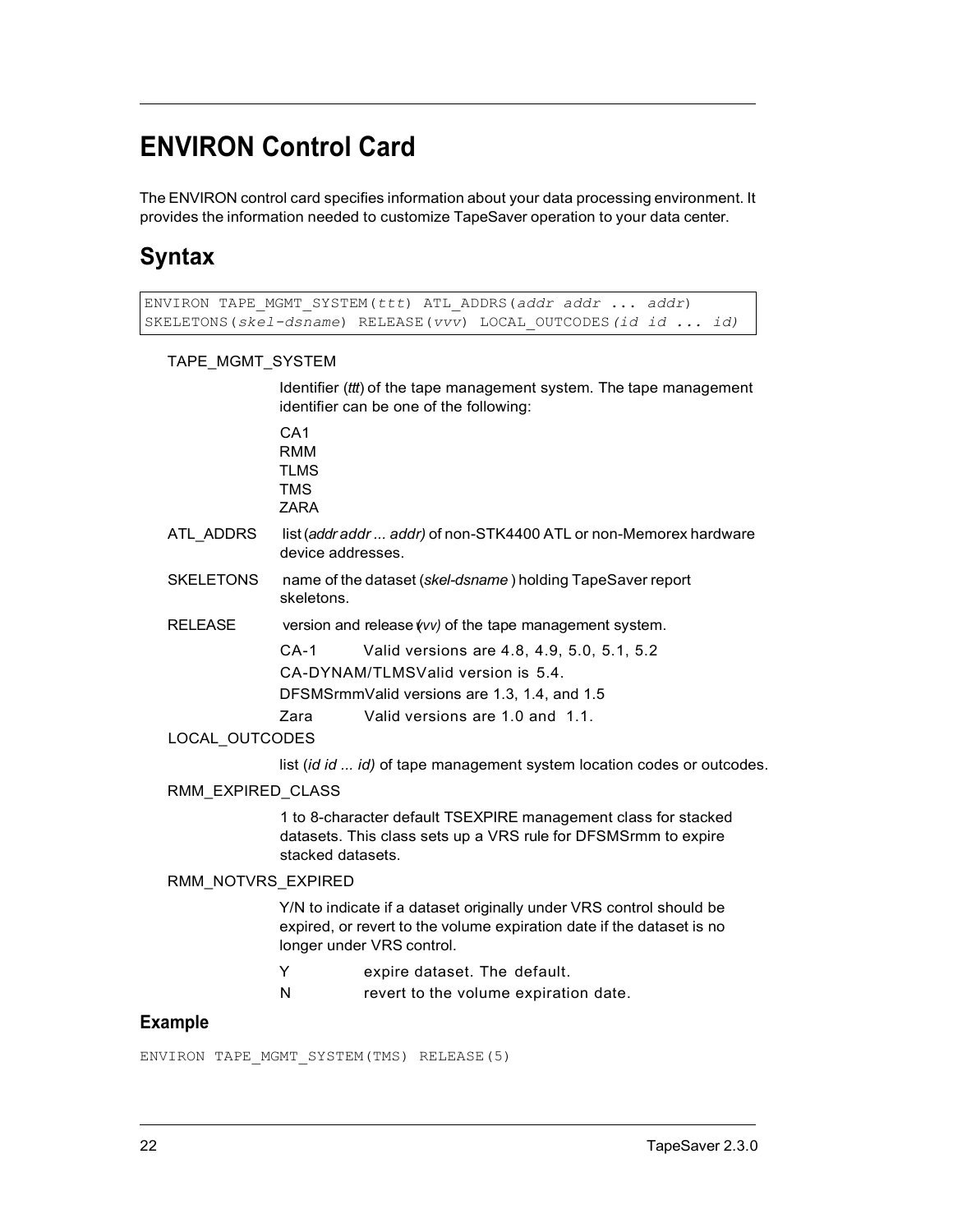# GROUP Control Card

The GROUP control card tells TapeSaver that the IF statements which immediately follow the GROUP are used to define the group's selection criteria. Groups are used in a variety of ways within TapeSaver. You can define as many groups as necessary using multiple GROUP control cards.

#### Syntax

```
GROUP groupname {FILE | DASD | SMF | VOL} esotericname
{VOLATTR (volaname)}[COMP | NOCOMP | ASIS] [COPY]
```
groupname name of the TapeSaver group being defined

FILE, DASD, SMF, or VOL

Type of the group being defined

|              | <b>FILE</b> | defines a Rule Packet used to select input tape files                |
|--------------|-------------|----------------------------------------------------------------------|
|              | <b>DASD</b> | defines a Rule Packet used to select DASD input files<br>(DiskSaver) |
|              | <b>SMF</b>  | defines a dataset rejection list for SMF data<br>extraction          |
|              | <b>VOL</b>  | defines the selection criteria for output volumes                    |
| esotericname |             | name of the esoteric unit defined in your data center                |

#### COMP, NOCOMP or ASIS

determines whether compression is used to select tapes.

|             | COMP            | selects only tapes with IDRC (ICRC) compression           |
|-------------|-----------------|-----------------------------------------------------------|
|             |                 | NOCOMP selects only tapes without IDRC (ICRC) compression |
|             | ASIS            | selects tapes whether they are compressed or not.         |
|             |                 | This is the default.                                      |
| <b>COPY</b> | copies the tape |                                                           |

VOLATTR volaname specifies which volume attribute will be used to restrict tape selection.

If you define more than one group and an individual tape dataset fits the definition of more than one defined group, the dataset will be assigned to the first group whose definition it fits. Therefore, you should specify the GROUP control cards with more specific selection criteria first, followed by the more general group definitions.

#### Example

GROUP ZSCRATCH VOL CTAPE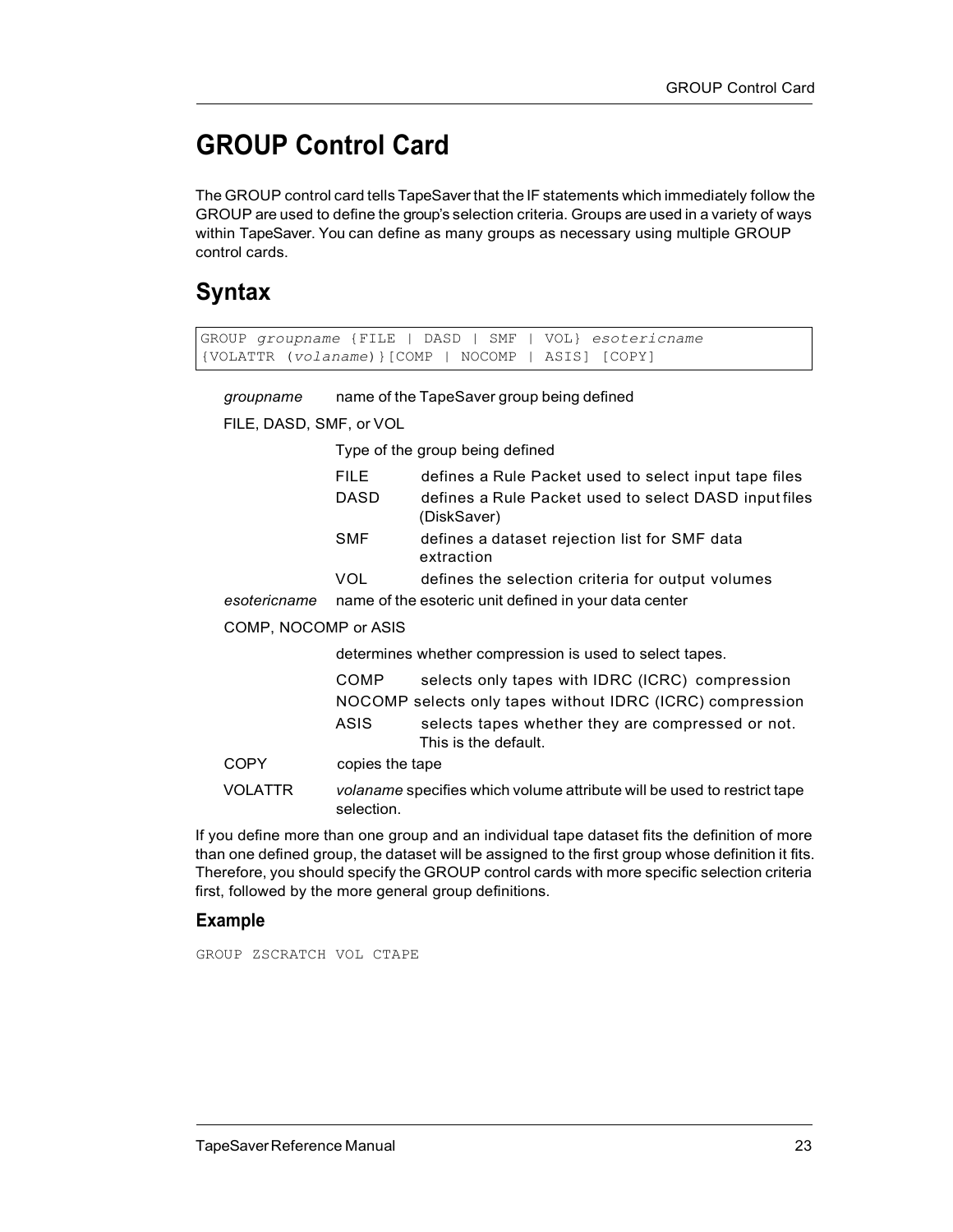# IF Control Card

TapeSaver uses rules to control the dataset stacking process. Rules designate which dataset(s) to stack, which dataset(s) to exclude from stacking, and considerations for stacking datasets on output tape volumes. Rules follow the general logic of an IF..THEN statement, a construct common to most computer programming languages. Rules are read sequentially from the SYSIN DD.

In most cases, the TapeSaver IF statements are created automatically by the TapeSaver ISPF interface.

#### Syntax

IF variable $[(s,e)]$  op value THEN action  $[optim]$ 

| variable | is one of the selection variables (comparison attributes)                                           |
|----------|-----------------------------------------------------------------------------------------------------|
| s and e  | are optional starting and ending column specifications for comparing a<br>substring of the variable |
| op       | is a comparison verb                                                                                |
| value    | is a constant value                                                                                 |
| action   | is one of the stacking actions described in this chapter                                            |
| options  | is one or more of the TapeSaver action options                                                      |

A substring of the variable's value can be compared if you use the substring specification following the variable name. The substring option must immediately follow the variable name (no intermediate blanks) and be enclosed in parentheses. You first specify the column number (starting with 1) of the start of the substring, followed by a colon and then the column number of the last column of the substring. For example:

| SUBSTR Statement | Variable Value        | Substring Value |
|------------------|-----------------------|-----------------|
| CJOB(1,3)        | A400J23               | A40             |
| DSN(9,14)        | SYS.SMF.WEEKLY.WEEK24 | <b>WEEKLY</b>   |

Only character variables are candidates for substringing and are identified in the Format column in the table that follows.

As many TapeSaver rules as necessary can be specified as input to a TapeSaver stacking analysis execution. Each rule is analyzed independently of the other rules and is applied to each dataset under analysis. Any conflicts between rules are resolved by TapeSaver using the approach documented later in this chapter.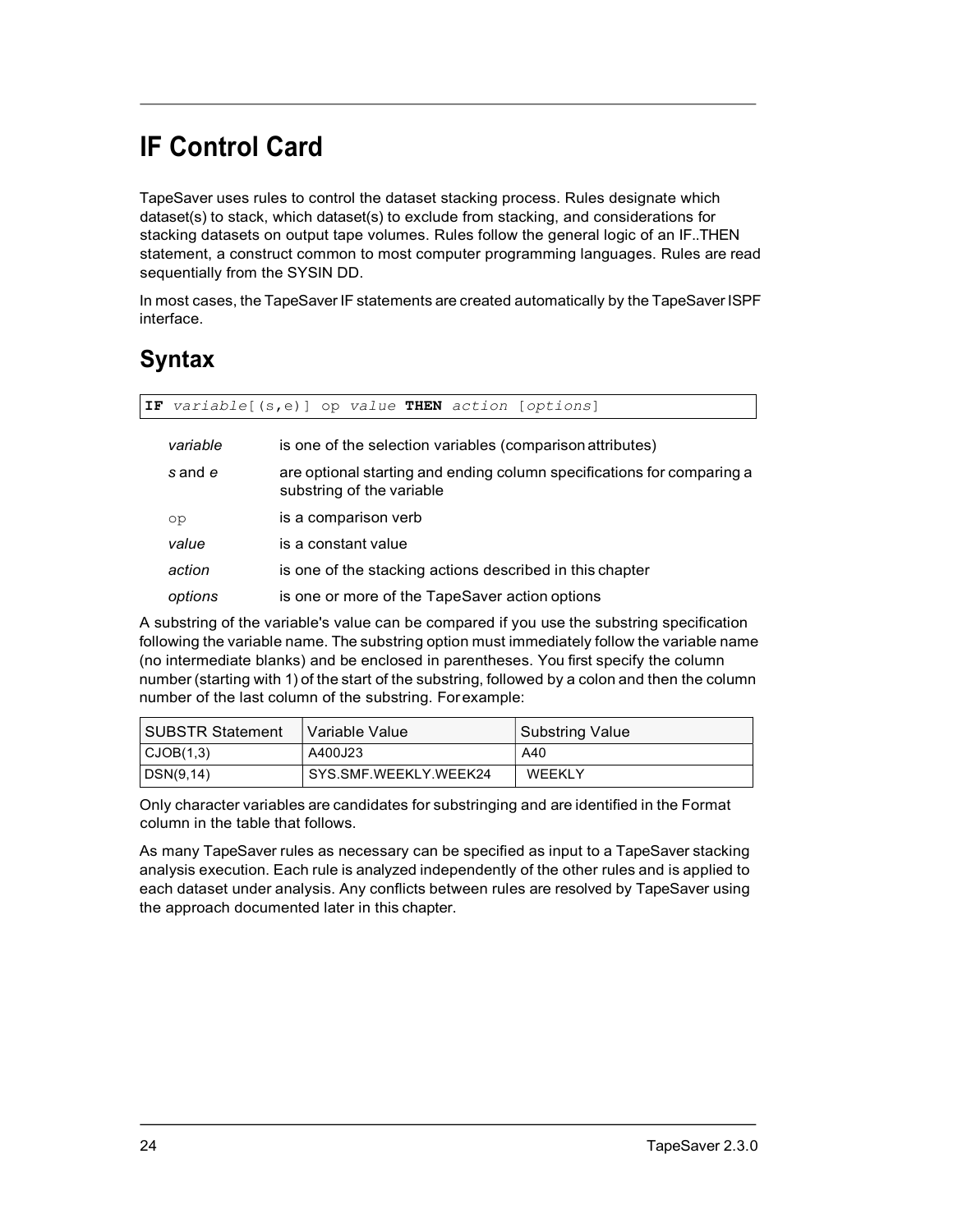#### Valid Attributes

The following table shows valid attributes for selecting datasets or tape volumes for rule packets and group definitions. The attributes can be used in any IF..THEN rule. The table contains the following columns:

• The Attribute column is the name of the TapeSaver attribute.

Refer to " Field Names for TapeSaver Attributes" on page 56 of the TapeSaver Installation and Configuration Guide to associate an attribute with the catalog field name used by each of the supported tape management systems.

- The Format column indicates whether the attribute is a character format (i.e., it allows substrings), a numeric format (numbers and dates), or a coded format (i.e., it allows only the options listed).
- The Tape Management System column indicates the tape management system that has a catalog field corresponding to this attribute.

|                 |           | Tape                   |                                                             |
|-----------------|-----------|------------------------|-------------------------------------------------------------|
|                 |           | Management             |                                                             |
| Attribute       | Format    | System                 | Description                                                 |
| <b>ABENDFL</b>  | character | <b>DFSMSrmm</b>        | Y/N flag indicating whether the dataset was closed due to   |
|                 |           | <b>TLMS</b>            | an ABEND in the creating program.                           |
|                 |           | Zara                   |                                                             |
| <b>ACCT</b>     | character | <b>DFSMSrmm</b>        | User data field (optional, maintained by user exits in tape |
|                 |           | $CA-1$                 | management system).                                         |
|                 |           | <b>TLMS</b>            |                                                             |
|                 |           | Zara                   |                                                             |
| <b>ACSNUM</b>   | numeric   | CA-1, 4.x              | Number of the Automated Cartridge System (ACS) in           |
|                 |           | CA-1, 5.x              | which the tape volume resides. Applicable for StorageTek    |
|                 |           | Zara                   | automated tape libraries.                                   |
|                 |           | <b>TLMS 5.4</b>        |                                                             |
|                 |           | <b>DASD</b>            |                                                             |
| <b>BATCHNUM</b> | numeric   | CA-1, 4.x              | Batch ID of the last job to update the TMC information for  |
|                 |           | CA-1, 5.x              | the tape volume or dataset.                                 |
| <b>BLKCNT</b>   | numeric   | <b>DFSMSrmm</b>        | Number of blocks in the tape dataset.                       |
|                 |           | $CA-1, 4.x$            |                                                             |
|                 |           | CA-1, 5.x<br>Zara      |                                                             |
|                 |           | <b>TLMS 5.4</b>        |                                                             |
|                 |           |                        |                                                             |
| <b>BLKSIZE</b>  | numeric   | <b>DFSMSrmm</b>        | Block size of the dataset.                                  |
|                 |           | CA-1, 4.x<br>CA-1, 5.x |                                                             |
|                 |           | Zara                   |                                                             |
|                 |           | <b>DASD</b>            |                                                             |
|                 |           | <b>TLMS 5.4</b>        |                                                             |
| <b>BTHDATE</b>  | numeric   | <b>DFSMSrmm</b>        | Date that the tape volume was first used, format =          |
|                 |           | CA-1, 4.x              | MM/DD/YYYY (Gregorian) or YYYY.DDD (Julian).                |
|                 |           | $CA-1, 5.x$            |                                                             |
|                 |           | Zara                   |                                                             |
|                 |           | <b>TLMS 5.4</b>        |                                                             |

• The Description column describes the attribute.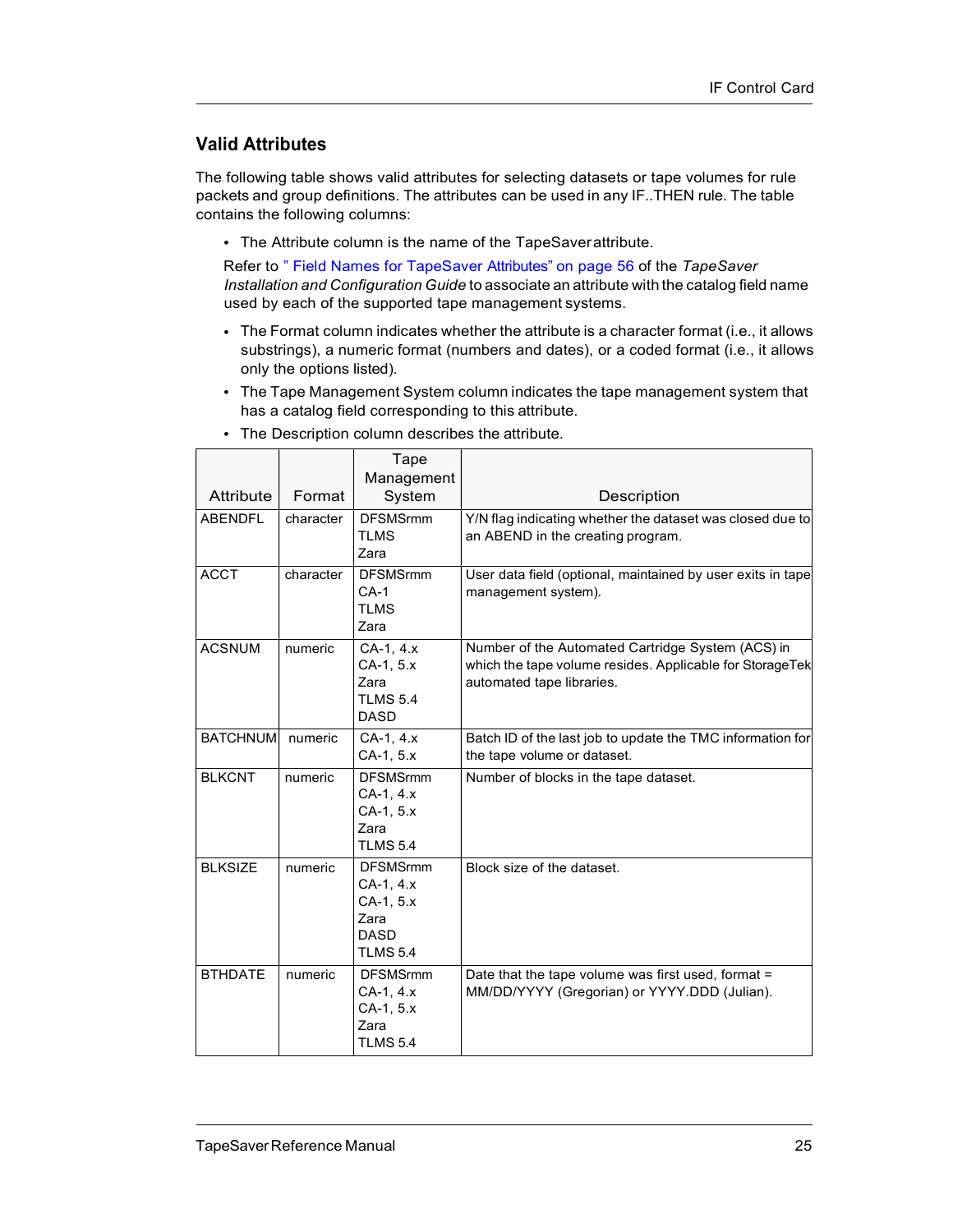|                 |           | Tape                                                                                |                                                                                                    |
|-----------------|-----------|-------------------------------------------------------------------------------------|----------------------------------------------------------------------------------------------------|
|                 |           | Management                                                                          |                                                                                                    |
| Attribute       | Format    | System                                                                              | Description                                                                                        |
| <b>CDDN</b>     | character | <b>DFSMSrmm</b><br>CA-1, 5.x<br>Zara<br><b>TLMS 5.4</b>                             | Ddname under which the dataset was created.                                                        |
| <b>CHECKFL</b>  | character | Zara                                                                                | Check in/out information for the tape volume.                                                      |
| CHECKXDT        | numeric   | Zara                                                                                | Date the current check-in for the tape volume expires.                                             |
| <b>CJOB</b>     | character | <b>DFSMSrmm</b><br>CA-1, 4.x<br>CA-1, 5.x<br>Zara<br><b>TLMS 5.4</b>                | Name of the job that created the tape dataset. Wildcard<br>entries are permitted.                  |
| <b>CLNCNT</b>   | numeric   | CA-1, 4.x<br>CA-1, 5.x<br>Zara<br><b>TLMS 5.4</b>                                   | Number of times the tape volume has been cleaned.                                                  |
| <b>COUNT</b>    | numeric   | CA-1, 4.x<br>CA-1, 5.x<br>Zara<br><b>TLMS 5.4</b>                                   | Number of times the tape volume has been opened.                                                   |
| CPROG           | character | Zara<br>CA-1, 5.1 and<br>5.2<br><b>TLMS 5.4</b>                                     | Name of the program that created the dataset.                                                      |
| CPUID           | numeric   | CA-1, 5.x                                                                           | ID of the CPU on which the tape volume or dataset was<br>last accessed.                            |
| CREATFL         | character | Zara                                                                                | Volume creator information for this tape volume.                                                   |
| <b>CRLUDIFF</b> | numeric   | <b>DFSMSrmm</b><br>CA-1, 4.x<br>CA-1, 5.x<br>Zara<br><b>TLMS 5.4</b><br><b>DASD</b> | Number of days between the time when a tape dataset<br>was created and last used.                  |
| <b>CRTDT</b>    | numeric   | <b>DFSMSrmm</b><br>CA-1, 4.x<br>CA-1, 5.x<br>Zara<br><b>DASD</b><br><b>TLMS 5.4</b> | Date the dataset was created. Format = MM/DD/YYYY<br>(Gregorian) or YYYY.DDD (Julian).             |
| <b>CTIME</b>    | numeric   | <b>DFSMSrmm</b><br>CA-1, 4.x<br>CA-1, 5.x<br>Zara<br><b>TLMS 5.4</b>                | Time the tape dataset was created. Format = HH:MM:SS<br>(hours, minutes, seconds).                 |
| <b>CUNIT</b>    | numeric   | <b>DFSMSrmm</b><br>CA-1, 4.x<br>CA-1, 5.x<br>Zara<br><b>TLMS 5.4</b>                | Decimal equivalent of the unit address of the tape drive on<br>which the tape dataset was created. |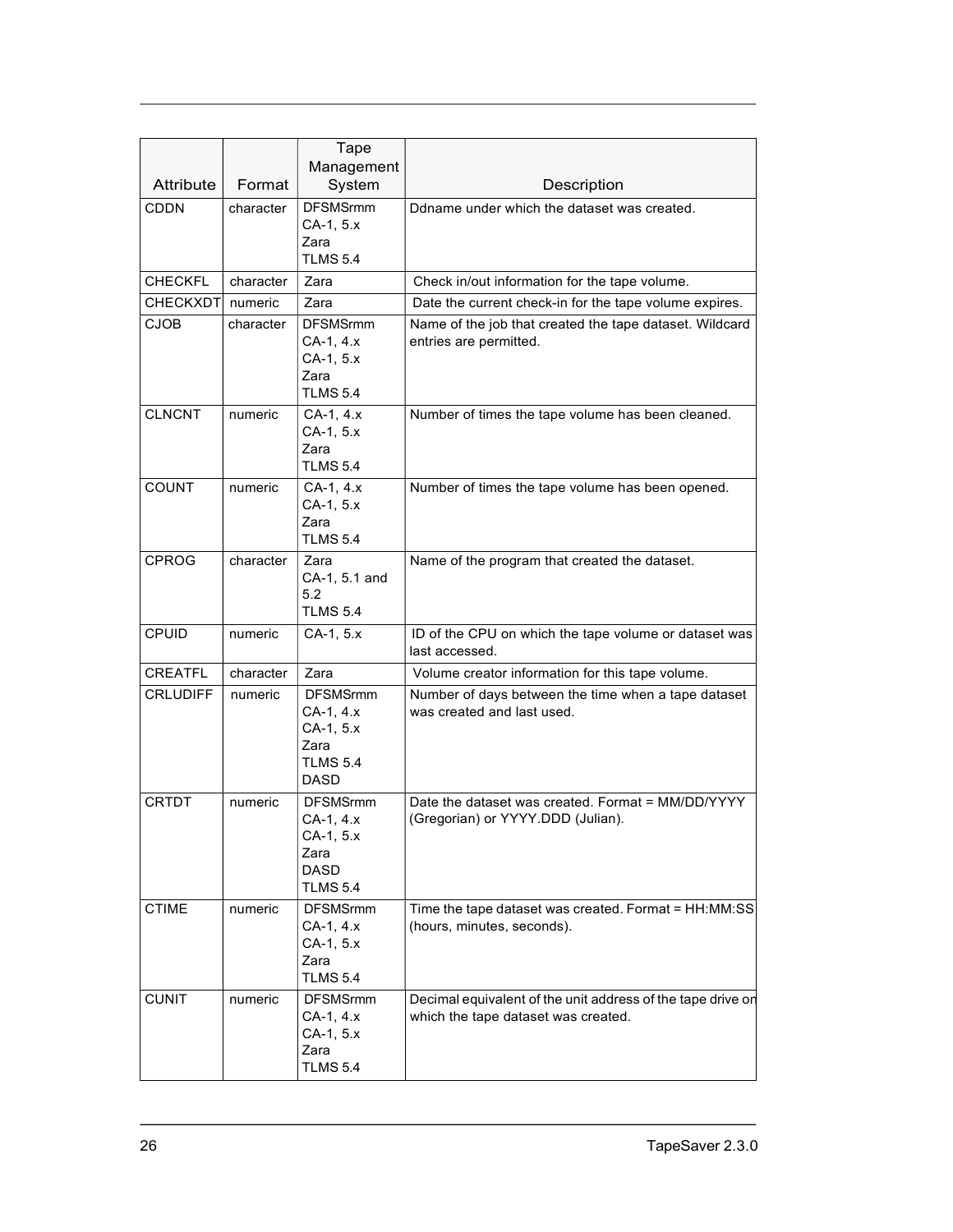|                |           | Tape                                                                                |                                                                                                                                                                |
|----------------|-----------|-------------------------------------------------------------------------------------|----------------------------------------------------------------------------------------------------------------------------------------------------------------|
|                |           | Management                                                                          |                                                                                                                                                                |
| Attribute      | Format    | System                                                                              | Description                                                                                                                                                    |
| <b>DATECLN</b> | numeric   | CA-1, 4.x<br>CA-1, 5.x<br>Zara<br><b>TLMS 5.4</b>                                   | Date the tape volume was last cleaned. Format =<br>MM/DD/YY (Gregorian) or YY.DDD (Julian).                                                                    |
| <b>DEN</b>     | coded     | <b>DFSMSrmm</b><br>CA-1, 4.x<br>CA-1, 5.x<br>Zara<br><b>TLMS 5.4</b>                | Tape recording density. On the Comparison Value panel,<br>you select one of the following:                                                                     |
|                |           |                                                                                     | <b>DEN800</b><br>800 BPI reel                                                                                                                                  |
|                |           |                                                                                     | <b>DEN1600</b><br>1600 BPI reel                                                                                                                                |
|                |           |                                                                                     | <b>DEN6250</b><br>6250 BPI reel                                                                                                                                |
|                |           |                                                                                     | DEN38K<br>38000 BPI 3480 cartridge                                                                                                                             |
|                |           |                                                                                     | DEN38KC<br>38000 BPI compacted 3480 cartridge                                                                                                                  |
|                |           |                                                                                     | DEN3M<br>STK Redwood cartridge                                                                                                                                 |
|                |           |                                                                                     | DEN3MC<br>STK Redwood cartridge with compaction                                                                                                                |
|                |           |                                                                                     | <b>MAGST</b><br>Magstar cartridge                                                                                                                              |
| <b>DEST</b>    | coded     | <b>DFSMSrmm</b><br>CA-1, 4.x<br>CA-1, 5.x<br>Zara<br><b>DASD</b>                    | Media type of the tape volume on which the dataset will<br>be placed. (REEL, CART, or ATL). On the Comparison<br>Value panel, you select one of the following: |
|                |           |                                                                                     | ATL<br>Output goes to automated tape library.                                                                                                                  |
|                |           |                                                                                     | CART<br>Output goes to 3480 cartridge.                                                                                                                         |
|                |           |                                                                                     | <b>REEL</b><br>Dataset is on a 9-track reel.                                                                                                                   |
| <b>DSN</b>     | character | <b>DFSMSrmm</b><br>CA-1, 4.x<br>CA-1, 5.x<br>Zara<br><b>DASD</b><br><b>TLMS 5.4</b> | Fully qualified name of the dataset name. Wildcards<br>entries are permitted.                                                                                  |
| <b>EDMFLAG</b> | character | CA-1, 5.x                                                                           | Y/N to indicate if the volume is under the control of an<br>external data manager                                                                              |
| <b>EDMID</b>   | character | CA-1, 5.x                                                                           | 1 to 4-character identifier of the external data manager                                                                                                       |
| <b>EXPDT</b>   | numeric   | <b>DFSMSrmm</b><br>CA-1, 4.x<br>CA-1, 5.x<br>Zara<br><b>DASD</b><br><b>TLMS 5.4</b> | Date the dataset expires. Format = MM/DD/YY<br>(Gregorian) or YY.DDD (Julian).                                                                                 |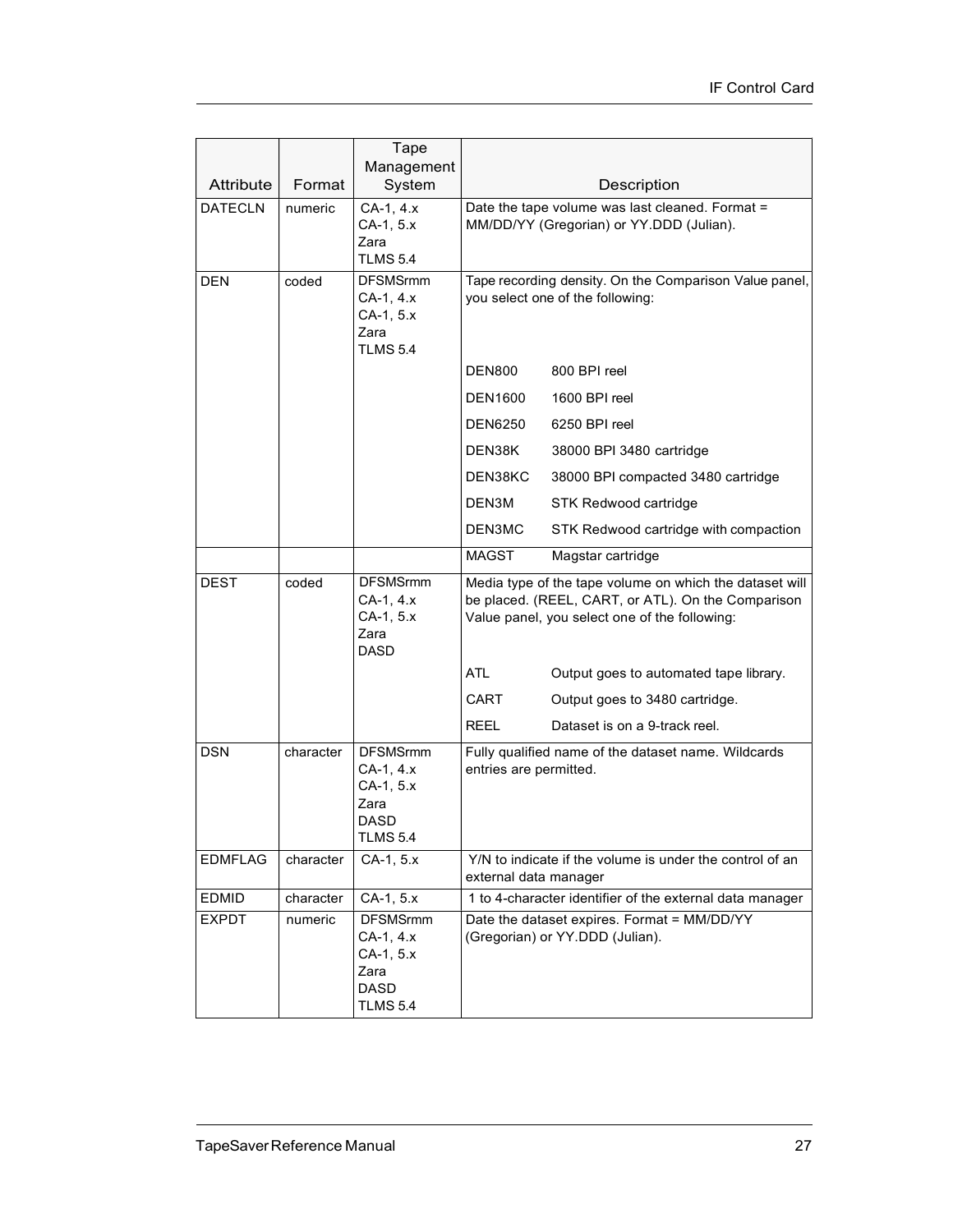| Attribute<br><b>EXPFLAG</b> | Format<br>coded | Tape<br>Management<br>System<br>CA-1, 4.x<br>CA-1, 5.x<br><b>TLMS 5.4</b><br>Zara   | Description<br>Expiration date category. On the Comparison Value panel,<br>you select from one of the following:<br>EXP98000<br>Tape not under CA-1 Expiration control<br>EXP99000<br>Catalog control expiration date<br>EXP98DDD Frequency control expiration date<br>EXP99CCC Cycle control expiration date |
|-----------------------------|-----------------|-------------------------------------------------------------------------------------|---------------------------------------------------------------------------------------------------------------------------------------------------------------------------------------------------------------------------------------------------------------------------------------------------------------|
|                             |                 |                                                                                     | EXP99365<br>Never expire expiration date<br>EXPYYDDD Calendar expiration date                                                                                                                                                                                                                                 |
| <b>FN</b>                   | numeric         | <b>DFSMSrmm</b><br>CA-1, 4.x<br>CA-1, 5.x<br>Zara<br><b>TLMS 5.4</b>                | Tape dataset file sequence number.                                                                                                                                                                                                                                                                            |
| <b>INLEN</b>                | numeric         | <b>DFSMSrmm</b><br>CA-1, 4.x<br>CA-1, 5.x<br>Zara<br><b>TLMS 5.4</b><br><b>DASD</b> | Tape file length (in tenths of a percent of tape input<br>volume).                                                                                                                                                                                                                                            |
| LDATE                       | numeric         | CA-1, 4.x<br>CA-1, 5.x<br>Zara<br><b>DASD</b><br><b>TLMS 5.4</b>                    | Date the tape volume or DASD dataset was last used.<br>Format = MM/DD/YY (Gregorian) or YY.DDD (Julian).                                                                                                                                                                                                      |
| LDDN                        | character       | <b>DFSMSrmm</b><br>Zara                                                             | Ddname that last accessed the dataset.                                                                                                                                                                                                                                                                        |
| LJOB                        | character       | CA-1, 4.x<br>CA-1, 5.x<br>Zara<br><b>TLMS 5.4</b>                                   | Name of the last job to use the tape volume.                                                                                                                                                                                                                                                                  |
| LOCATION                    | character       | <b>DFSMSrmm</b>                                                                     | Current location of the tape volume                                                                                                                                                                                                                                                                           |
| LOUTCODE                    | character       | Zara                                                                                | Offsite location where the tape volume previously resided                                                                                                                                                                                                                                                     |
| LPROG                       | character       | Zara<br>CA-1, 5.1 and<br>5.2                                                        | Name of the program that last accessed the dataset.                                                                                                                                                                                                                                                           |
| LRECL                       | numeric         | <b>DFSMSrmm</b><br>CA-1, 4.x<br>CA-1, 5.x<br>Zara<br><b>DASD</b><br><b>TLMS 5.4</b> | Logical record length of the dataset.                                                                                                                                                                                                                                                                         |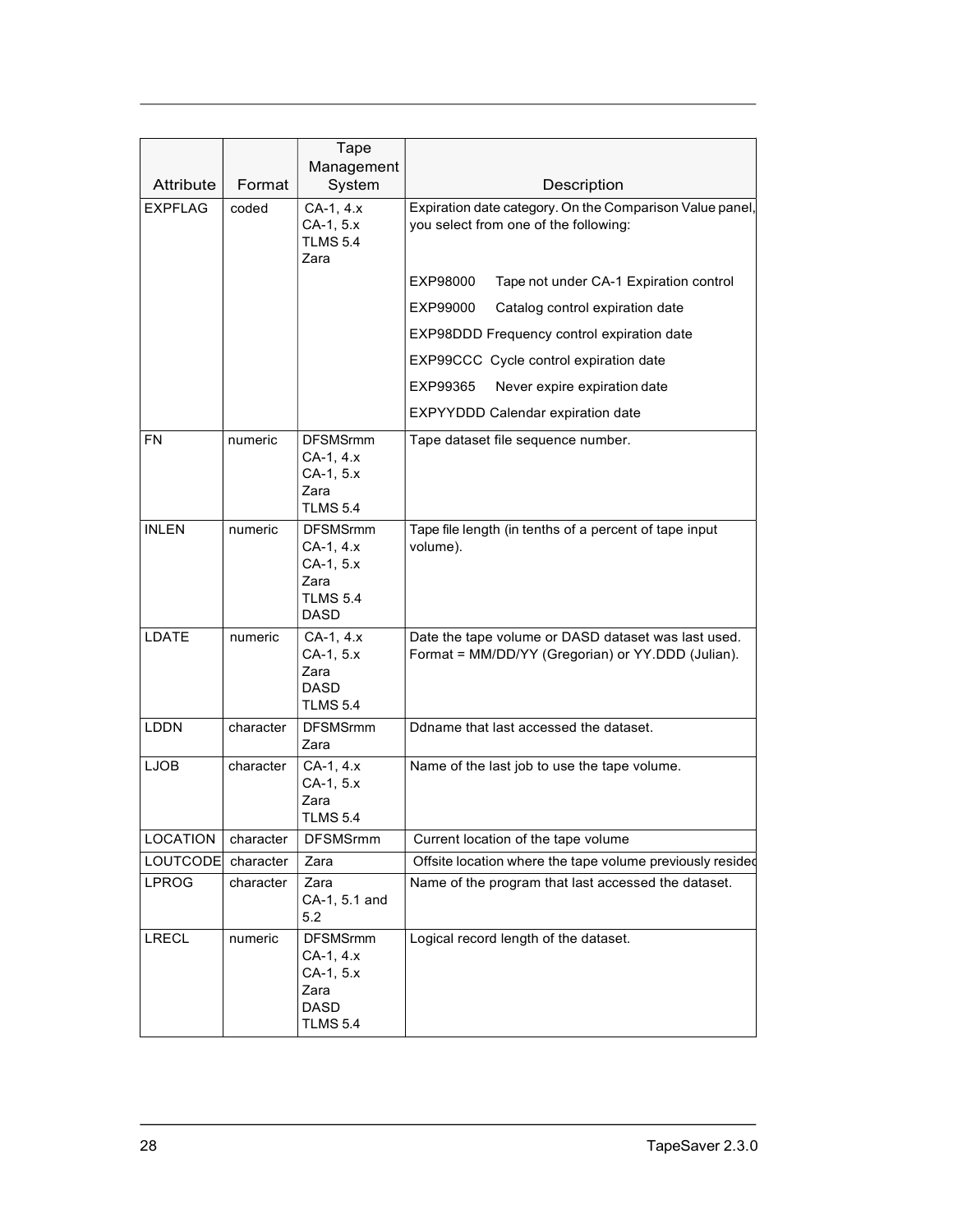| Attribute       | Format    | Tape<br>Management<br>System                                                        | Description                                                                                                                                               |
|-----------------|-----------|-------------------------------------------------------------------------------------|-----------------------------------------------------------------------------------------------------------------------------------------------------------|
| <b>LSMNUM</b>   | numeric   | CA-1, 4.x<br>CA-1, 5.x<br>Zara<br><b>TLMS 5.4</b><br>DASD                           | Number of the Library Storage Module (LSM) in which the<br>tape volume resides. Applicable for StorageTek<br>automated tape libraries.                    |
| <b>LSTEP</b>    | character | Zara                                                                                | Job step name that last accessed the dataset.                                                                                                             |
| <b>LTIME</b>    | numeric   | <b>DFSMSrmm</b><br>CA-1 5.x<br>Zara                                                 | Time the dataset was last accessed.                                                                                                                       |
| LUNIT           | numeric   | $CA-1, 4.x$<br>CA-1, 5.x<br>Zara<br><b>TLMS 5.4</b>                                 | Decimal equivalent of the unit address of the tape drive on<br>which the tape volume was last used.                                                       |
| <b>NUMDSNB</b>  | numeric   | <b>DFSMSrmm</b><br>CA-1, 4.x<br>CA-1, 5.x<br>Zara<br><b>TLMS 5.4</b>                | Number of secondary files on the tape volume. This<br>number is one less than the number of datasets on the<br>tape.                                      |
| <b>ORIGIN</b>   | coded     | <b>DFSMSrmm</b><br>CA-1, 4.x<br>CA-1, 5.x<br>Zara<br><b>TLMS 5.4</b><br><b>DASD</b> | Media type of the tape volume on which the input file<br>resides (REEL, CART, or ATL). On the Comparison Value<br>panel, you select one of the following: |
|                 |           |                                                                                     | <b>ATL</b><br>Output goes to automated tape library.<br>CART<br>Output goes to 3480 cartridge.<br><b>REEL</b><br>Dataset is on a 9-track reel.            |
| <b>OUTCFILE</b> | numeric   | Zara                                                                                | Number of the file that controlled the offsite vaulting of the<br>tape volume.                                                                            |
| <b>OUTCODE</b>  | character | CA-1, 4.x<br>CA-1, 5.x<br>Zara<br><b>TLMS 5.4</b>                                   | Tape volume outcode.                                                                                                                                      |
| <b>OUTCVOL</b>  | character | Zara                                                                                | Tape volume serial number of the dataset that controlled<br>the offsite vaulting of this tape.                                                            |
| <b>OUTDATE</b>  | numeric   | CA-1, 4.x<br>CA-1, 5.x<br><b>TLMS 5.4</b>                                           | Date the tape volume was taken out of area (outcoded).<br>Format = MM/DD/YY (Gregorian) or YY.DDD (Julian).                                               |
| <b>OUTLEN</b>   | numeric   | <b>DFSMSrmm</b><br>CA-1, 4.x<br>CA-1, 5.x<br>Zara<br><b>TLMS 5.4</b><br>DASD        | Length of dataset on the output tape (in tenths of a<br>percent). If you are changing media type, this length will<br>be different than INLEN.            |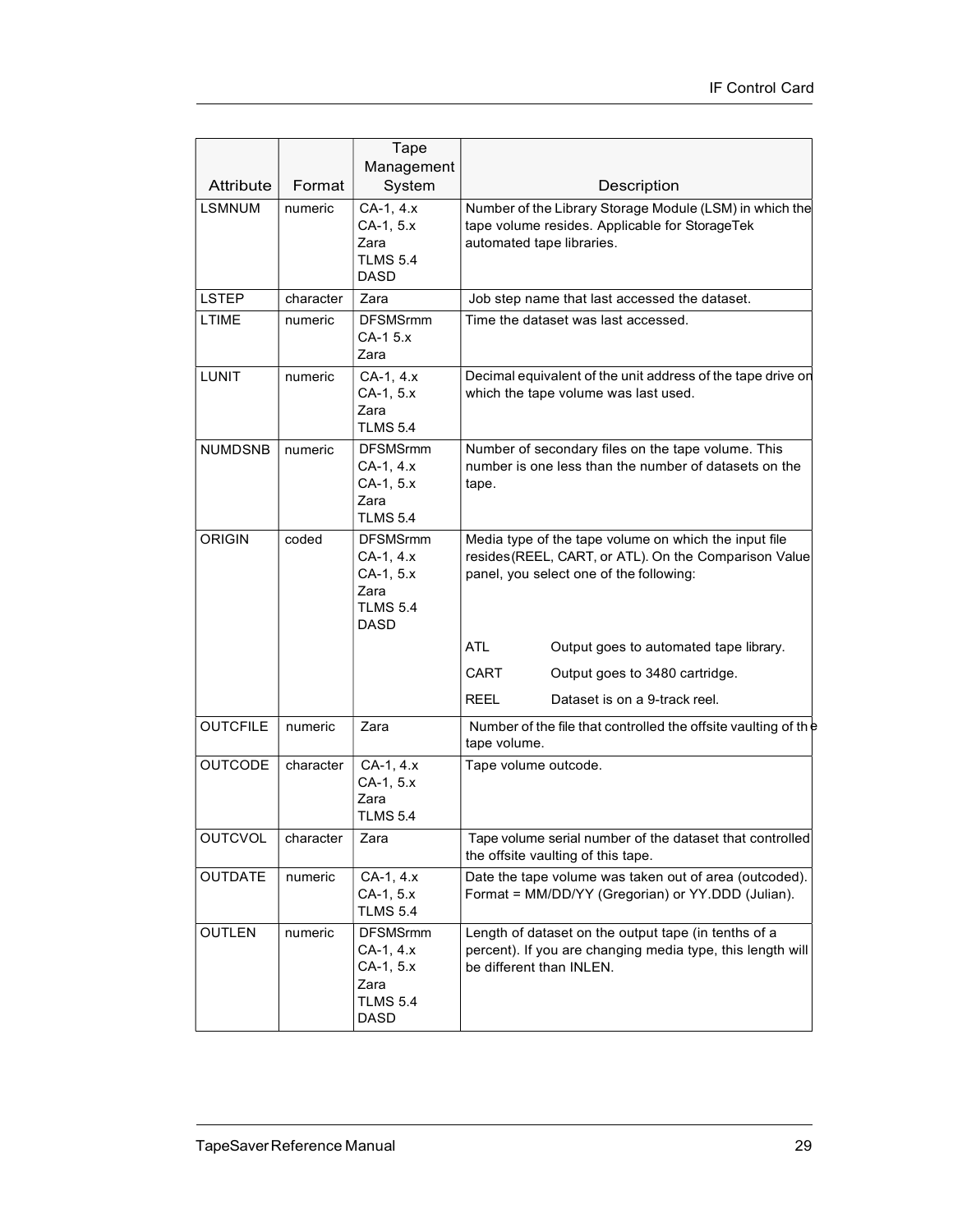|                                        |           | Tape                               |                                                                                      |
|----------------------------------------|-----------|------------------------------------|--------------------------------------------------------------------------------------|
|                                        |           | Management                         |                                                                                      |
| Attribute                              | Format    | System<br><b>DFSMSrmm</b>          | Description                                                                          |
| <b>READERR</b>                         | numeric   | CA-1, 4.x                          | Number of volume read errors.                                                        |
|                                        |           | CA-1, 5.x                          |                                                                                      |
|                                        |           | Zara<br><b>TLMS 5.4</b>            |                                                                                      |
| <b>RECFM</b>                           | coded     | <b>DFSMSrmm</b>                    | Dataset record format. On the Comparison Value panel,                                |
|                                        |           | CA-1, 4.x                          | you select from one of the following:                                                |
|                                        |           | $CA-1, 5.x$                        |                                                                                      |
|                                        |           | Zara<br><b>DASD</b>                |                                                                                      |
|                                        |           | <b>TLMS 5.4</b>                    | <b>RECFMF</b><br>Fixed record format (RECFM=F)                                       |
|                                        |           |                                    | Fixed block record format (RECFM=FB)<br><b>RECFMFB</b>                               |
|                                        |           |                                    | <b>RECFMV</b><br>Variable record format (RECFM=V)                                    |
|                                        |           |                                    | <b>RECFMVB</b><br>Variable block record format (RECFM=VB)                            |
|                                        |           |                                    | <b>RECFMU</b><br>Undefined record format (RECFM=U)                                   |
|                                        |           |                                    | RECFMFBA Fixed block record format with ANSII<br>carriage control (RECFM = FBA)      |
|                                        |           |                                    | RECFMFBM Fixed block record format with machine<br>carriage control (RECFM = FBM)    |
|                                        |           |                                    | RECFMVBA Variable block record format with ANSII<br>carriage control (RECFM = VBA)   |
|                                        |           |                                    | RECFMVBM Variable block record format with machine<br>carriage control (RECFM = VBM) |
|                                        |           |                                    | RECFMVBS Variable block spanned record format<br>$(RECFM = VBS)$                     |
| <b>REM</b>                             | numeric   | <b>DFSMSrmm</b>                    | Number of datasets on a tape.                                                        |
|                                        |           | CA-1, 4.x<br>CA-1, 5.x             |                                                                                      |
|                                        |           | <b>TLMS 5.4</b>                    |                                                                                      |
|                                        |           | Zara                               |                                                                                      |
| RMMDESC                                | character | <b>DFSMSrmm</b>                    | RMM Volume user description                                                          |
| RMMLRDTE                               | numeric   | <b>DFSMSrmm</b><br><b>DFSMSrmm</b> | Date the dataset was last read                                                       |
| RMMLWDTE numeric<br>RMMOWNER character |           | <b>DFSMSrmm</b>                    | Date the dataset was last written<br>Owner ID of the volume or dataset               |
| RMMSYSID                               | character | <b>DFSMSrmm</b>                    | Creating system ID                                                                   |
| <b>ROBID</b>                           | character | CA-1, 5.1 and                      | The user-defined tape robotic device ID.                                             |
|                                        |           | 5.2                                |                                                                                      |
| <b>ROBTY</b>                           | character | CA-1, 5.1 and<br>5.2               | The user-defined tape robotic device type.                                           |
| <b>ROBID</b>                           | character | CA-1, 5.1 and<br>5.2               | The user-defined tape robotic device ID.                                             |
| <b>ROBTY</b>                           | character | CA-1, 5.1 and<br>5.2               | The user-defined tape robotic device type.                                           |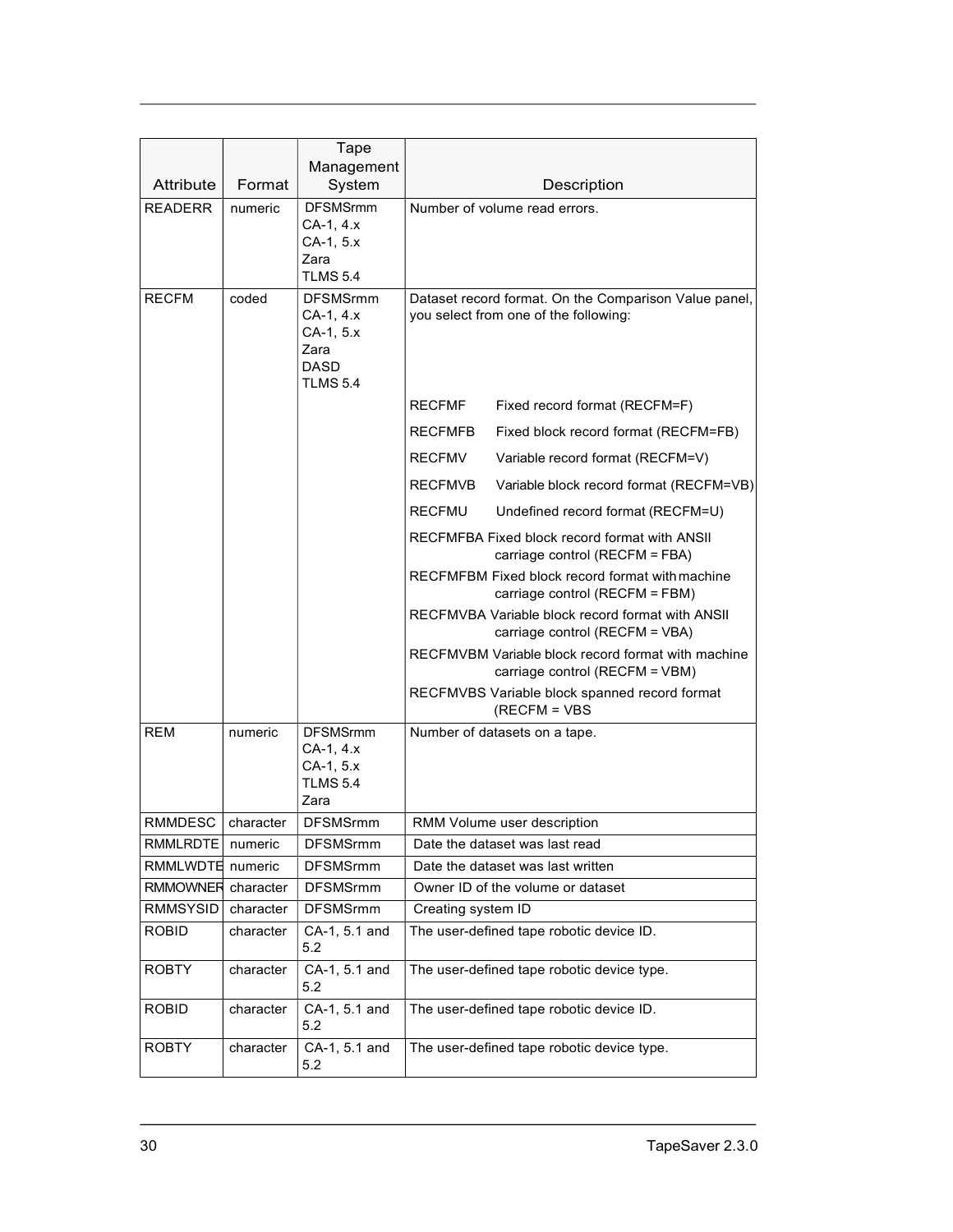|                |           | Tape<br>Management                                                                  |                                                                                              |
|----------------|-----------|-------------------------------------------------------------------------------------|----------------------------------------------------------------------------------------------|
| Attribute      | Format    | System                                                                              | Description                                                                                  |
| SINCECRT       | numeric   | <b>DFSMSrmm</b><br>CA-1, 4.x<br>CA-1, 5.x<br>Zara<br><b>TLMS 5.4</b><br><b>DASD</b> | Number of days since the dataset was created.                                                |
| SINCEUSD       | numeric   | <b>DFSMSrmm</b><br>CA-1, 4.x<br>CA-1, 5.x<br>Zara<br><b>TLMS 5.4</b><br><b>DASD</b> | Number of days since the dataset was last used.                                              |
| <b>SLOT</b>    | numeric   | CA-1, 4.x<br>CA-1, 5.x<br>Zara<br><b>TLMS 5.4</b>                                   | Slot number of the tape volume.                                                              |
| <b>SMSMC</b>   | character | <b>DFSMSrmm</b><br>CA-1, 5.x<br>Zara<br><b>DASD</b><br><b>TLMS 5.4</b>              | The SMS management class of the dataset.                                                     |
| <b>SMSSC</b>   | character | <b>DFSMSrmm</b><br>CA-1, 5.x<br>Zara<br><b>DASD</b><br><b>TLMS 5.4</b>              | The SMS storage class of the dataset.                                                        |
| <b>STPNAME</b> | character | <b>DFSMSrmm</b><br>CA-1, 4.x<br>CA-1, 5.x<br>Zara<br><b>TLMS 5.4</b>                | Job step name which created the tape dataset.                                                |
| <b>TRTCH</b>   | coded     | <b>DFSMSrmm</b><br>CA-1, 4.x<br>CA-1, 5.x<br>Zara<br><b>TLMS 5.4</b>                | Tape recording technique. On the Comparison Value<br>panel, you select one of the following: |
|                |           |                                                                                     | TRT9TRK<br>9-track reel                                                                      |
|                |           |                                                                                     | TRT18TRK<br>18-track 3480 cartridge                                                          |
|                |           |                                                                                     | TRT36TRK<br>36-track 3490-E cartridge                                                        |
|                |           |                                                                                     | <b>TRTHELIX</b><br>Helical scan cartridges                                                   |
|                |           |                                                                                     | <b>MAGST</b><br>Magstar cartridges                                                           |
| <b>USECLN</b>  | numeric   | CA-1, 4.x<br>CA-1, 5.x<br>Zara                                                      | Tape volume's use count at the time it was last cleaned.                                     |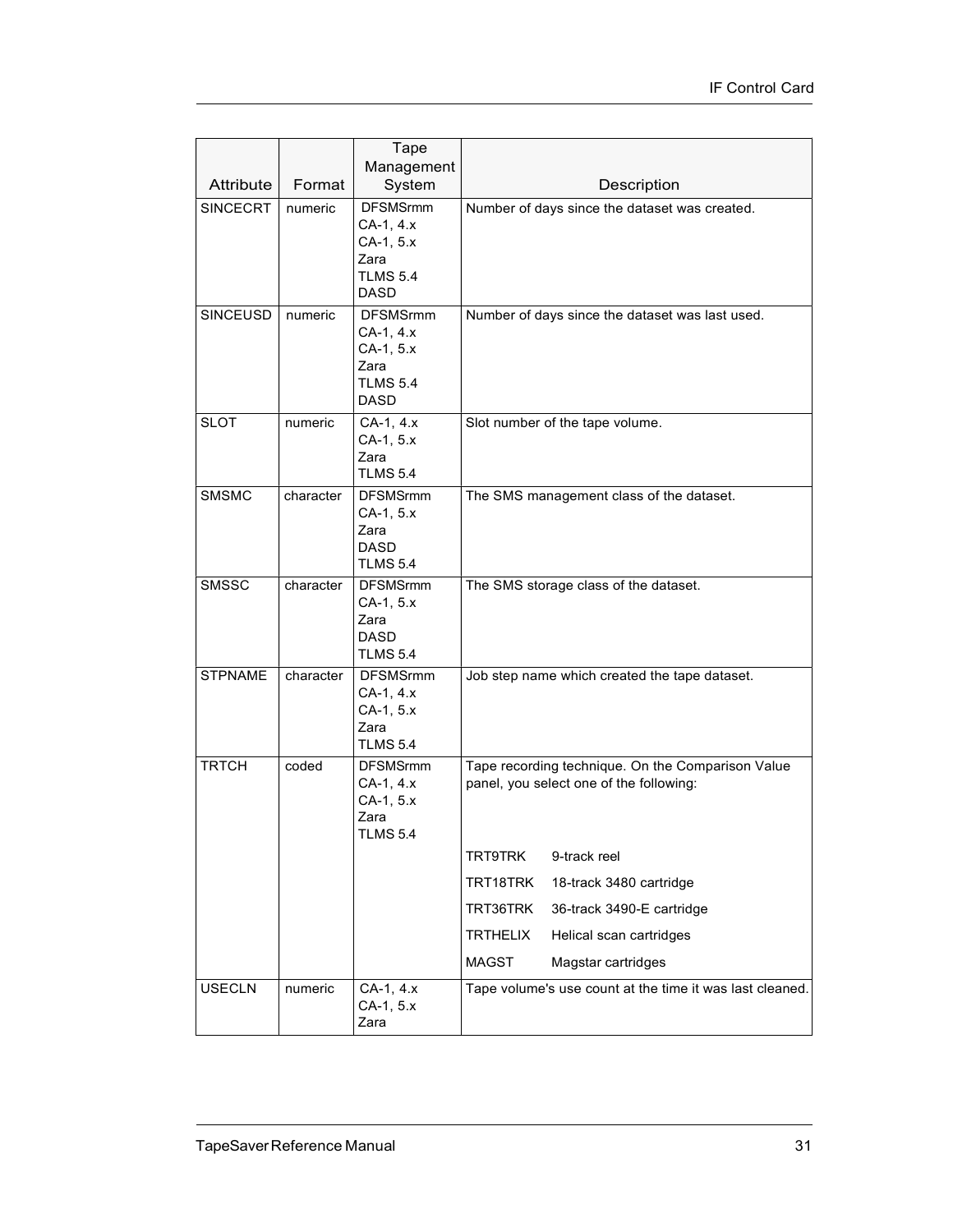|                |           | Tape                                                                                |                                                                 |                                                                                                                   |  |
|----------------|-----------|-------------------------------------------------------------------------------------|-----------------------------------------------------------------|-------------------------------------------------------------------------------------------------------------------|--|
|                |           | Management                                                                          |                                                                 |                                                                                                                   |  |
| Attribute      | Format    | System                                                                              | Description                                                     |                                                                                                                   |  |
| <b>VCNT</b>    | numeric   | <b>DFSMSrmm</b><br>CA-1, 4.x<br>CA-1, 5.x<br><b>TLMS 5.4</b><br>Zara                | Number of tape volumes that a Multi-volume dataset<br>occupies. |                                                                                                                   |  |
| <b>VENDOR</b>  | character | CA-1 5.x,<br><b>TLMS 5.4</b>                                                        | User-defined vendor code for the tape volume.                   |                                                                                                                   |  |
|                |           |                                                                                     | In CA-1 version 5.x, this field has several names:              |                                                                                                                   |  |
|                |           |                                                                                     | <b>Volume Record Field:</b>                                     | <b>T5VENDOR</b>                                                                                                   |  |
|                |           |                                                                                     | <b>GRW Field Name:</b>                                          | <b>VENDOR</b>                                                                                                     |  |
|                |           |                                                                                     | <b>CA-EARL Field Name:</b>                                      | <b>VENDOR</b>                                                                                                     |  |
|                |           |                                                                                     | In CA-DYNAM/TLMS 5.4 this field has several names:              |                                                                                                                   |  |
|                |           |                                                                                     | <b>Base Record Field:</b>                                       | <b>xxVENDER</b><br>where xx represents a<br>user-defined prefix,<br>supplied when<br>assembling the TLMS<br>macro |  |
|                |           |                                                                                     | CA-EARL Field Name:                                             | <b>VENDOR</b>                                                                                                     |  |
| <b>VOLSEQ</b>  | numeric   | <b>DFSMSrmm</b><br>CA-1, 4.x<br>CA-1, 5.x<br>Zara<br><b>DASD</b><br><b>TLMS 5.4</b> | Volume sequence number.                                         |                                                                                                                   |  |
| <b>VOLSER</b>  | character | <b>DFSMSrmm</b><br>CA-1, 4.x<br>CA-1, 5.x<br>Zara<br><b>DASD</b><br><b>TLMS 5.4</b> | Tape or DASD volume serial number.                              |                                                                                                                   |  |
| <b>VRSFLAG</b> | character | <b>DFSMSrmm</b>                                                                     | VRS controlled volume<br>Y                                      |                                                                                                                   |  |
|                |           |                                                                                     | Non-VRS controlled volume<br>N                                  |                                                                                                                   |  |
| <b>VRSMGMT</b> | character | <b>DFSMSrmm</b>                                                                     | VRS management value                                            |                                                                                                                   |  |
| VRSNAME        | character | <b>DFSMSrmm</b>                                                                     | Matching vital record name                                      |                                                                                                                   |  |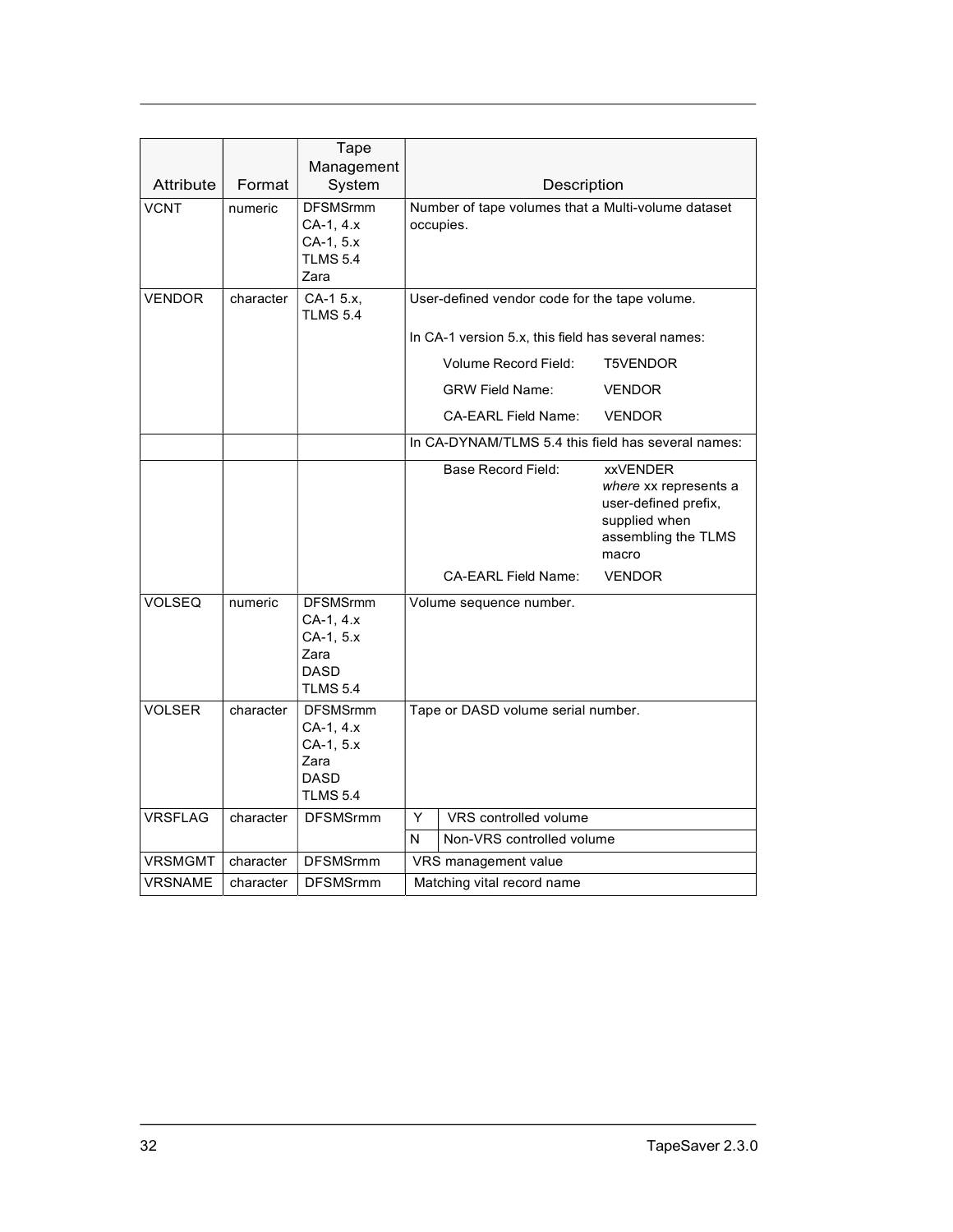|                 |           | Tape                                              |                                                                                                                                                        |
|-----------------|-----------|---------------------------------------------------|--------------------------------------------------------------------------------------------------------------------------------------------------------|
| Attribute       | Format    | Management<br>System                              | Description                                                                                                                                            |
| <b>VRSTYPE</b>  |           | <b>DFSMSrmm</b>                                   |                                                                                                                                                        |
|                 | character |                                                   | Vital Record Type. Possible values are:                                                                                                                |
|                 |           |                                                   | <b>VRSNONE</b><br>No matching VRS type                                                                                                                 |
|                 |           |                                                   | VRSDSNAM Dataset retained by a DSNAME VRS<br>specification                                                                                             |
|                 |           |                                                   | VRSSMSMC Dataset retained by a VRS specification<br>matching its SMS management class                                                                  |
|                 |           |                                                   | VRSVRSMV Dataset retained by a VRS specification tha t<br>matches its VRS management value                                                             |
|                 |           |                                                   | VRSDSNMV Dataset retained by a DSNAME VRS<br>specification and a management value that<br>has been defined with a VRS<br><b>WHILECATALOG statement</b> |
| <b>WRITERR</b>  | numeric   | <b>DFSMSrmm</b><br>CA-1, 4.x<br>CA-1, 5.x<br>Zara | Number of write errors for this volume.                                                                                                                |
| <b>ZEXPCNT</b>  | numeric   | <b>DFSMSrmm</b><br>Zara                           | Number of copies (cycle control) or days since the dataset<br>was last accessed.                                                                       |
| <b>ZEXPFLG</b>  | numeric   | Zara                                              | Expiration date indicator.                                                                                                                             |
| <b>ZOUTDATE</b> | numeric   | Zara                                              | Date that the tape volume was moved offsite (vaulted).                                                                                                 |
| <b>ZSTAKFL</b>  | numeric   | Zara                                              | A flag field used by TapeSaver to indicate that it<br>stacked/moved/copied the dataset.                                                                |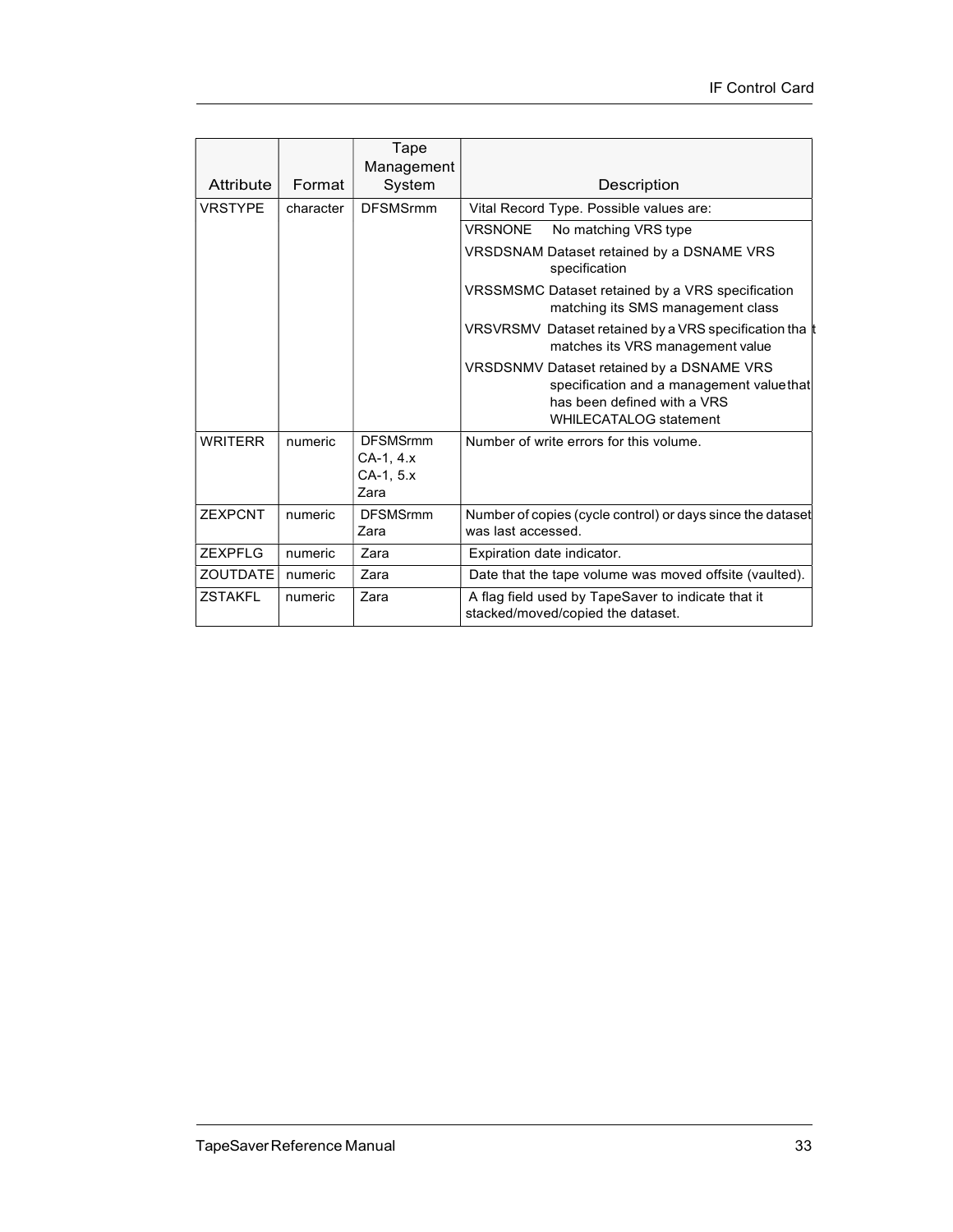#### Comparison Operators

TapeSaver rules compare a variable to a constant value and then specify the action to take when the comparison is true. Standard programming comparison operators are shown below:

| Operator | Description              |
|----------|--------------------------|
|          | Equal to                 |
|          | Greater than             |
|          | Less Than                |
| ¬=       | Not equal to             |
| $\leq$   | Less than or equal to    |
| $>=$     | Greater than or equal to |

#### Action Verbs

The third component of a TapeSaver rule is the action taken when the comparison of a variable to a constant value is true. The four actions that can be taken are are shown in the following table.

| <b>Action Verb</b> | Description                                                                                                                                                                                                               |
|--------------------|---------------------------------------------------------------------------------------------------------------------------------------------------------------------------------------------------------------------------|
| <b>ACCEPT</b>      | Accept (continue working with) any datasets or tape volumes which match the IF<br>statement comparison. This is synonymous with STACK, generally used for<br>specifying output volumes (group definitions).               |
| <b>REJECT</b>      | Reject (remove from further consideration) any datasets or tape volumes which<br>match the IF statement comparison. This is synonymous with NOSTACK, generally<br>used for specifying output volumes (group definitions). |
| <b>STACK</b>       | Stack the datasets which match the associated comparison. This is synonymous<br>with ACCEPT, generally used for specifying input datasets (rule packets).                                                                 |
| <b>NOSTACK</b>     | Do not stack the datasets which match the associated comparison. Synonymous<br>with REJECT, generally used for specifying input datasets (rule packets).                                                                  |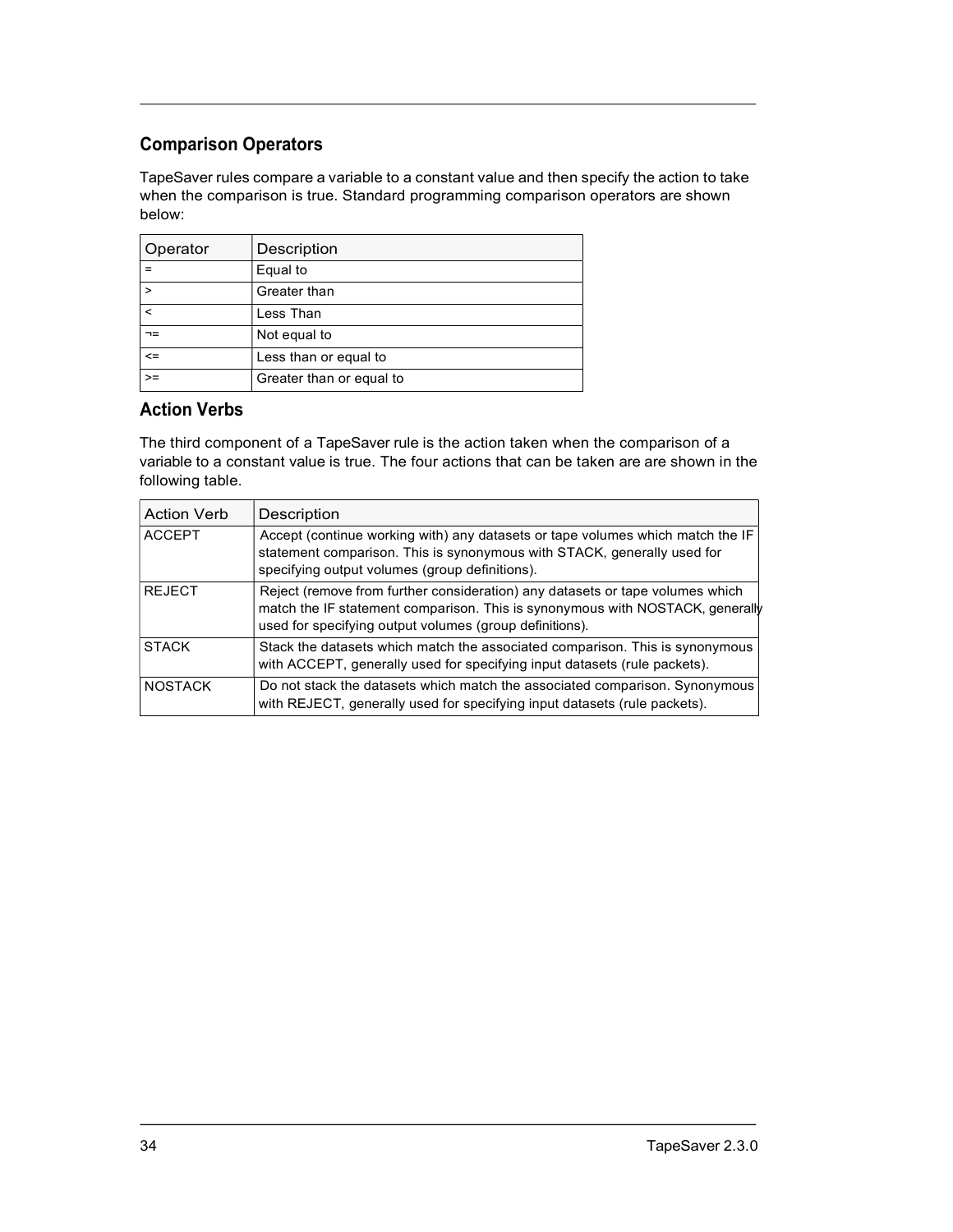#### **Options**

TapeSaver allows you to exert additional control over the dataset stacking process. With these options, you can specify the following:

- stack like datasets together on a tape
- force a dataset to be the last dataset on a tape
- prohibit two datasets from being stacked on the same tape,
- force datasets to be stacked to a specific physical or logical location (e.g. an automated tape library, or a group of tapes going offsite for microfiche, archival or some other purpose)
- specify the retention period of DASD datasets stacked to tape
- determine if DASD datasets are to be cataloged.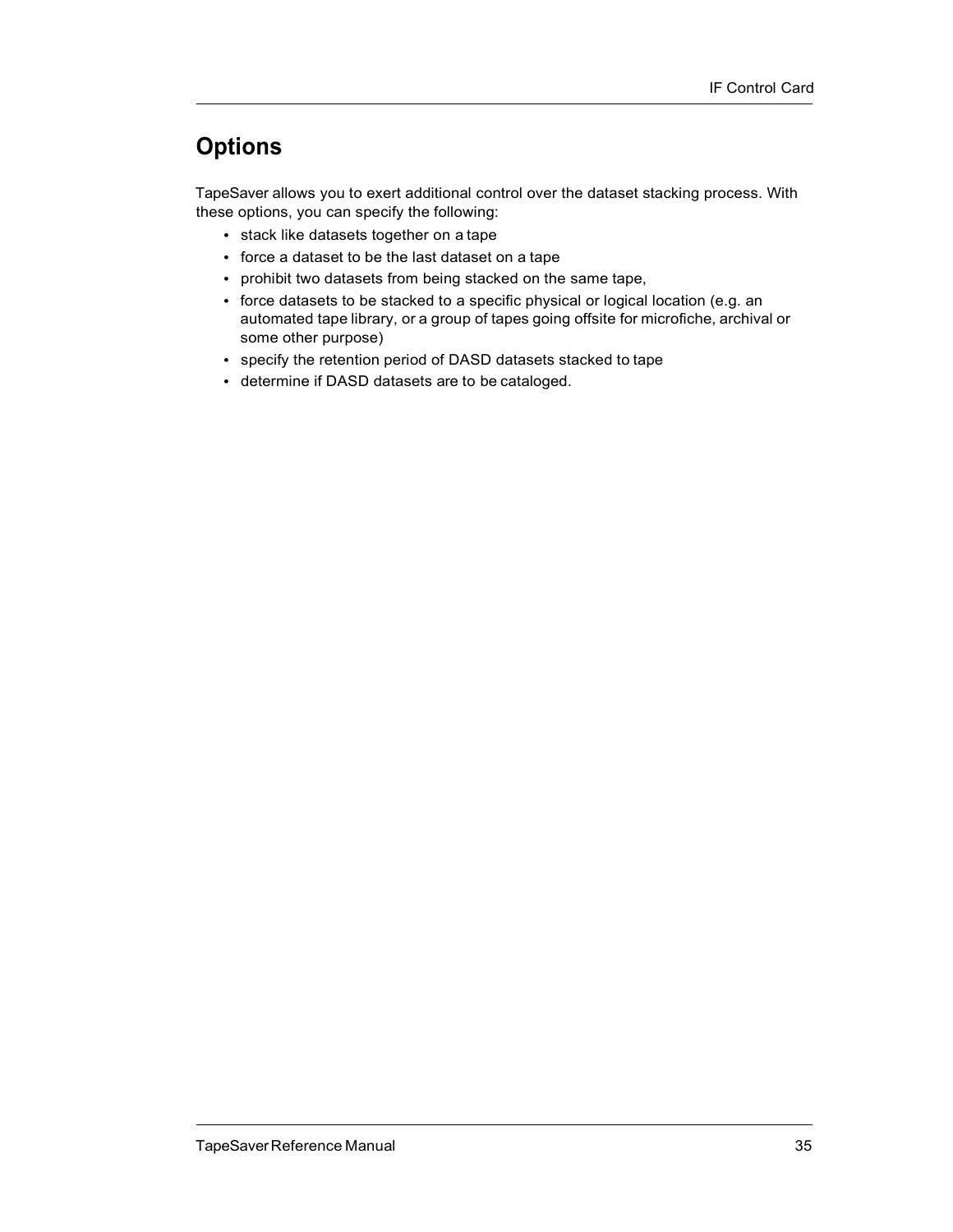#### The options are shown below:

| Option          | Description                                                                                                                                                                                                                                                                                                                                                                                                                                                                                                                                                                                                                                                                                                                                                                                                                                                                                                                                                                                                                                                                                                                                                                                                                                                                                                                                                                                                                                                                                   |
|-----------------|-----------------------------------------------------------------------------------------------------------------------------------------------------------------------------------------------------------------------------------------------------------------------------------------------------------------------------------------------------------------------------------------------------------------------------------------------------------------------------------------------------------------------------------------------------------------------------------------------------------------------------------------------------------------------------------------------------------------------------------------------------------------------------------------------------------------------------------------------------------------------------------------------------------------------------------------------------------------------------------------------------------------------------------------------------------------------------------------------------------------------------------------------------------------------------------------------------------------------------------------------------------------------------------------------------------------------------------------------------------------------------------------------------------------------------------------------------------------------------------------------|
| IN locname      | Stack the dataset in a logical/physical location namedlocname. You must have<br>defined this location (via the LOCATION control card) prior to using this option.                                                                                                                                                                                                                                                                                                                                                                                                                                                                                                                                                                                                                                                                                                                                                                                                                                                                                                                                                                                                                                                                                                                                                                                                                                                                                                                             |
| LAST            | Force this dataset to be the last dataset on a tape reel or cartridge.                                                                                                                                                                                                                                                                                                                                                                                                                                                                                                                                                                                                                                                                                                                                                                                                                                                                                                                                                                                                                                                                                                                                                                                                                                                                                                                                                                                                                        |
| <b>NCAT</b>     | This option indicates that datasets selected by this rule should not be catalogued<br>when stacked on tape - even if they were catalogued on input.                                                                                                                                                                                                                                                                                                                                                                                                                                                                                                                                                                                                                                                                                                                                                                                                                                                                                                                                                                                                                                                                                                                                                                                                                                                                                                                                           |
| <b>OVER</b>     | This option indicates you want to override the expiration date the dataset has on<br>DASD. The option is only available if you are using DiskSaver.                                                                                                                                                                                                                                                                                                                                                                                                                                                                                                                                                                                                                                                                                                                                                                                                                                                                                                                                                                                                                                                                                                                                                                                                                                                                                                                                           |
| RETA( period)   | The following retention periods are valid.<br>RETA(nnnn) = Specifies the retention period in days. The expiration date of the<br>dataset will be set to the current date plus nnnn days when it is stacked on tape.<br>RETA(LDATE/ddd) = Specifies the expiration date based on the LDATE. If the<br>dataset is not accessed in this number of days in ddd, the dataset expires.<br>RETA(PERM) = Specifies a permanent expiration date.<br>RETA(CYCLE/ccc) = Specifies the expiration date based on cycle control. The<br>number in ccc indicates how many cycles you want to keep. The dataset expires at<br>ccc+1.<br>RETA(CATLG) = Specifies the dataset is retained as long as it is cataloged.                                                                                                                                                                                                                                                                                                                                                                                                                                                                                                                                                                                                                                                                                                                                                                                           |
| USE utilityname | Allows you to use a copy utility other than TapeSave'rs to copy data to a new<br>location. TapeSaver always copies the output to a scratch volume when an<br>external copy utility has been specified.<br>$\cdot$ GENR<br>Use the IEBGENER program as the copy utility.<br>$\cdot$ DSS<br>Use the DF/DSS program ADRDSSU as the copy utility. To use this option,<br>selected datasets must be created by the DF/DSS dump operation and<br>TapeSaver requires APF authorization. Also, the ADRDSSU library must be<br>added to either the STEPLIB or LINKLIST. Refer to"Step 4: Review Dataset<br>Security Requirements" on page 13 of the TapeSaver Installation and<br>Configuration Guide.<br>$\cdot$ FDR<br>Use the FDR application as the copy utility. To use this option, TapeSaver<br>requires APF authorization and the FDRTCOPY library must be added to either<br>the STEPLIB or LINKLIST. Refer to"Step 4: Review Dataset Security<br>Requirements" on page 13 of the TapeSaver Installation and Configuration<br>Guide.<br>Notes:<br>• By default, the Master file excludes FDR datasets from any TapeSaver<br>processing. You must remove FDR entries from the Master file before<br>attempting to use the FDR external copy utility. Refer to" Editing an Existing<br>Rule Packet" on page 48 of the TapeSaver User Guide.<br>• TapeSaver always uses the external FDR copy utility if all of the following<br>conditions are met:<br>• The tape dataset name begins with FDR. |
|                 | • The dataset block size is 32760 (BLKSIZE=32760).<br>• The dataset record format is undefined (RECFM=U).<br>• No external copy utility has been specified.                                                                                                                                                                                                                                                                                                                                                                                                                                                                                                                                                                                                                                                                                                                                                                                                                                                                                                                                                                                                                                                                                                                                                                                                                                                                                                                                   |
|                 | If you select an external copy utility, TapeSaver cannot control the allocation of<br>output tapes. If not specified, TapeSaver uses its internal utility to copy the data.                                                                                                                                                                                                                                                                                                                                                                                                                                                                                                                                                                                                                                                                                                                                                                                                                                                                                                                                                                                                                                                                                                                                                                                                                                                                                                                   |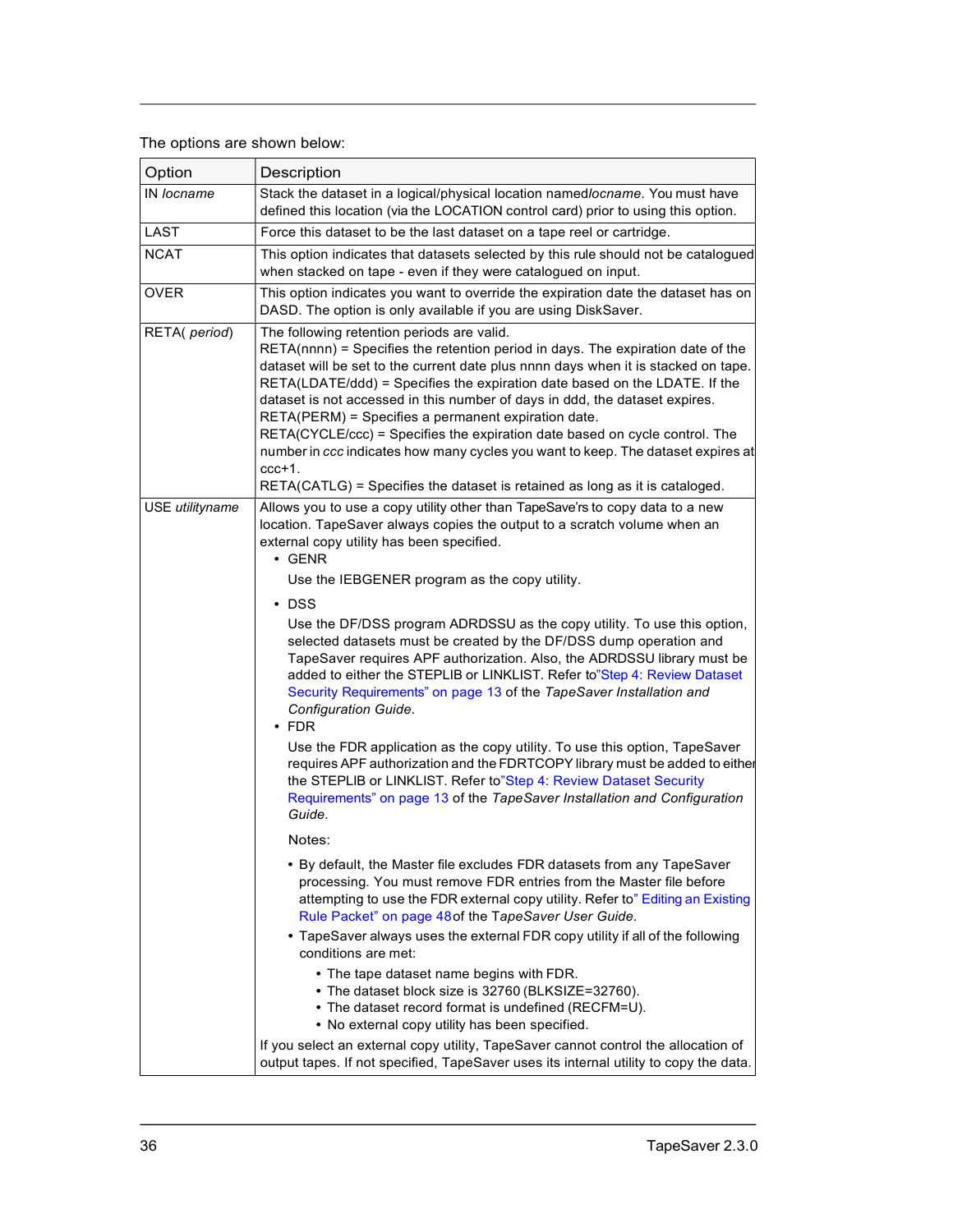WITH groupname Stack this dataset in the group named groupname. Groups are defined with the GROUP control card.

#### Examples

IF DSN = 'PAYROLL\*\*' THEN STACK

Stack all datasets whose dataset name begins with PAYROLL

IF DSN = 'PAYROLL.YREND\*\*' THEN NOSTACK

Do not stack any datasets whose dataset name begins with PAYROLL.YREND

IF LJOB $(6, 6)$  = 'T' THEN NOSTACK

Do not stack datasets from tape volumes which were last accessed by a job where the sixth character of the job name is a T (i.e. test jobs).

IF CJOB = 'A210\*\*' THEN STACK IN MFGTAPE

Stack all datasets created by jobs whose name starts with A210 in the physical location MFGTAPE. The MFGTAPE location is an TapeSaver location; a tape drive defined to TapeSaver as being at this location name. See the ENVIRON control card documentation earlier in this chapter for more information.

IF CJOB = 'MFG\*\*' THEN STACK IN MFGTAPE OVER RETA(365)

Stack all datasets created by jobs whose name starts with MFG in the physical location MFGTAPE. Override the dataset's expiration date and use a retention period of 365 days for the output file. Use the LOCATION control card to define TapeSaver locations.

IF CJOB = 'MFG\*\*' THEN STACK IN MFGTAPE

Stack all datasets created by jobs whose name starts with MFG in the physical location MFGTAPE. Use the LOCATION control card to define TapeSaver locations.

IF CJOB = 'FICH\*\*' THEN STACK WITH FICHE

Stack all datasets created by jobs whose name starts with FICH in the logical group FICHE. Use the GROUP control card to define TapeSaver groups.

IF DSN = 'PAYROLL.YREND\*\*' THEN STACK WITH PAYROLL OVER NCAT

Stack all DASD Payroll Year End datasets with other Payroll datasets on tape. Override the expiration date the dataset has on DASD. Do not catalog the datasets on tape.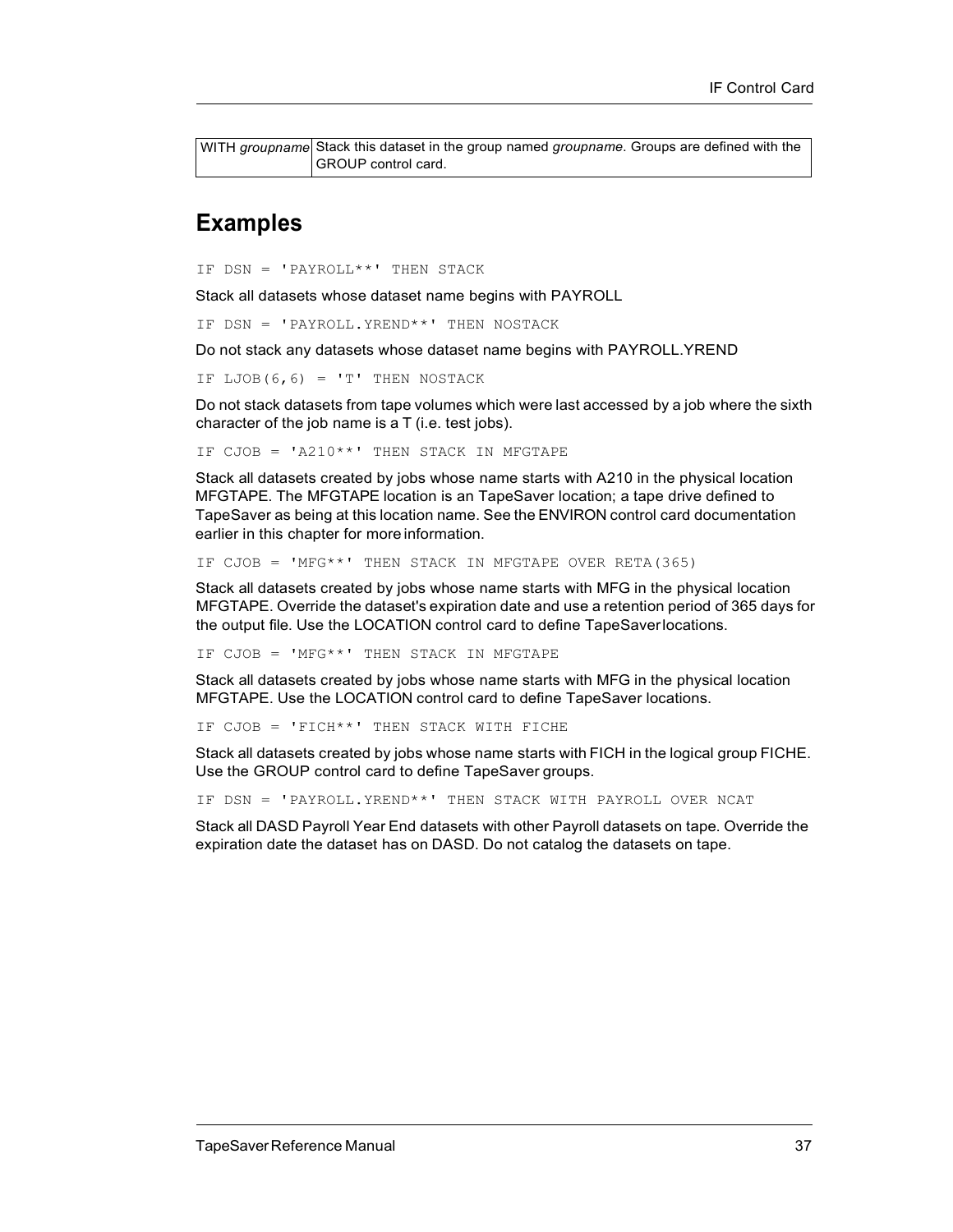# LOCATION Control Card

The LOCATION control card defines physical locations (e.g. automated tape library unit, offsite tape drive). The control card consists of a location name, device type, and a list of hardware device addresses that make up the location. Locations must be defined before they can be used in an TapeSaver rule.

## **Syntax**

|                   | LOCATION locname [CART   REEL   ATL]addr  addr                                                                                                                                                                        |
|-------------------|-----------------------------------------------------------------------------------------------------------------------------------------------------------------------------------------------------------------------|
| locname           | is name of the location being defined. Location names can be up to<br>eight characters in length and can contain any printable character.                                                                             |
| CART, REEL or ATL |                                                                                                                                                                                                                       |
|                   | defines the type of tape drive to use. This identifies the unit name to use<br>when allocating a drive.                                                                                                               |
| addraddr          | is one or more tape drive hardware addresses. Location addresses<br>must be 3 hexadecimal digits. The first address specified is the address<br>that TapeSaver uses for allocating a drive at the specified location. |
| <b>Example</b>    |                                                                                                                                                                                                                       |

LOCATION MFG4400 ATL B04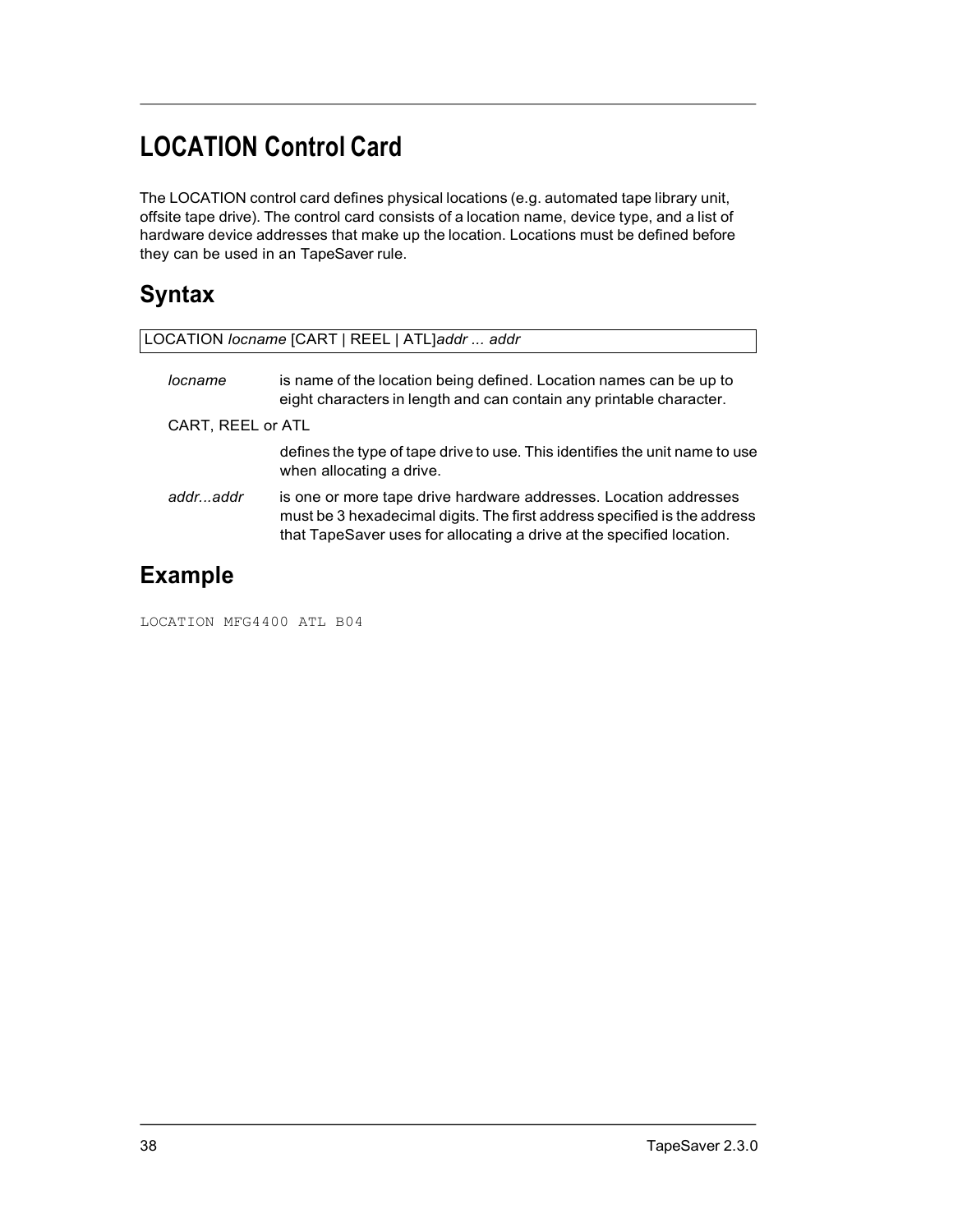# PACKET Control Card

The PACKET control card is used to assign a recognizable name and description to the analysis you are creating.

#### **Syntax**

PACKET packetname 'description'

packetname is an 8-character name you supply for this stacking analysis run. description is a 50-character description, enclosed in quotation marks.

#### Example

PACKET SCRCHRUN 'ANALYSIS OF ZSCRATCH RUN DEFINITION'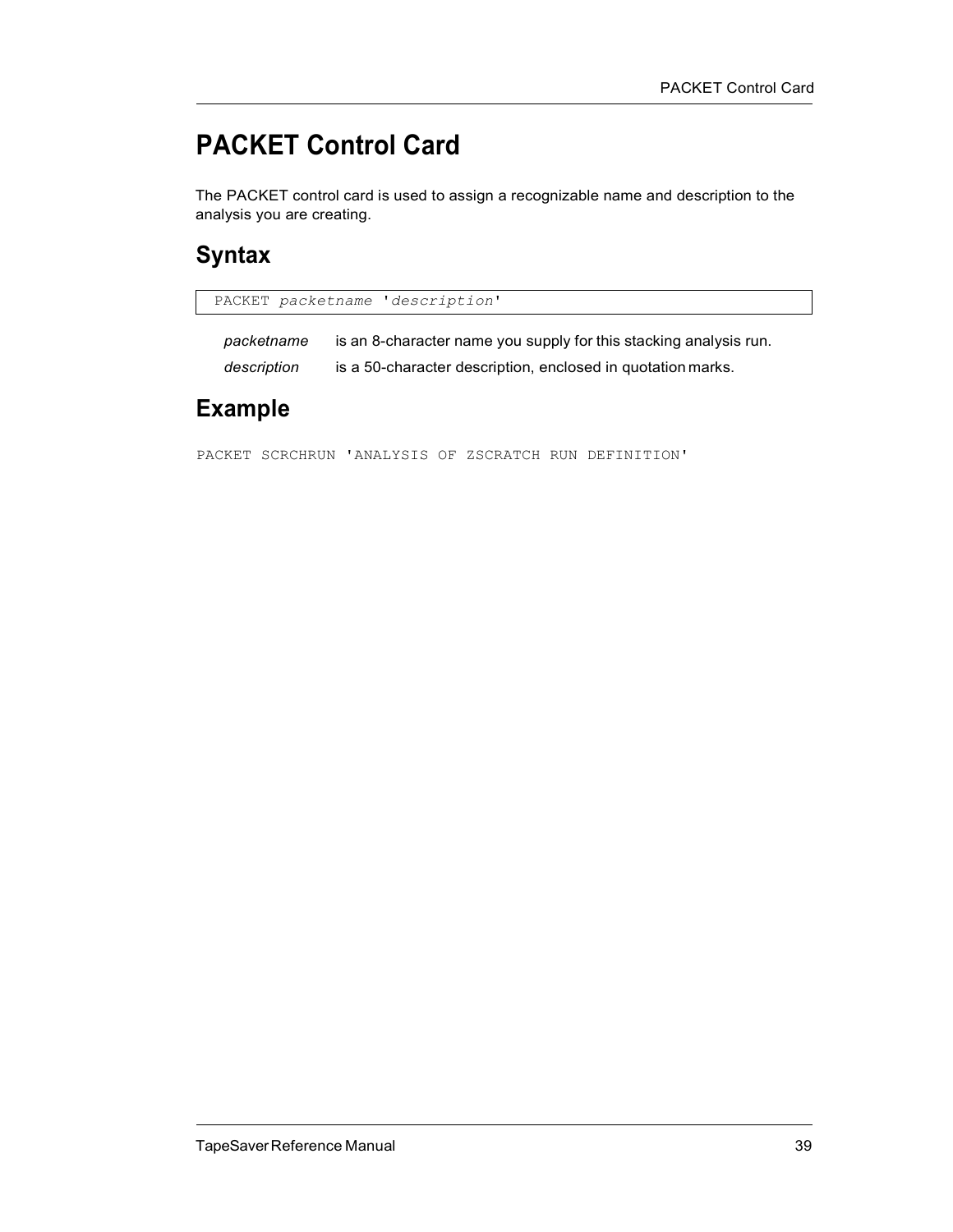# PATCH Control Card

The PATCH control card is used to apply a temporary program fix. UNICOM Systems Customer Service typically distributes these fixes by phone, fax, or e-mail. You apply the fix to the TapeSaver Patch Card screen as described in" Specifying a Patch Table" on page 47 of the TapeSaver Installation and Configuration Guide. When a run is executed, TapeSaver generates the PATCH control card.

A patch results in a temporary change to the TapeSaver program while it is running in virtual memory. No change is made to the TapeSaver program stored on disk. A patch alters a specific program module (CSECT) at a particular location (offset) within that module. The patch compares the current contents in that location to the OLD keyword value. If it matches, it replaces the OLD keyword value with the NEW keyword value.

# **Syntax**

|           | PATCH csectname+offset OLD(current) NEW(new)                                                         |
|-----------|------------------------------------------------------------------------------------------------------|
| csectname | is the name of the CSECT to be modified.                                                             |
| offset    | identifies the location within the module to be modified. It must be a<br>4-digit hexadecimal value. |
| current   | is the value currently at that location. It must be a 8-digit hexadecimal<br>value.                  |
| new       | is the value to put in place of the <i>current</i> value. It must be a 8-digit<br>hexadecimal value. |

### Example

PATCH TSMAIN+012E OLD(47F0C000) NEW(47F0C004)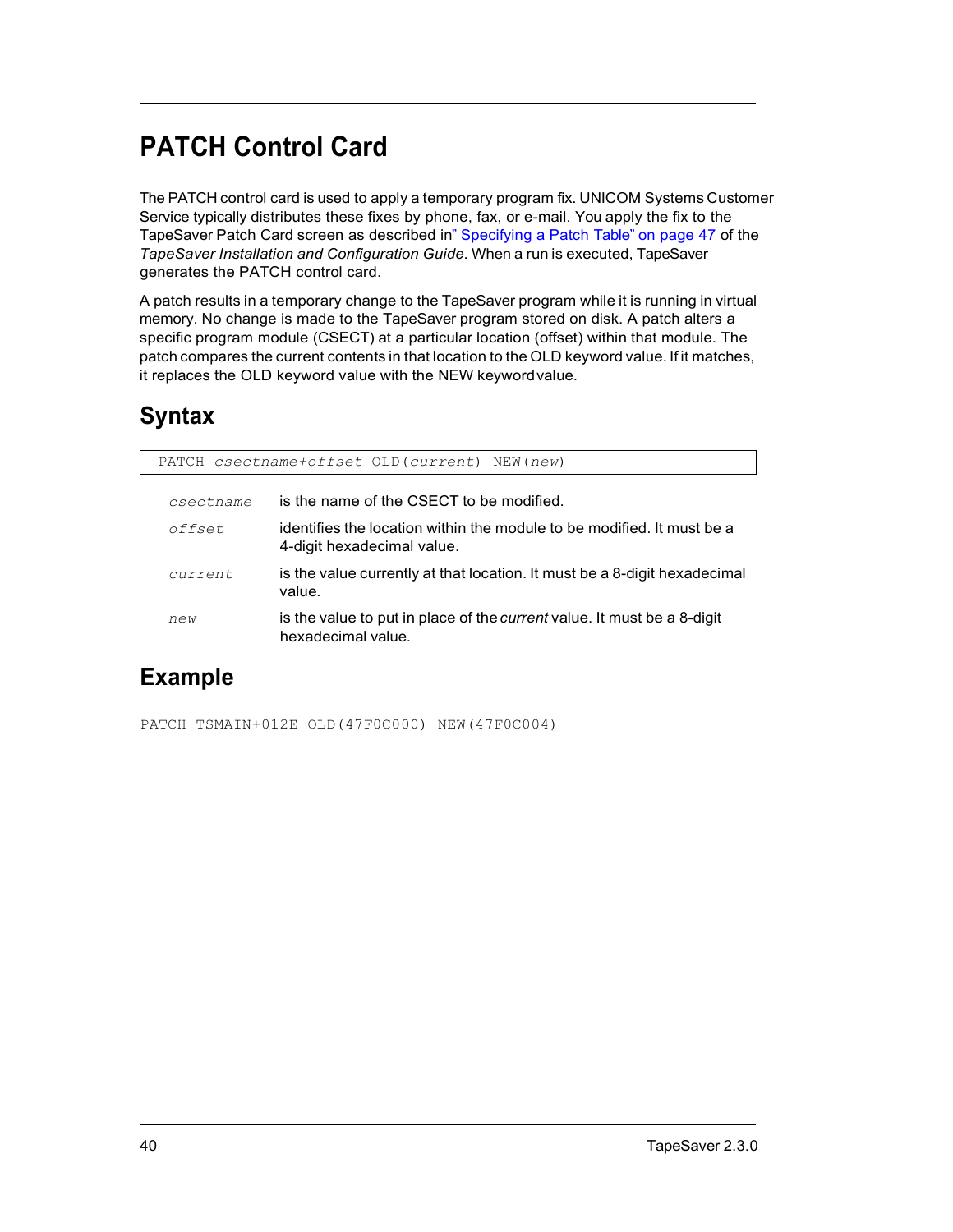# RENAME Control Card

The RENAME control card changes the high-level index (first node) of a dataset name when it is stacked, moved or copied.

### Syntax

RENAME fromindex toindex

| fromindex | is the high-level index of the dataset that you want to rename                                                                                                                                                                                                                                                                                                                                                               |
|-----------|------------------------------------------------------------------------------------------------------------------------------------------------------------------------------------------------------------------------------------------------------------------------------------------------------------------------------------------------------------------------------------------------------------------------------|
| toindex   | is the new high-level index that you want the dataset name to have. The<br>high-level index is limited to eight characters on the panel - don't type<br>the '.' separator. However, on the control card itself, you can use<br>sixteen characters - "xxxxxxxxxxxxxxxxxxxxx". You must follow valid MVS<br>dataset naming conventions (first character alphabetic or national, other<br>characters alphanumeric or national). |

You can specify as many RENAME cards as necessary to implement the desired renaming. If a dataset is flagged for renaming during the forecast process, the Forecast Report shows the dataset's new high-level index.

Notes:

- If you plan to use the RENAME control card, you need to ensure that an alias is defined for each new high-level index you plan to use.
- If you plan to rename generation data group (GDG) datasets, you need to ensure that a GDG base is defined for each new dataset name before you stack or volume move or TapeSaver's attempt to catalog the output dataset(s) will fail.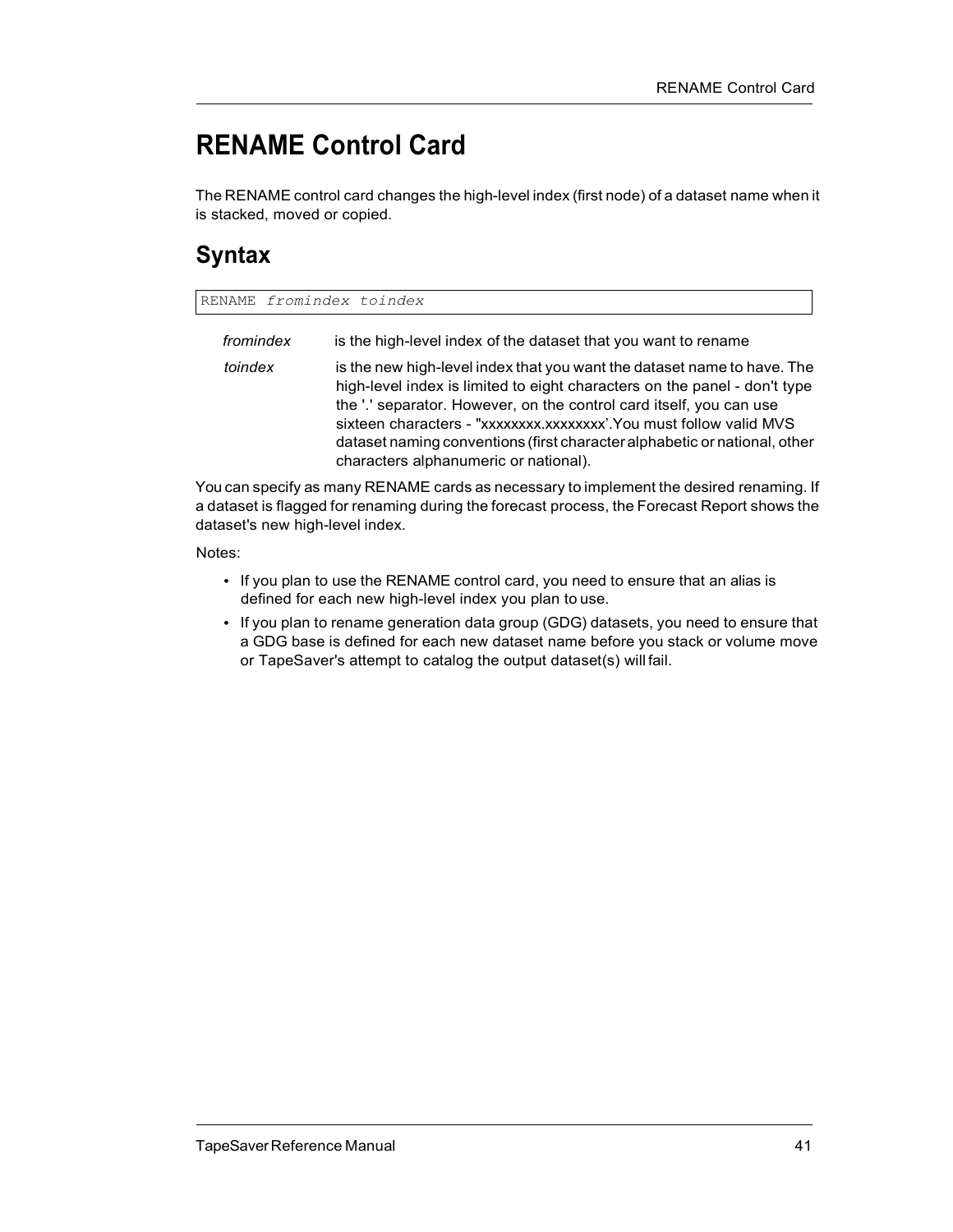# REPORTS Control Card

REPORTS keyword[keyword keyword ...]

The REPORTS control card indicates which reports, if any, you want TapeSaver to produce during its execution. It always creates the Execution Summary to let you know what happened during execution. You can select several additional reports. The format and content of the various TapeSaver reports are documented in the TapeSaver Reports Manual..

## **Syntax**

| kevword | is one of the report selection keywords shown in the table below. You<br>can specify any number of reports using the report name keywords |
|---------|-------------------------------------------------------------------------------------------------------------------------------------------|
|         |                                                                                                                                           |
|         | shown in the following table.                                                                                                             |

| Report Keyword  | Description                           | Ordered By                                    |
|-----------------|---------------------------------------|-----------------------------------------------|
| CANDIDAT        | Candidate Report                      | volser (ascending)                            |
| <b>CONFLIST</b> | <b>Conflict List Report</b>           | Dataset Name (ascending)                      |
| <b>COPY</b>     | Volume Copy Report                    | volser (ascending)                            |
| <b>CYCLEXCP</b> | <b>Cycle Control Exception Report</b> | Dataset Name<br>(reverse chronological order) |
| <b>CYCLSTAT</b> | <b>Cycle Status Report</b>            | Dataset Name<br>(reverse chronological order) |
| <b>EXCLUDE</b>  | <b>Excluded Datasets Report</b>       | Dataset Name (ascending)                      |
| <b>FORECAST</b> | Forecast                              | volser (ascending)                            |
| <b>LIST</b>     | Master File List Report               | volser (ascending)                            |
| <b>PULLORDR</b> | Tape Pull List (Usage Order)          | volser needed                                 |
| <b>PULLVOL</b>  | Tape Pull List (Volser Order)         | volser (ascending)                            |
| <b>STACK</b>    | <b>Activity Report</b>                | volser (ascending)                            |
| TMCLIST         | Catalog List                          | volser (ascending)                            |
| <b>UNEXPIRE</b> | Unexpire Report                       | volser (ascending)                            |

Each report is written to the ddname that is the same as the report keyword (for example, FORECAST report is written to the FORECAST DD).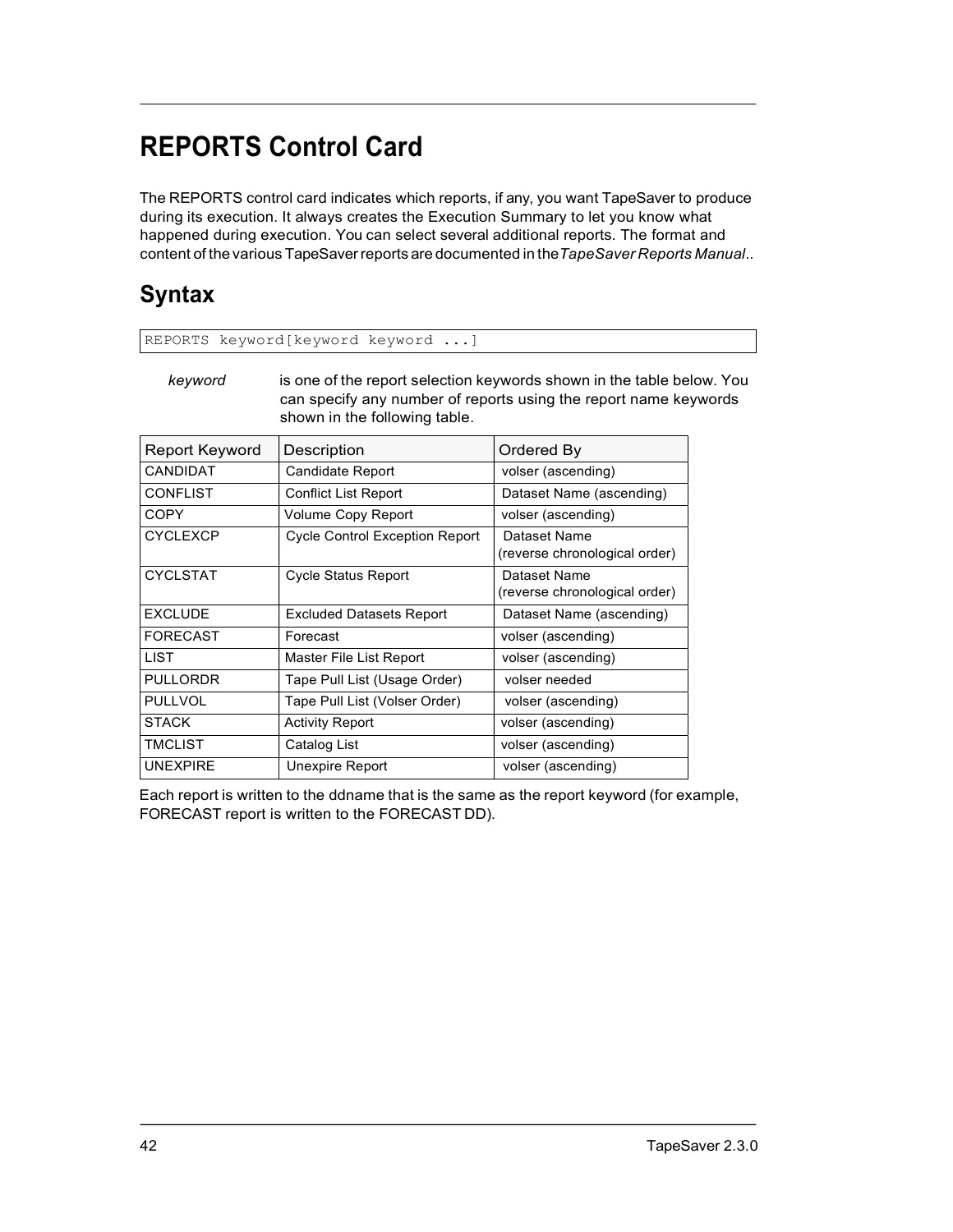# RUNTYPE Control Card

The RUNTYPE control card specifies the operations performed by TapeSaver during execution.

#### **Syntax**

RUNTYPE option [option option ...]

| option | is one of the option selection keywords shown in the table below. You |
|--------|-----------------------------------------------------------------------|
|        | can specify more than one RUNTYPE option, if desired, but you must    |
|        | specify at least one. The RUNTYPE options are shown below:            |

| Option          | Description                                                                                                                                                                                                                                                                                                                                                                                                                                                                                                                               |
|-----------------|-------------------------------------------------------------------------------------------------------------------------------------------------------------------------------------------------------------------------------------------------------------------------------------------------------------------------------------------------------------------------------------------------------------------------------------------------------------------------------------------------------------------------------------------|
| <b>FORECAST</b> | Analyze stacking and volume moving opportunities using the rules supplied with this<br>execution and produce a Forecast report. TapeSaver also creates a master file for<br>this run which contains processing instructions in case you submit another<br>TapeSaver job later with the STACK option.<br>This parameter is equivalent to the analysis phase of interactive execution. If you<br>specify STACK on the same control card, execution continues without interruption. I<br>you do not specify STACK, execution is interrupted. |
| <b>REPORT</b>   | Generate one or more reports. Use the REPORTS control card to specify which<br>reports you want to produce.                                                                                                                                                                                                                                                                                                                                                                                                                               |
| <b>STACK</b>    | Run the implementation phase of execution as specified either in the control card<br>rules or in a previously created master file.                                                                                                                                                                                                                                                                                                                                                                                                        |
| <b>CONFLICT</b> | Process the SMF data allocated to the TSSMF DD, perform conflict analysis and<br>replace (or create) a Conflicts File.                                                                                                                                                                                                                                                                                                                                                                                                                    |
| <b>COPY</b>     | Copy all volumes marked for COPY by their group card.                                                                                                                                                                                                                                                                                                                                                                                                                                                                                     |
| <b>CYCLPLAN</b> | TapeSaver analyzes cycle control datasets in the TMC to see which datasets are<br>eligible for expiring.                                                                                                                                                                                                                                                                                                                                                                                                                                  |
| <b>CYCLEXPR</b> | TapeSaver implements the plan that was created by CYCLPLAN. The files are<br>expired.                                                                                                                                                                                                                                                                                                                                                                                                                                                     |
| <b>UNEXPIRE</b> | Implements Scratch Protection to prevent premature expiration of secondary files o $\mathsf h$<br>multi-file tape volumes.                                                                                                                                                                                                                                                                                                                                                                                                                |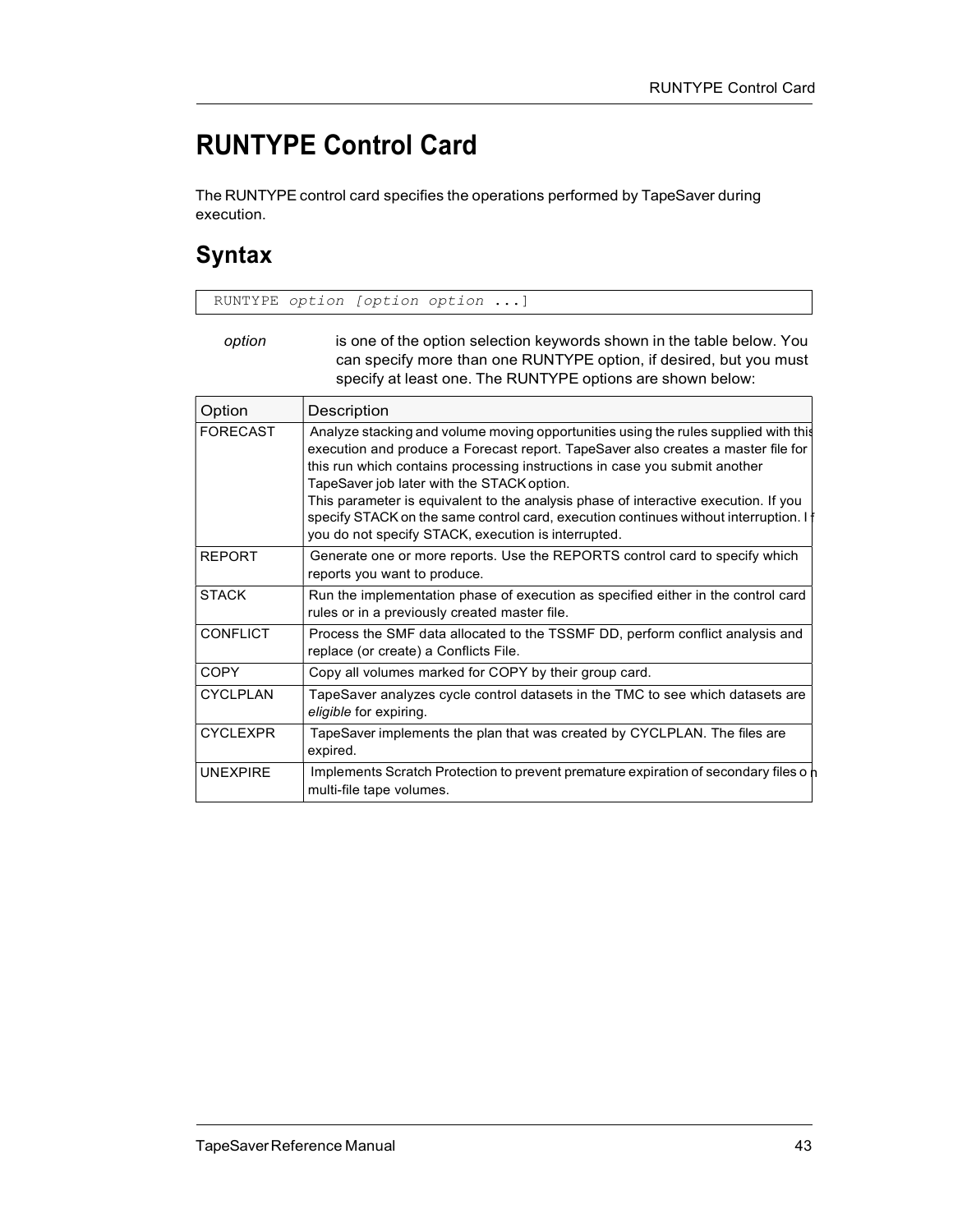#### Examples

The following control card specifies interrupted execution with reports generated as specified on the REPORTS control card.

RUNTYPE FORECAST REPORT REPORTS REJECT FORECAST PULLORDR PULLVOL

The following control card could be used to resume execution after review of the reports produced by the preceding example with reports generated as specified on the REPORTS control card.

RUNTYPE REPORT STACK REPORTS ACTIVITY STACK

The following control card specifies both analysis and implementation (uninterrupted) execution with reports generated as specified on the REPORTS control card.

RUNTYPE FORECAST REPORT STACK REPORTS REJECT ACTIVITY STACK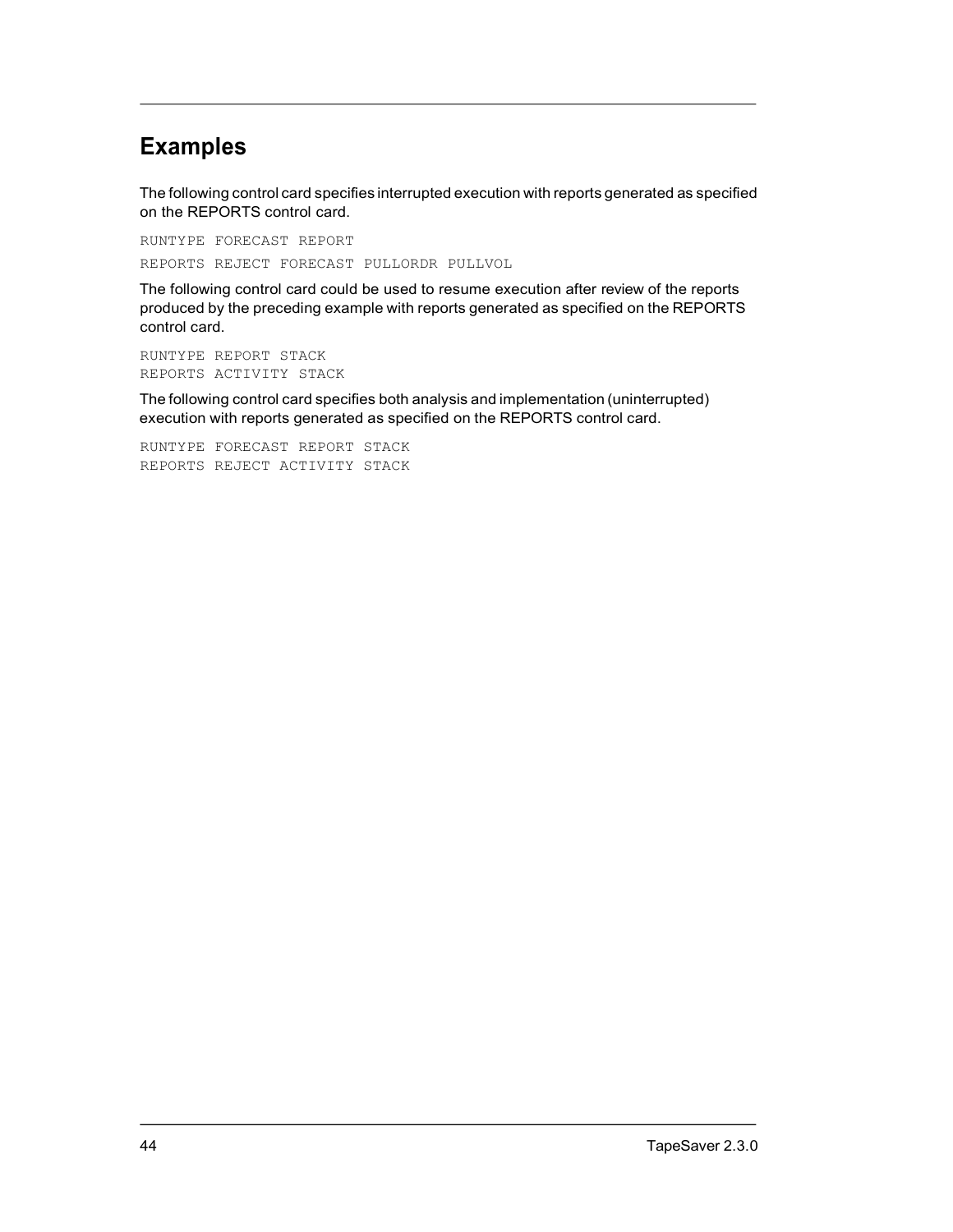# VOLUMES Control Card

The VOLUMES control card is used for DiskSaver rule packets. It defines the pool of DASD volumes that TapeSaver will scan to find stacking candidates.

This control card allows wildcards to specify patterns. Refer to the description of wildcards in Chapter 3.

## **Syntax**

```
VOLUMES volser-list
```
volser-list is a list (separated by blanks) of the DASD volumes to be scanned for stacking candidates.

### Example

The following control card indicates all TSO volumes and all production volumes will be scanned.

VOLUMES TSO\* PROD\*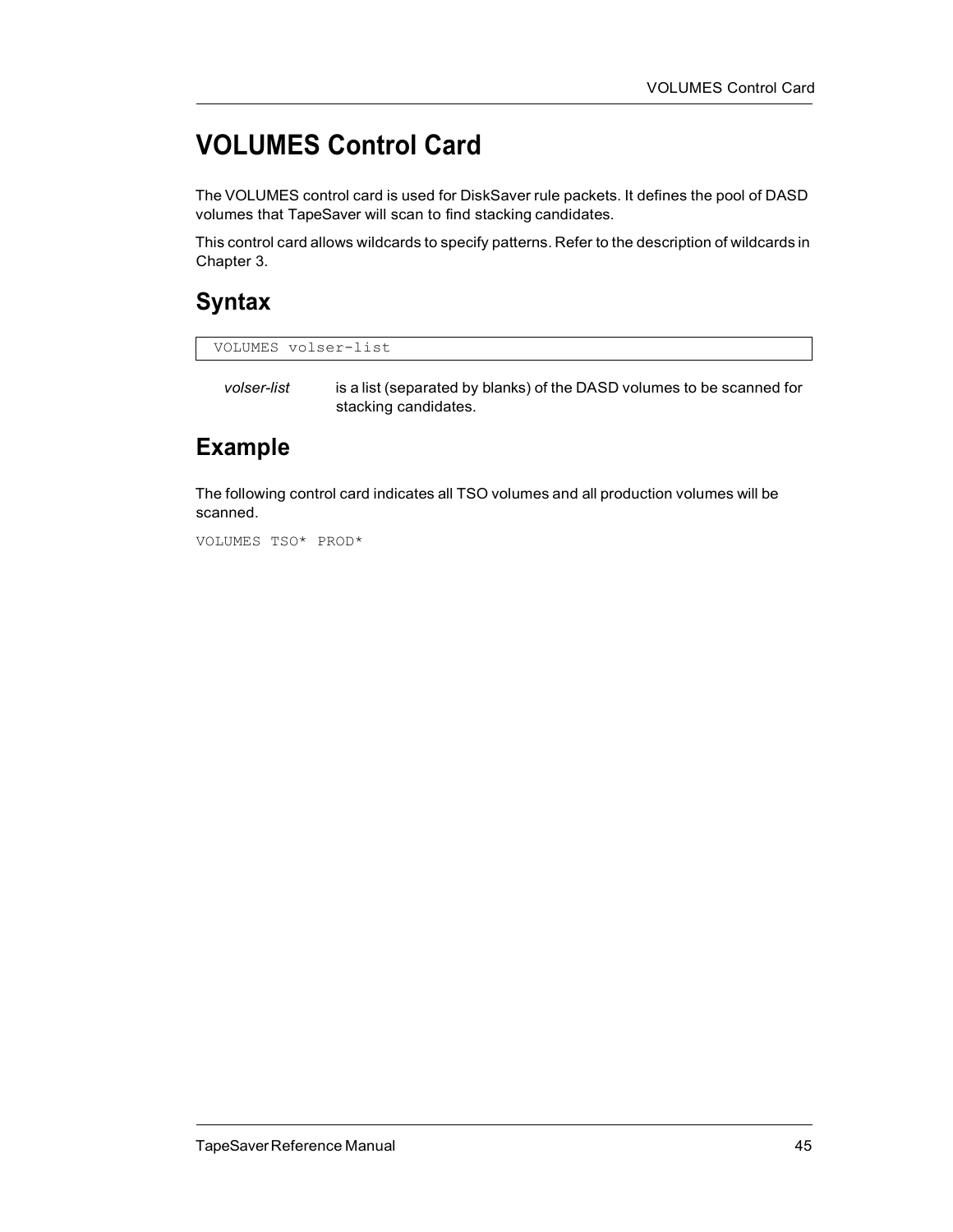# VOLATTR Control Card

The VOLATTR control card specifies the characteristics of tape such as density, length, and recording technique that are not provided by your tape management system. A common set of attributes can be defined for tape volumes using either or both of the following criteria:

- All volumes within a range of tape volumes using the FROM VOLSER and TO VOLSER of the VOLATTR control card.
- All volumes whose VOLATTR VENDOR field matches the VENDOR field as defined in the site's tape management system.

You can define as many groups as necessary using multiple VOLATTR control cards.

## **Syntax**

VOLATTR vaname RANGE(from-volser:to-volser) VENDOR(vendor-pattern) LEN(length) DEN(density) TRTCH(trtch-value)

| vaname    | is a unique name for the volume attribute definition                                                            |                                                          |
|-----------|-----------------------------------------------------------------------------------------------------------------|----------------------------------------------------------|
|           | <i>from-volser</i> is the starting volser in a range of volsers that have common attributes                     |                                                          |
| to-volser | is the ending volser in a range of volsers that have common attributes                                          |                                                          |
|           | vendor-pattern is a value or substring matched against the VENDOR field in the sites<br>tape management system. |                                                          |
| length    | is the length of the tape media for use by TapeSaver when estimating<br>volume capacity.                        |                                                          |
| density   | is the recording density for use by TapeSaver when estimating volume<br>capacity. Valid values are:             |                                                          |
|           | 800                                                                                                             | 800 BPI tape reel                                        |
|           | 1600                                                                                                            | 1600 BPI tape reel                                       |
|           | 6250                                                                                                            | 6250 BPI tape reel                                       |
|           | 38K                                                                                                             | 38000 BPI cartridge (includes 3480/3490/3490E)           |
|           | 38KC                                                                                                            | 38000 BPI cartridge with IDRC (includes 3480/3490/3490E) |
|           | 3M                                                                                                              | STK Redwood cartridge                                    |
|           | 3MC                                                                                                             | STK Redwood cartridge with IDRC                          |
|           | <b>MAGST</b>                                                                                                    | Magstar 3590 cartridge with compaction                   |
|           | <b>VIRT</b>                                                                                                     | Virtual Volume without compaction                        |
|           | <b>VIRTC</b>                                                                                                    | Virtual Volume with compaction                           |
|           |                                                                                                                 |                                                          |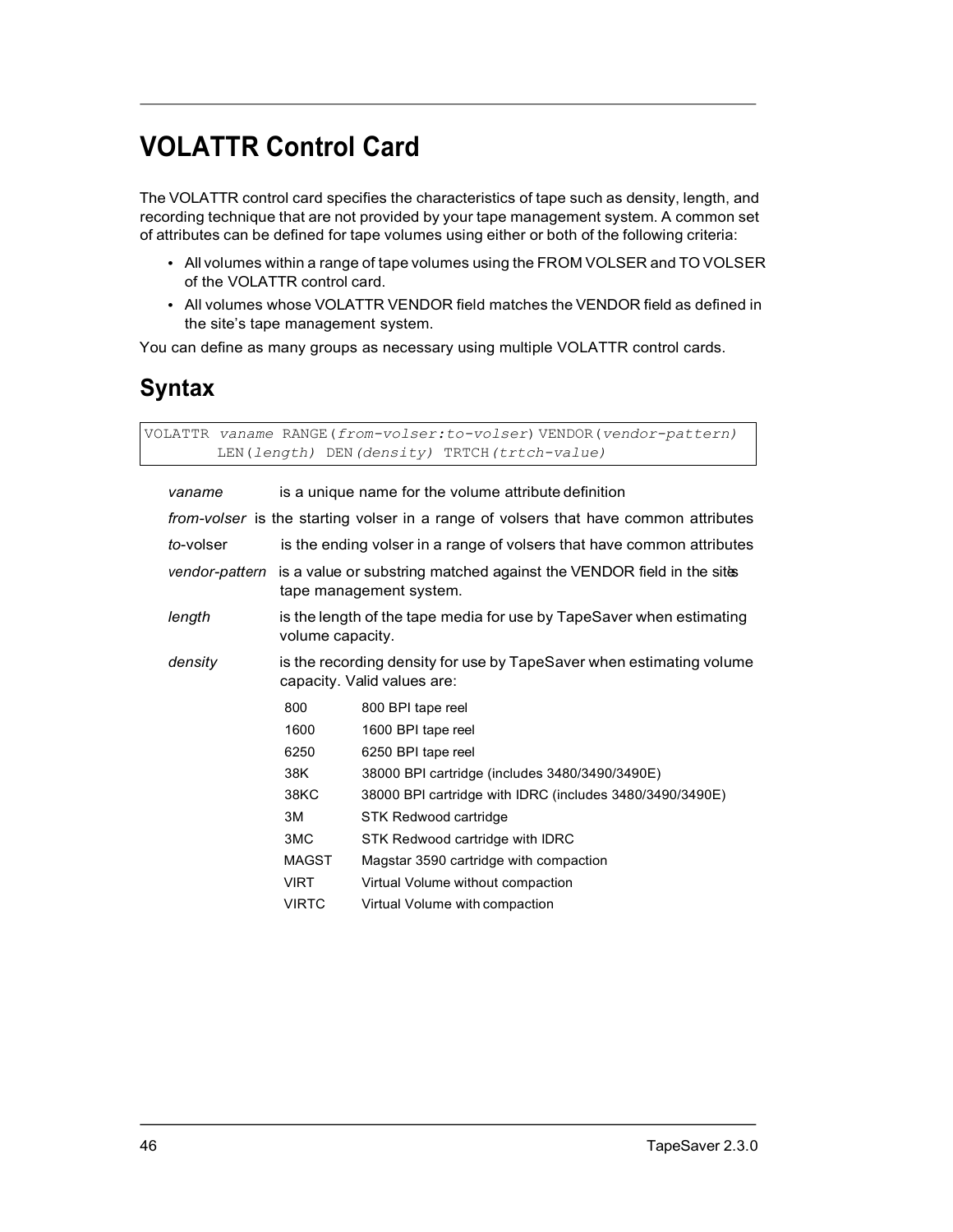| trtch-value |              | is the recording technique for use by TapeSaver when estimating<br>volume capacity. Valid values are: |
|-------------|--------------|-------------------------------------------------------------------------------------------------------|
|             | 9TRK         | 9 track reels                                                                                         |
|             | 18TRK        | 18 track cartridges (includes 3480/3490)                                                              |
|             | 36TRK        | 36 track cartridges (includes 3490E)                                                                  |
|             | <b>HELIX</b> | Helical scan cartridges (includes STK Redwood)                                                        |
|             | <b>MAGST</b> | Magstar 3590 cartridge with compaction                                                                |
|             | VIRT         | Virtual Volume without compaction                                                                     |
|             | VIRTC        | Virtual Volume with compaction                                                                        |
|             |              |                                                                                                       |

### Example

The following control card defines STK Redwood 10 gigabyte tape volumes with volume serial numbers from 200000 to 250000.

VOLATTR REDWOOD RANGE(200000:250000) VENDOR(STK10) LEN(298) DEN(DEN3M) TRTCH(TRTHELIX)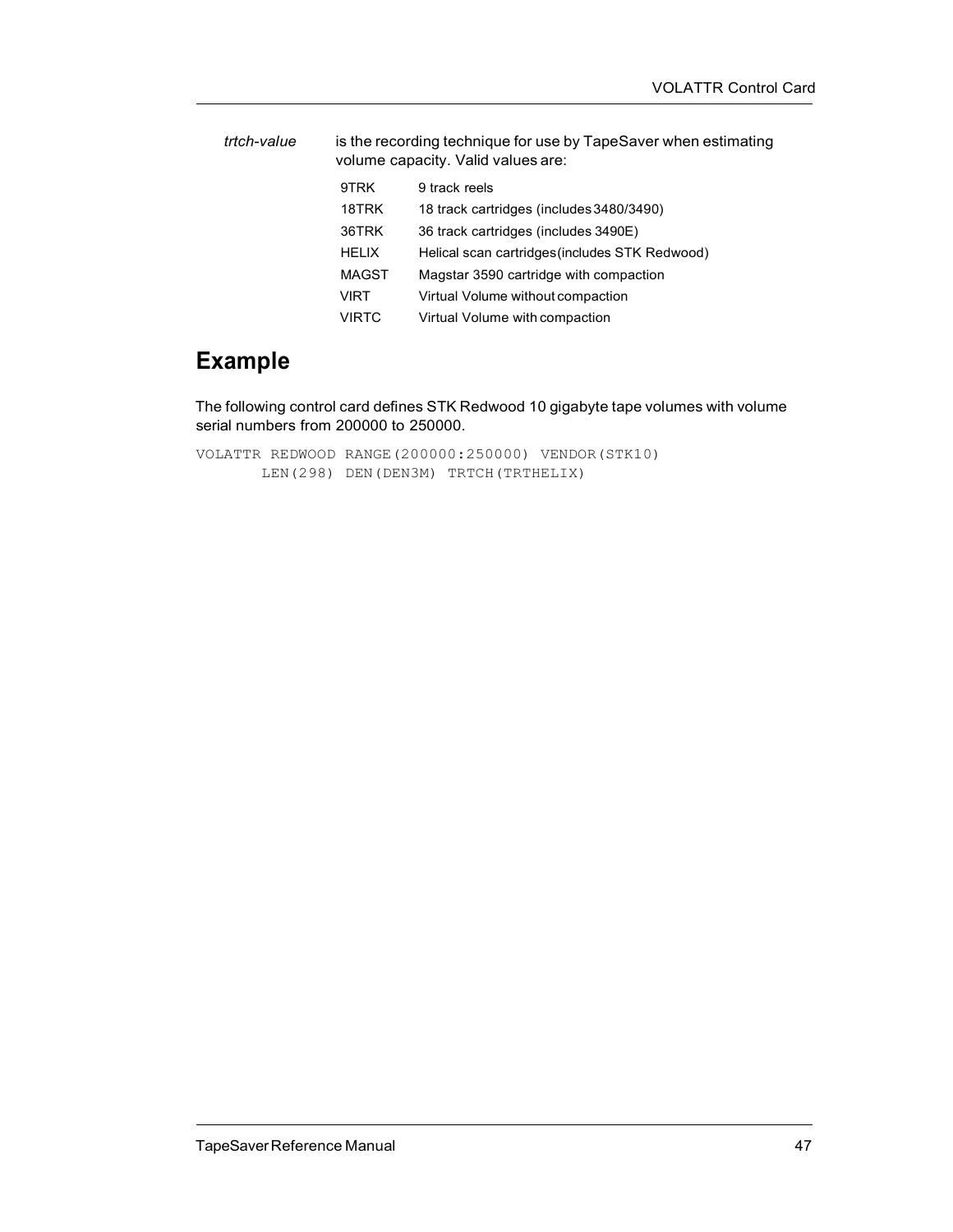# VOLRANGE Control Card

The VOLRANGE control card is used to restrict analysis to one or more volser ranges of the tape catalog. You can specify as many VOLRANGE control cards as necessary.

## **Syntax**

| VOLRANGE start-volser: to-volser |                                                                         |  |
|----------------------------------|-------------------------------------------------------------------------|--|
| start-volser                     | is the starting volume serial number of the volser range to be analyzed |  |
| to-volser                        | is the ending serial number of the volser range to be analyzed          |  |

#### Example

The following control card restricts the analysis to volsers 100000 to 200000.

VOLRANGE 100000:200000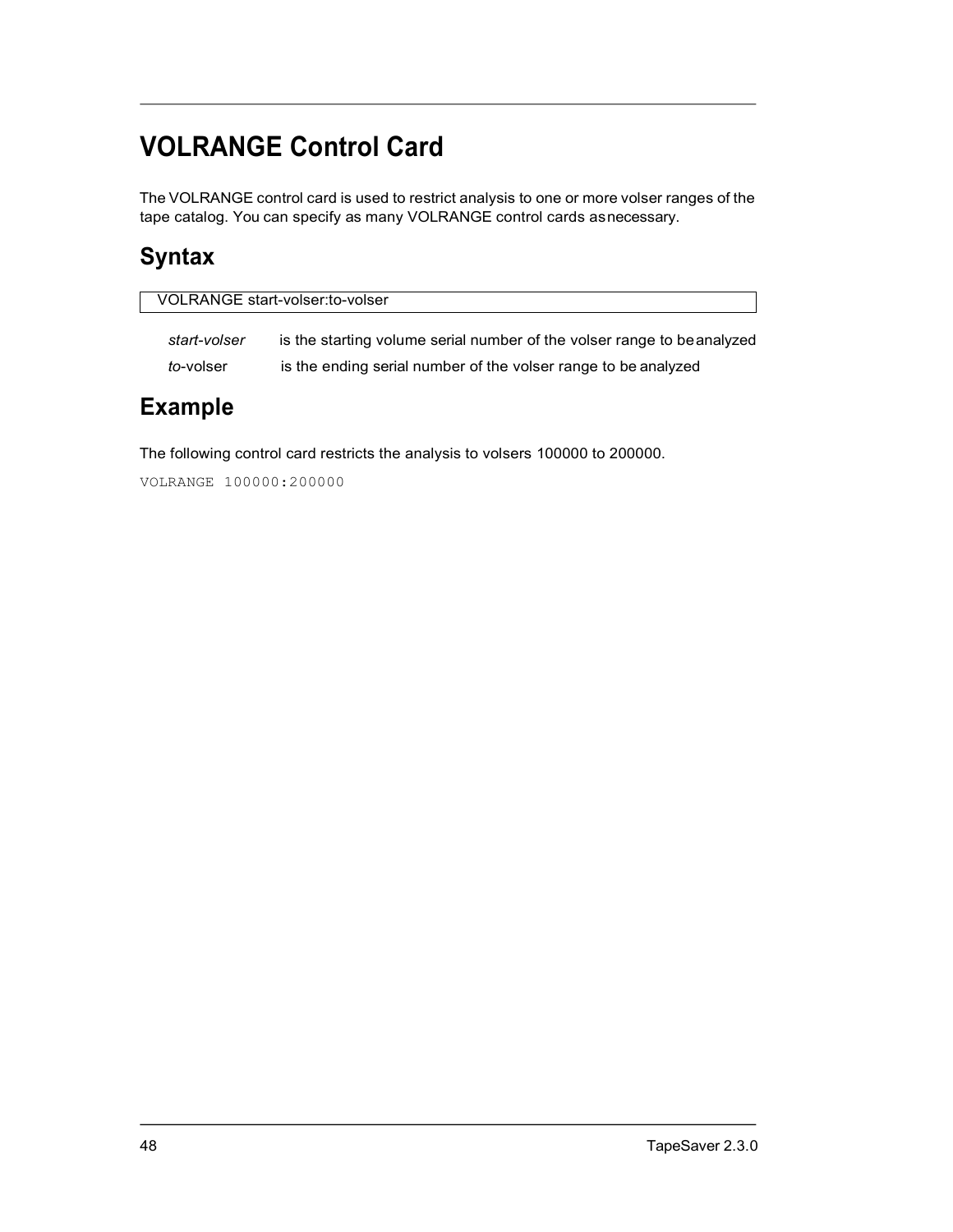# Index

ABENDFL comparison variable 25 ACCT comparison variable 25 ACSNUM **EXECUTE:** RMMLRDTE 30 comparison variable 25 attributes (comparison) ABENDFL 25 ACCT 25 ACSNUM 25 BATCHNUM 25 BLKCNT 25 BLKSIZE 25 BTHDATE 25 CDDN 26 CHECKFL 26 CHECKXDT 26 CJOB 26 CLNCNT 26 COUNT 26 CPROG 26 CPUID 26 CREATEFL 26 CRLUDIFF 26 CRTDT 26 CTIME 26 CUNIT 26 DATECLN 27 DEN 27 DEST<sub>27</sub> DSN 27 EXPDT 27 EXPFLAG 28 FILENUM 28  $\overline{B}$ INLEN 28 LDATE 28 LDDN 28 LJOB 28 LOUTCODE 28 LPROG 28 LRECL 28 LSMNUM 29 LSTEP 29

 $\overline{\mathsf{A}}$  and  $\overline{\mathsf{A}}$  and  $\overline{\mathsf{A}}$ LTIME 29 LUNIT 29 NUMDSNB 29 ORIGIN 29 OUTCFILE 29 OUTCODE 29 OUTCVOL 29 OUTDATE 29 OUTLEN 29 READERR 30 RECFM 30 REM 30 RMMDESC 30 RMMLWDTE 30 RMMOWNER 30 RMMSYSID 30 ROBID 30 ROBTY 30 SINCECRT 31 SINCEUSD 31 SLOT 31 SMSMC 31 SMSSC 31 STPNAME 31 TRTCH 31 USECLN 31 VCNT 32 VENDOR 32 VOLSEQ 32 VOLSER 32 VRSFLAG 32 VRSMGMT 32 VRSNAMES 32 VRSTYPE 33 WRITERR 33 ZEXPCNT 33 ZEXPFLAG 33 ZOUTDATE 33 ZSTAKFL 33 audience v

# B<sub>a</sub> Barat and the second second second second second second second second second second second second second second

BATCHNUM comparison variable 25 BLKCNT comparison variable 25 BLKSIZE comparison variable 25 BTHDATE comparison variable 25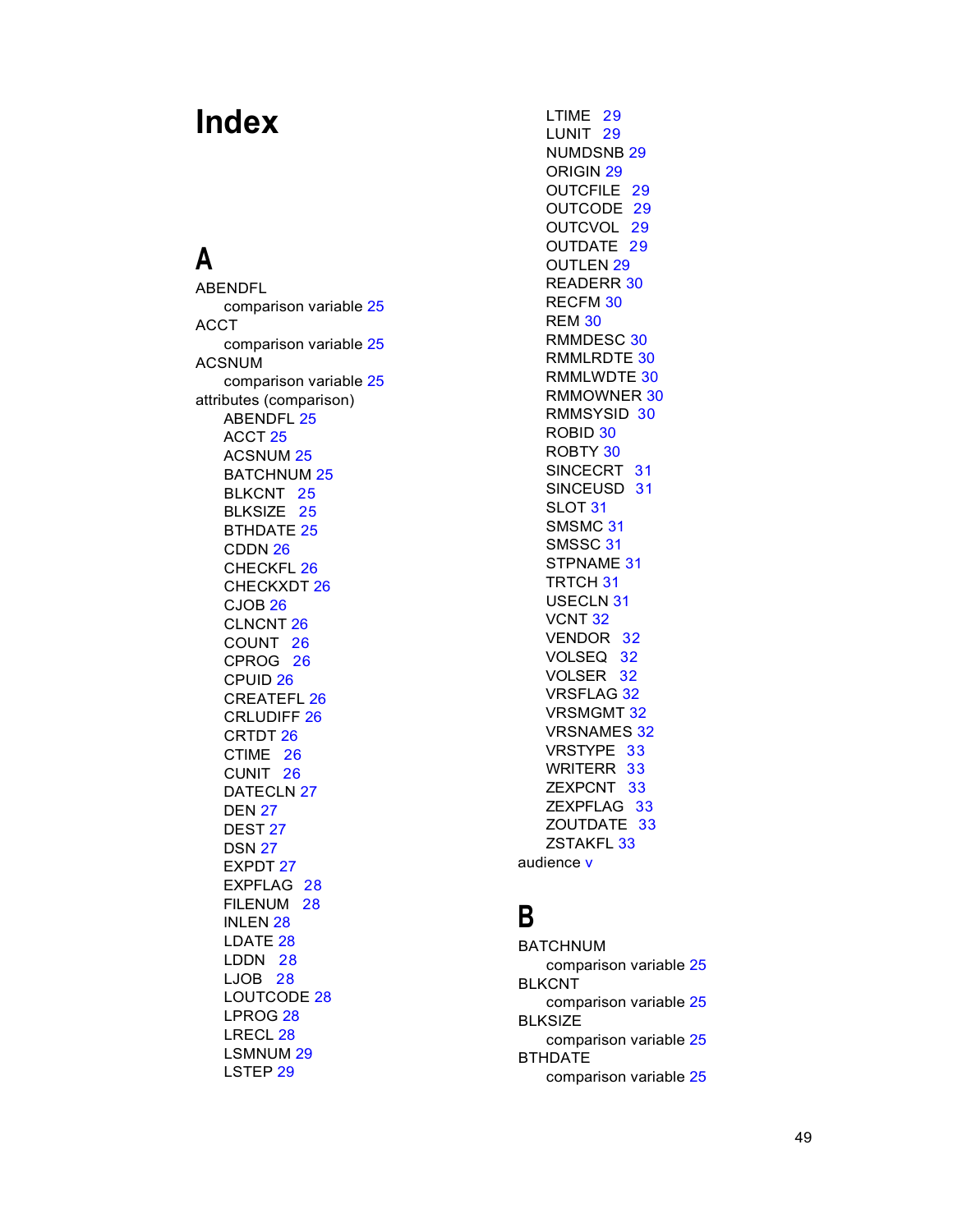comparison variable 26 CHECKFL comparison variable 26 CHECKXDT comparison variable 26 CJOB comparison variable 26 CLNCNT comparison variable 26 CONFLICT control card 11 contacting Customer Service vii continuation character  $\frac{1}{2}$  control cards 10 control card CONFLICT 11 continuation character 10 DEFAULTS 12 DEVICE 21 ENVIRON 22 GROUP 23 LOCATION 38 PACKET 39, 40 RENAME 41 REPORTS 42 RUNTYPE 43 substrings 24 VOLATTR 46 VOLRANGE 48<br>VOLUMES 45 VOLUMES 45 COUNT comparison variable 26 CPROG comparison variable 26 CPUID comparison variable 26 CREATFL comparison variable 26 CRLUDIFF<br>comparison variable 26 comparison variable 26 CRTDT comparison variable 26 CTIME LDDN comparison variable 26 CUNIT comparison variable 26 Customer Service vi

#### C<sub>D</sub> D<sub>a</sub> based on the set of the set of the set of the set of the set of the set of the set of the set of the set of the set of the set of the set of the set of the set of the set of the set of the set of the set of the set of

CDDN DATECLN comparison variable 27 DEFAULTS control card 12 **DEN DEN** comparison variable 27 DEST Comparison variable 27 DEVICE control card 21 DFSMSrmm comparison attribute 30– 33 **DSN DSN DSN** comparison variable 27

## E a construction of the second construction of the second construction of the second construction of the second construction of the second construction of the second construction of the second construction of the second co

ENVIRON control card 22 EXPDT comparison variable 27 EXPFLAG comparison variable 28

# Fig. 2005 and 2007 and 2007 and 2007 and 2007 and 2007 and 2007 and 2007 and 2007

FDR 36 FDRTCOPY 36 FILENUM comparison variable 28

### G<sub>er</sub> Constantinople of the Constantinople of the Constantinople of the Constantinople of the Constantinople of the Constantinople of the Constantinople of the Constantinople of the Constantinople of the Constantinople of

GROUP control card 23

# **I** and the state

INLEN comparison variable 28

#### Letter and the state of the state of the state of the state of the state of the state of the state of the state of the state of the state of the state of the state of the state of the state of the state of the state of the

LDATE comparison variable 28 LDDN comparison variable 28 LJOB comparison variable 28 LOCATION control card 38 LOUTCODE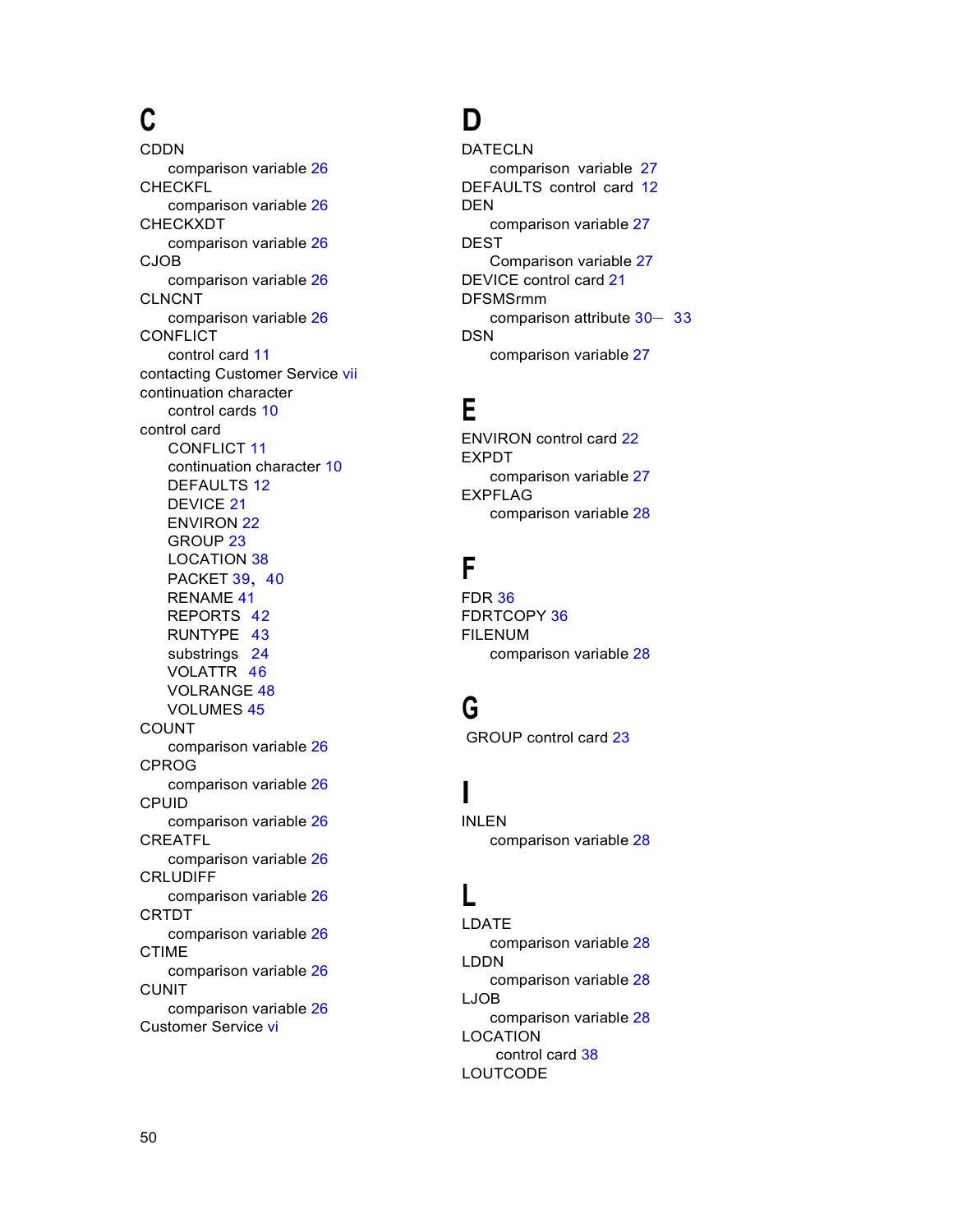comparison variable 28 comparison variable 28 LRECL comparison variable 28 comparison variable 29 LSTEP comparison variable 29 LTIME comparison variable 29 LUNIT comparison variable 29

MagStar defining esoteric unit name with DEVICE control card 21

NUMDSNB comparison variable 29

comparison variable 29 **OUTCFILE** comparison variable 29 **OUTCODE** Comparison variable 29 **OUTCVOL** comparison variable 29 OUTDATE STACK options 35 comparison variable 29 OUTLEN comparison variable 31 Comparison variable 29

# P<sub>r</sub>

PACKET **T** control card 39, 40 Phone and fax numbers, UNICOM Systems vii

READERR

**LPROG Related documentation vi** LSMNUM and the control card 41 control card 41 M RMMOWNER comparison attribute 30  $N$ comparison variable 30 REM comparison variable 30 RENAME REPORTS control card 42 reports specifying with the REPORTS control card 42 RMM See DFSMSrmm RMMDESC comparison attribute 30 RMMLRDTE comparison attribute 30 RMMLWDTE comparison attribute 30 RMMSYSID comparison attribute 30 ROBID comparison variable 30 ROBTY comparison variable 30 RUNTYPE control card 43

# S<sub>s</sub> and the state of the state of the state of the state of the state of the state of the state of the state of the state of the state of the state of the state of the state of the state of the state of the state of the s

**O** ORIGIN SINCEUSD SINCECRT comparison variable 31 comparison variable 31 SLOT comparison variable 31 SMSMC comparison variable 31 **SMSSC** comparison variable 31 STPNAME substrings control cards 24

# $\mathbf{T}$  and the set of  $\mathbf{I}$

**R** co tape management system TapeSaver attributes 25– 33 UNICOM Systems, phone and fax numbers vii **TRTCH** comparison variable 31